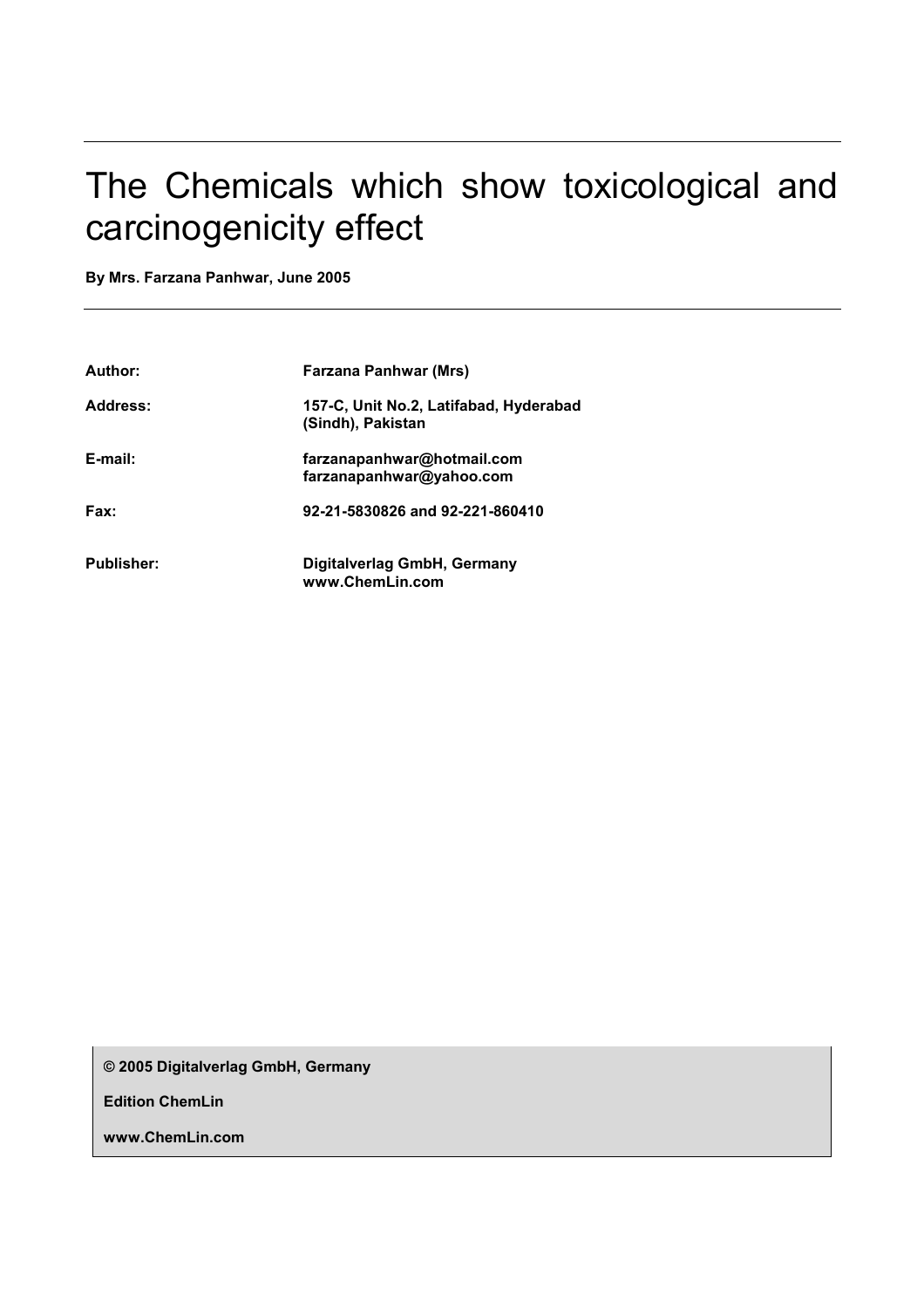## **The Chemicals which show toxicological and carcinogenicity effect**

#### **Acetaldehyde**

Acetaldehyde is a metabolic intermediate in humans and higher plants and product of alcohol fermentation. It is used as a intermediate in the production of acetic acid, ethyl acetate and other organic chemicals. The compound is also used as a flavouring agent in beverages, ice cream and ices, candy, baked goods, gelatine desserts and chewing gum.

Although acetaldehyde formed during the metabolism of ethanol provides the greatest source of human exposure. The general population may be exposed via cigarette smoke, air and high levels detected in some fruit juices, alcoholic beverages and vinegar, Very little to the exposure to drinking water, its effect on the aquatic and terrestrial environment is low. Toxic effects are observed in animals including degenerative changes in the olfactory epithelium and trachea and higher concentration, degenerative changes in the respiratory epithelium and larynx.

**Reference**: Environmental Health Criteria No. 167, 1995, 129p, ISBN 9241571675.

#### **Acetonitrile**

A by-product of acetonitrile manufacture, which is widely used as an extractive distillation solvent in the petrochemical industry and as a solvent of polymer spinning and casting in laboratories. It is used in high performance liquid chromatography, analysis and as a solvent for DNA synthesis and peptide sequencing. These practical uses are identified as the major source of human exposure.

This chemical has low toxicity due to rapid volatilisation and biodegradation. Studies of kinetic and metabolism indicate that acetonitrite is readily absorbed by all routes and rapidly distributed throughout the body, where it is converted to cyanide. A review of studies conducted in laboratory mammals concludes that acetonitrile induces toxic effects similar to those observed in acute cyanide poisoning with prostration followed by seizures identified as the main symptoms. No animal studies on chronic or carcinogenic effects have been reported. In human, studies of accidental poisoning in occupationally exposed workers have identified the symptoms and sign of acute acetonitrite intoxication as chest pain, tightness in the chest, nausea, emerges, tachycardia, hypotension, short and shallow respiration, headache, restlessness, semi-consciousness, and seizures. This shows that the chemical should be clearly labelled with a warning about the danger of poisoning.

**Reference**: Environmental Health Criteria No.154, 1993,110p, ISBN 9241571543.

#### **Acrolein**

The chemical produced in large quantities and used as an intermediate in the synthesis of several chemical most notably acrylic acid and its esters and DL-methionine, an essential amino acid used as a feed supplement for poultry and cattle. Acrolein also has direct application as an aquatic biocide used against algae, molluscs and herbs in re-circulating process water systems, irrigation channels, cooling water towers and water treatment ponds. Acrolein accounts for about 3 to 10% of total wood-smoke aldehydes and up to 7% of aldehydes in cigarette smoke.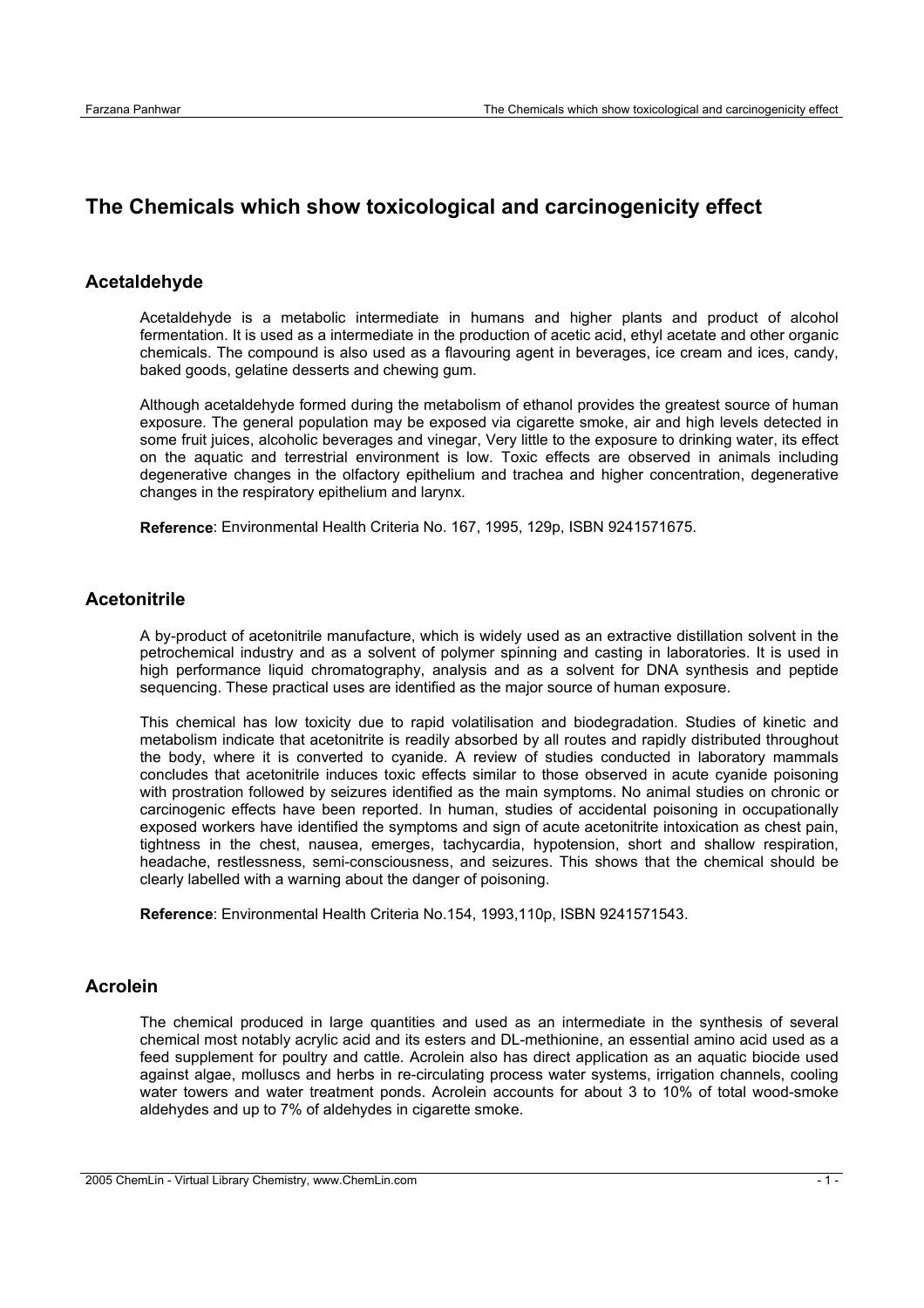Its exposure to the general population occurs mainly via air, with mainstream and side stream tobacco smoke representing the most important source, Other sources of exposure include inhalation of air polluted by vehicle exhausts, direct contact with acrolein-treated eater, and consumption of alcoholic beverages and certain food items. Concerning effects on the environment, it show adverse effects on crops grown on soil irrigated by acrolein treated eater, and a very high toxicity for bacterial, algae, crustacean and fish, with bacterial being the most sensitive species. Acrolein is noted to threaten aquatic life at or near sites of industrial discharge or spills and in areas where acrolein is used as biocide. They have also listed the toxicological effect conducted in laboratory mammals and in vitro test systems. Studies support the conclusion that acrolein is acutely cytoxic, produces tetratogenic and embryotoxoic effects, and is weakly mutagenic. Data on carcinogenicity were judged inadequate. In humans, case reports of accidental exposures and suicidal intoxication confirms the high toxicity of the chemical.

**Reference**: Environmental Health Criteria. No. 127, 1992, 119p, ISBN 9241571276.

## **Acrylic Acid**

Acrylic acid is used primarily in the production of acrylic esters, as a monomer for polyacrylic acid and salts, and as a co-monomer with acrylamide for polymers used as flocculent, with ethylene for ionexchange resin polymers with methyl ester for polymers, and with it aconic acid or other co-polymers. Inhalation and dermal exposures occurring in occupational settings were judged to be the most important exposures affecting human health. Exposure via food was determined to be unlikely. Studies show that Acrylic acid show low to moderate acute toxicity by the oral route and moderate acute toxicity by the inhalation and dermal routes, Studies also confirm that acrylic acid is corrosive or irritant to the skin and eyes and strongly irritant to the respiratory tract. Studies indicate that the chemicals is not tetratogenic and has no adverse effects on reproduction. On the basis of animals studies and knowledge about the chemical and biological behaviour of the chemical and biological behaviour of the chemical, The report shows that it does not pose any obvious risks to the health of general population. Proposed guidance values for the general population are 9.9mg/litre for drinking water and 54 mg/m3 for ambient air.

**Reference:** Environmental Health Criteria No. 191, 1997, Xviii, 106p, ISBN 9241571918.

#### **Aldicarb**

Aldicarb, a carbamate insecticide applied, exclusively in granular form and below the soil surface, to control certain insects, mites and nematodes. Aldicarb has been approved for use on wide range of crops, ingestion of contaminated food is the main route of exposure for the general population, it is applied to subsoil, the evaluation of environmental fate concentrates on mobility and persistence in soil and on the circumstances under which aldicarb may contaminate shallow wells. The rapid uptake of aldicarb and its residues by food crops is another consistently reported finding. Studies in experimental animal show efficient absorption of aldicarb from the gastrointestinal tract and its wide distribution to all tissues including the developing foetus. Concerning risks to human health, the book draws on reports of several widespread outbreaks of aldicarb poisoning following the ingestion of contaminated cucumber, melons, watermelons and drinking water in each of these cases, poisoning resulted from the use of aldicarb on non-approved crop. It is concluded that aldecarb is one of the most potent and accurately toxic pesticides in use, its toxicity occur due to the use on non-approved crops or the failure to follow recommended safety precautions that the symptoms of poisoning are transient and really fatal and aldicarb poses no risk to the general population when applied at recommended rates and using current techniques. It is suggested that use of protective equipment during manufacturing, formulation and application of it.

**Reference:** Environmental Health Criteria No. 121, 1991, 130p, ISBN 9241571217.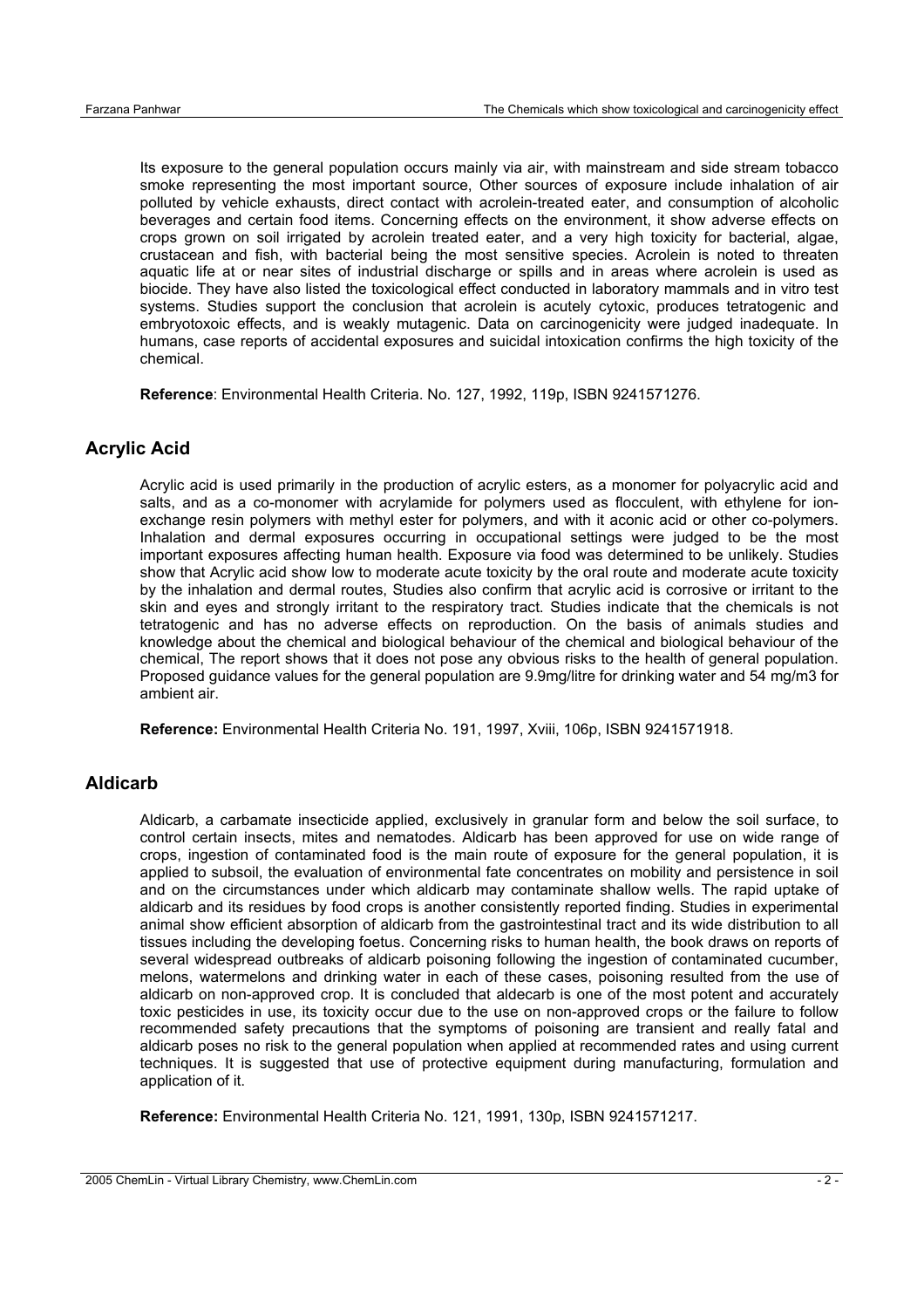## **Aluminium**

In view of recent evidence suggesting a role of aluminium exposure in the development or progression of Alzheimer's diseases, the report gives particular attention to the methodological strength and weaknesses of epidemiological studies and the relevance to humans of animal species. Over 700 studies were assessed in an effort to resolve current uncertainties about risk to the general population, exposed workers the elderly and several other susceptible sub-populations. The aluminium is released to the environment both by natural processes and from anthropogenic sources. As aluminium is a major constituent of the earth's crust and the third most common element, natural processes for outweigh the contribution of anthropogenic sources. Much higher exposure are occur in certain occupations and in people taking antiacids and buffered analgesics. The drinking water is a minor source of human exposure.

In review of human and animal data on kinetics and metabolism concludes that aluminium and its compounds are poorly absorbed in human the highest levels have been detected in the lungs. In animals, aluminium is distributed in most organs within the body with accumulation occurring mainly in bone at high dose levels. An evaluation of the large body of data from toxicity studies in experimental animals found no evidence that aluminum in carcinogenic and no evidence of fetoxicity or adverse effects on reproduction. Considerable evidence indicates that aluminium is neurotic, with adverse effects on neurological development ad brain function, studies have also, demonstrated toxic effects on bone and osteomalacia, as it presents in man, has been consistently observed. The report found no evidence that exposure induces a neurological pathology with the morphological and biochemical characteristic of Alzheimer's disease. The evaluation of effects on human health gives particular attention to several

Epidemiological studies carried out to test the hypothesis that aluminium in drinking water is a risk factor for the development of acceleration of Alzeimer's disease and possible cause of impaired cognitive function I the elderly and in occupationally exposed workers. Currently available evidence does not support a causal relationship between Alzhemer's disease and exposure to aluminum in exposures, either occupational or via drinking water, may be associated with non-specific impaired cognitive function ways likewise judged to be inadequately supported by available data. The study demonstrate that patients with renal failure are at risk of neurotoxicity and other disorders from aluminium present in haemodialysis fluid and pharmaceutical products. As iatrogenic aluminium exposure has been shown to pose a hazard to patients with chronic renal failure and to premature infants the report concludes that every effort should be made to limit exposure in these groups Concerning risks to environment, the report concludes that concentrations of aluminium can increase to level resulting in adverse effects on both aquatic organism and terrestrial plant in some areas subject to strong acidifying inputs.

**Reference:** Environmental Health Criteria No.194, 1997, XX, 282p, ISBN 9241571942.

## **Amitrole**

Amitrole is a herbicide with a very wide spectrum of activity against annual and perennial broad leaf and grass type weeds. Amitrole, which appears to act by inhibiting the formation of chlorophyll is widely used around orchard trees, on fallow land prior to

Sowing, along roadsides and railway lines, and for weed control in ponds. The herbicide is not approved for direct application to food crops.

Amitrole is rapidly degraded in the environment with no evidence of either bioaccumulation or entry into the food chain. Exposure of the general public is expected to be minimal. Studies in both humans and animals show that amitrole is rapidly absorbed and rapidly excreted in urine is an unchanged form. It shows toxic effects on the thyroid.These findings support the conclusion that amitrole is goitrogenic, causing thyroid hypertrophy and hyperplasia,depletion of colloid, and increased vascularity.Experiment indicate that these changes precede the development of thyroid neophsia, the precise mechansim triggering the change from hyperplasia to neoplasia remains to be elucidated.Although studues of occupationally exposed workers are targely reassuring, the book recommends annual monitoring of thyroid function in workers regularly handling amitrole at either the formulation or application stage. It is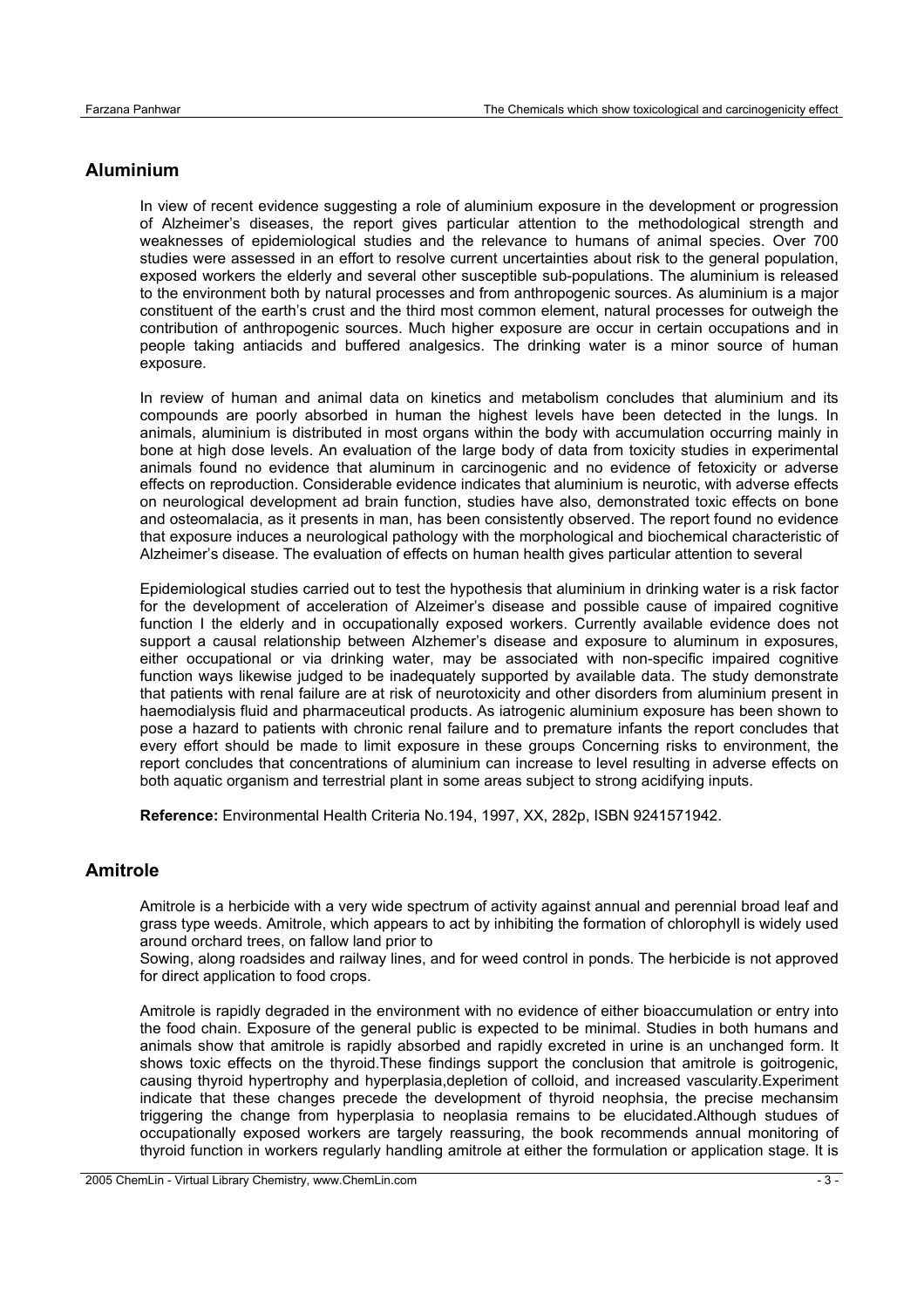concluded that amitrole poses no significant threat to the environment, the levels in food and drinking water should be extremely low and that the herbicide poses no threat to the health of workers of the general population when manufactured and used as recommended

**Reference:** Environmental Health Criteria No. 158, 1994, 123p, ISBN 9241571586.

## **Anticoagulant Rodenticides**

This was use to anticoagulants for rodent control in urban agricultural setting Warfanin, it was introduce in 1940'sis considered together with the more potent second generation anticoagulants including the single dose "Superwarfarins " because warfarin is widely used in the clinical management of thromboembolic disease, its effects on human health are well documented. Abundant information is also provided on the mechanism by which these anticoagulants act as Vitamin K antagonists.

An evaluation of effect on laboratory animals in vitro test systems demonstrates high acute toxicity by oral, percultaneous and inhalation routes. Anticoagulant rodenticides are noted to disrupt the normal blood clotting mechanisms, resulting in increased tendency to bleed and at higher exposures in profuse haemorrhage.The second generation anticoagulant rodenticides differ from warfarin in the greater toxicity, their longer retention time in the liver, and their corresponding tendency to induce bleeding for weeks instead of days.

An evaluation of effects on human health draws on the large number of case reports of accidental and intentional poisoning, a few case reports of accidental and intentional poisoning, a few case reports of intoxication following occupational exposure and extensive experience in the clinical use of warfarin. Following exposure to second generation anticoagulatns, symptoms of human poisoning included harmatomas, haematomesis effects have been demonstrated following the administration of wartarin during pregency. The report found no evidence that anticoagulant rodencides are mutagenic or carcinogenic, but did cite evidence that long term exposure to low levels may have an adverse effect on bone metabolism.

**Reference:** Environmental Health Criteria No. 175, 1995, 121p, ISBN 9241571756.

#### **Barium**

Evaluates the risks to human health and the environment posed by the mining, processing and industrial use of barium. The opening sections review both natural and man made sources of release into the environment. Including nuclear fallout following the testing of weapons. A section on environmental behaviour notes the contribution of industrial emissions, especially from the combustion of coal and diesel oil, to the presence of barium in air particular concern centres on concentrations found in water where barium may have a residence time of several hundred years. Water supplies and food are identified as the most important routes of exposure for the general population.

Other section review what is known about the kinetics and metabolism of barium, discuss its capacity to mimic the role of calcium in many physiological processes and consider effects on organisms in the environment, including effects on the infectivity of several viruses.

The most extensive section evaluates experimental studies of barium toxicity, with particular attention given to report effects on cardiovascular functions. The final section devoted to effects on human health, evaluates finding from large scales outbreaks of barium poison and from epidemiological studies designed to determine whether high barium concentration in drinking water are linked to disturbances in cardiovascular function. On the basis of these evaluation, the book concludes that barium poses no special risk for the general population, potassium deficient individuals the elderly, exposed workers and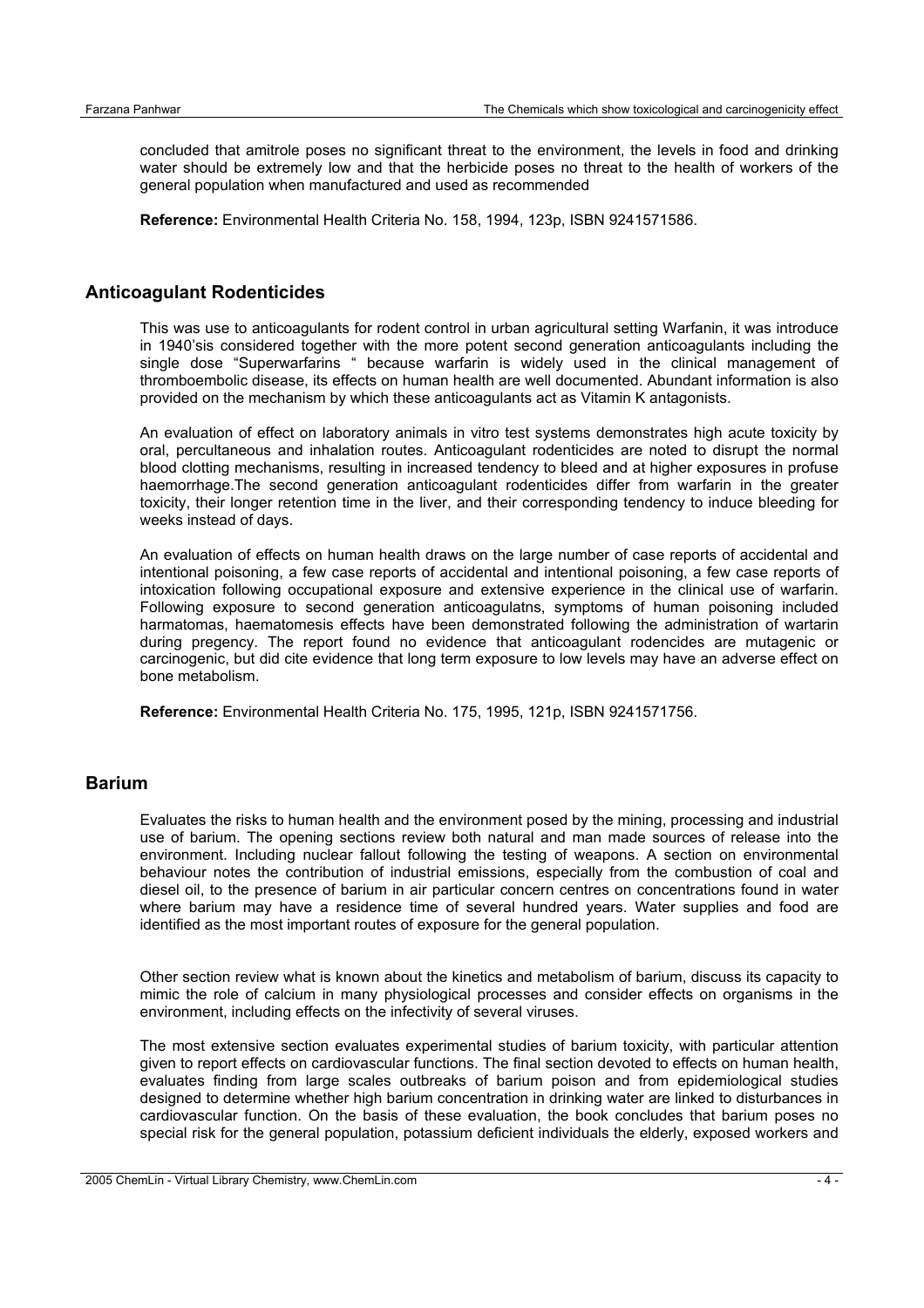populations consuming high concentrations of barium in drinking water may experience adverse effects on health.

**Reference:** Environmental Health Criteria No. 107, 1990, 148p, ISBN 9241571071.

#### **Benomyl**

Evaluates the risks to human health and the environment posed by benomyl, a fungicide registered for use in 50 countries on over 70 crops, Including cereals, cotton, soybean, tobacco, mushrooms, grapes, bananas and other fruits. One of the most widely used members of benomyl is effective at low usage rates against more than 190 different fungal diseases. Because benomyl is rapidly converted to carbendazim in the environment and extensive metabolized to carbendazim by experimental animals data from studies of carbendazim, which is a fungicide in its own right are also considered when evaluation the hazards of benomyl.

Concerning harzards to environmental organisms, the report cites data from laboratory and field studies indicating that benomyl applied at recommended rates has little effect on soil microbial activity, but some adverse effect on groups of fungi. Benomyls is toxic to earthworm in laboratory experiments at realistic exposure concentration and as result of recommended usage in the field. Earthwork populations may take more than two years to recover. Although high toxicity to aquatic organisms has been demonstrated in laboratory tests, the report concludes that this effect is unlikely to be seen in the field due to the low bioavailability of sediment bound residues. For the general population, the main source of potential exposure is noted to the through the ingestion of food crops, containing residues of benomyl and carbendazim. Though benomyl has been shown to cause contact dermatitis and dermal sensitisation in some farm workers, the report found no evidence that either of these compounds can cause systemic toxic effects in occupationally exposed subjects or the general population The report cites findings suggesting that both compounds pose a very low risk for acute poisoning in humans.

**Reference:** Environmental Health Criteria No. 148, 1993, 135p, ISBN 9241571489.

#### **Benzene**

Evaluates the risks to human health and the environment posses by exposure to benzene a naturally occurring chemical found in crude petroleum and manufactured in extremely large quantities world-wide. The presence of benzene in gasoline and in cigarette smoke, combine with widespread use as an industrial solvent and resulted in the presence of this chemical in the environment. Because benzene is a well-established human carcinogen, its effect on general population and exposed to worker depend upon the duration of exposure. Its emission from motor vehicles is the largest source of its exposure.Indoor exposure caused by cigarette smoke results in the exposure to non-smoker with benzene smokes. Its exposure to side stream smokes residents in areas of heavy automobile traffic and those workers handling the use of benzene and its derivatives.

The most extensive section reviews the large number of toxicity studies of benzene particularly attention is given to the numerous animals studies demonstrating carcinogenic and exploring the mechanism by which benzene damage bone marrow and exerts its other toxic effects. The epidemiological studies show that benzene as a human leukaemogen because the health risk of low level benzene exposure is not yet clearly established, so that its exposure should be avoided as much as possible.

**Reference:** Environmental Health Criteria No. 150, 1993, 156p, ISBN 9241571500

## **Beryllium**

Evaluate risks to human health and the environment posed by the use of beryllium, a brittle metal having major applications I the electronics and micro-electronics industries, in nuclear energy and in the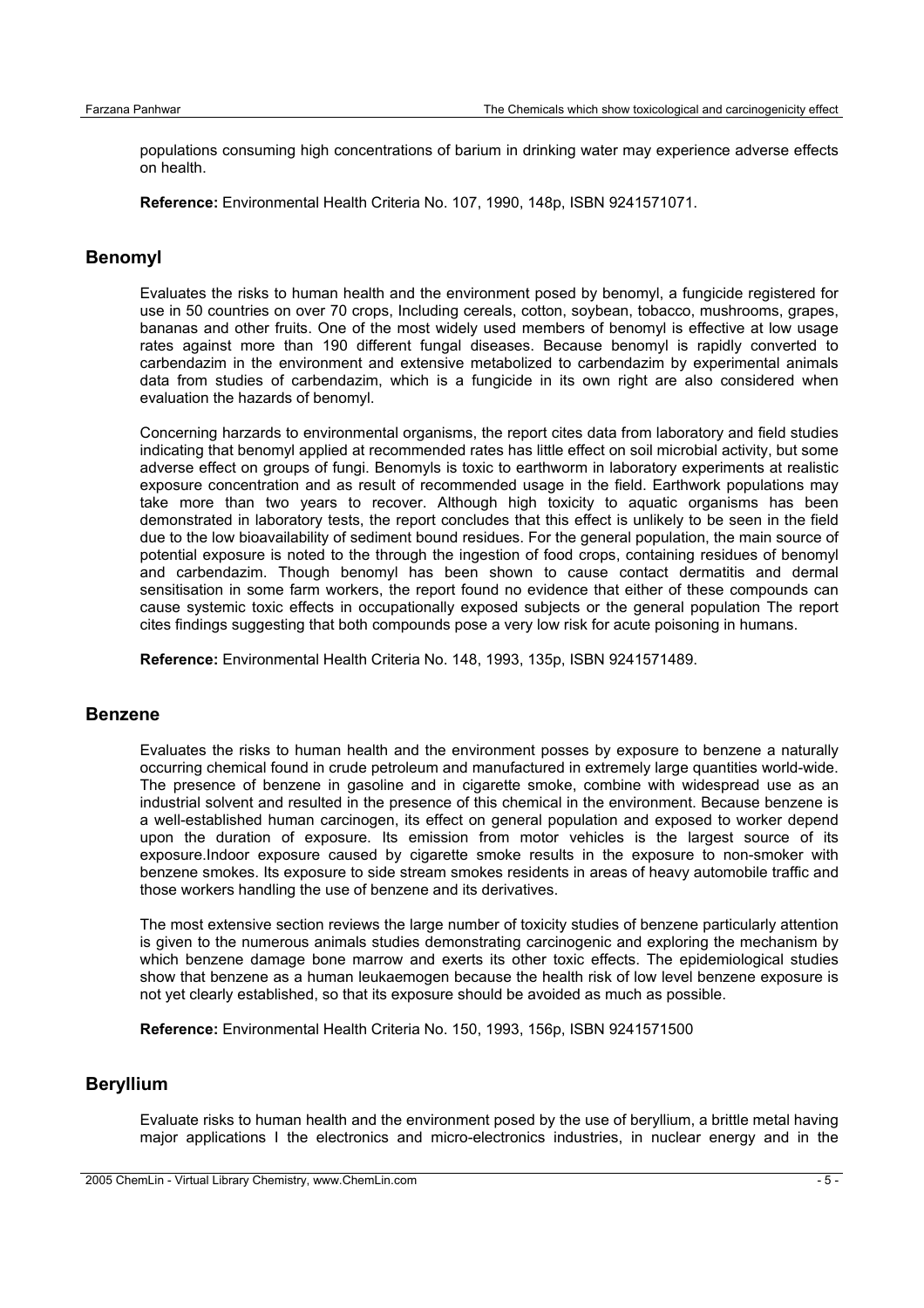production of military devices including satellites, missiles, atomic bomb and other weapons. Beryllium has also proved its superiority as a structural material for aircraft and spacecraft.

An evaluation of sources of exposure cities the combustion of fossil fuels as the most important source of atmospheric beryllium, with coal singled out the main pollutant source. For humans the report notes that toxicologically relevant exposure is almost exclusively confined to the workplace. Only two applications pose a risk to the general population, mantle type camping lanterns and the use of beryllium in dental prostheses and cements.

It evaluates data from large number of toxicological studies documenting the development of acute chemical pneumontilis and highly species-specific induction of pulmonary cancer. An evaluation of effects on humans which concentrates on occupational exposures summaries findings on the occurrence of both acute and chronic beryllium disease. The review and yields clinically useful information on exposure levels, characteristic signs and symptoms and the most reliable diagnostic test. In view of the controversy concerning the carcingoencity of beryllium particularly are full attention was given to several studies, reporting a significantly elevated risk of long cancer in exposed workers, evidence was judged sufficient to confirm the role of beryllium in the development of human lung cancer. The report further concludes that the potential of beryllium to provoke contact allergic contact stomatitis in dental patients, calls for a reconsideration of the use of this metal in dentistry.

**Reference:** Environmental Health Criteria No. 106, 1990, 210p, ISBN 9241571063.

#### **Beryllium, Cadmium, Mercury and exposures in the glass manufacturing industry.**

Evaluates the carcinogenic risk to human posed by exposure to selected metals and their compounds. Separate monographs are presented for beryllium and beryllium compounds. Cadmium and Cadmium compounds and mercury and inorganic and methyl mercury compounds, because several metallic salts and pigments are used in the manufacture and colouring of certain glass products. More than 1200 references to the recent literature are included. The first monograph evaluates biological and epidemiological data on metallic beryllium, beryllium-aluminium and copper allays and some beryllium compounds. Data from studies in humans and several well designed animal investigations support the conclusion that beryllium and beryllium compounds are carcinogenic to humans. The monograph on cadmium and cadmium compounds gives particular attention to new analyses of epidemiological cohorts and new studies in experimental animals. These data support the conclusion that cadmium and cadmium compounds are carcinogenic to humans. The monograph on mercury and mercury compounds classifies methylmercury compound as possibly carcinogenic to human. Metallic mercury and inorganic mercury compounds could not be classified.

Citing evidence from recent cohort studies the monograph on exposures I the glass manufacturing industry concludes that the manufacture of art glass, glass containers and pressed ware entails exposures that are probably carcinogenic to humans. Occupational exposures in flat-glass and special glass manufacture could not be classified as to their carcinogenic to human.

**Reference:** IARC Monographs on the Evaluation of Carcinogenic Risk to Humans, Volume 58, 1993, 444 p, ISBN 9283212584.

#### **Brominated Diphenyl Ethers**

Evaluate the risks to human health and the environment posses by exposure to ten brominated diphenyl ethers. Of these three (decabromodiphenyl ethers, octabromidiphenyl ether and pentabromodphenyl ether widely manufacture and used as additive flame compounds retardant or impurities in commercial brominated flame retardant. The remaining seven compounds occur as contaminants or impurities in commercial brominated flame retardant. Brominated biphenyl ethers are used in increasing quantities in a wide range of products. Concern about potential risks to human health and the environment has centred on the persistence of these chemicals in the environment, their tendency to bioaccumulate, their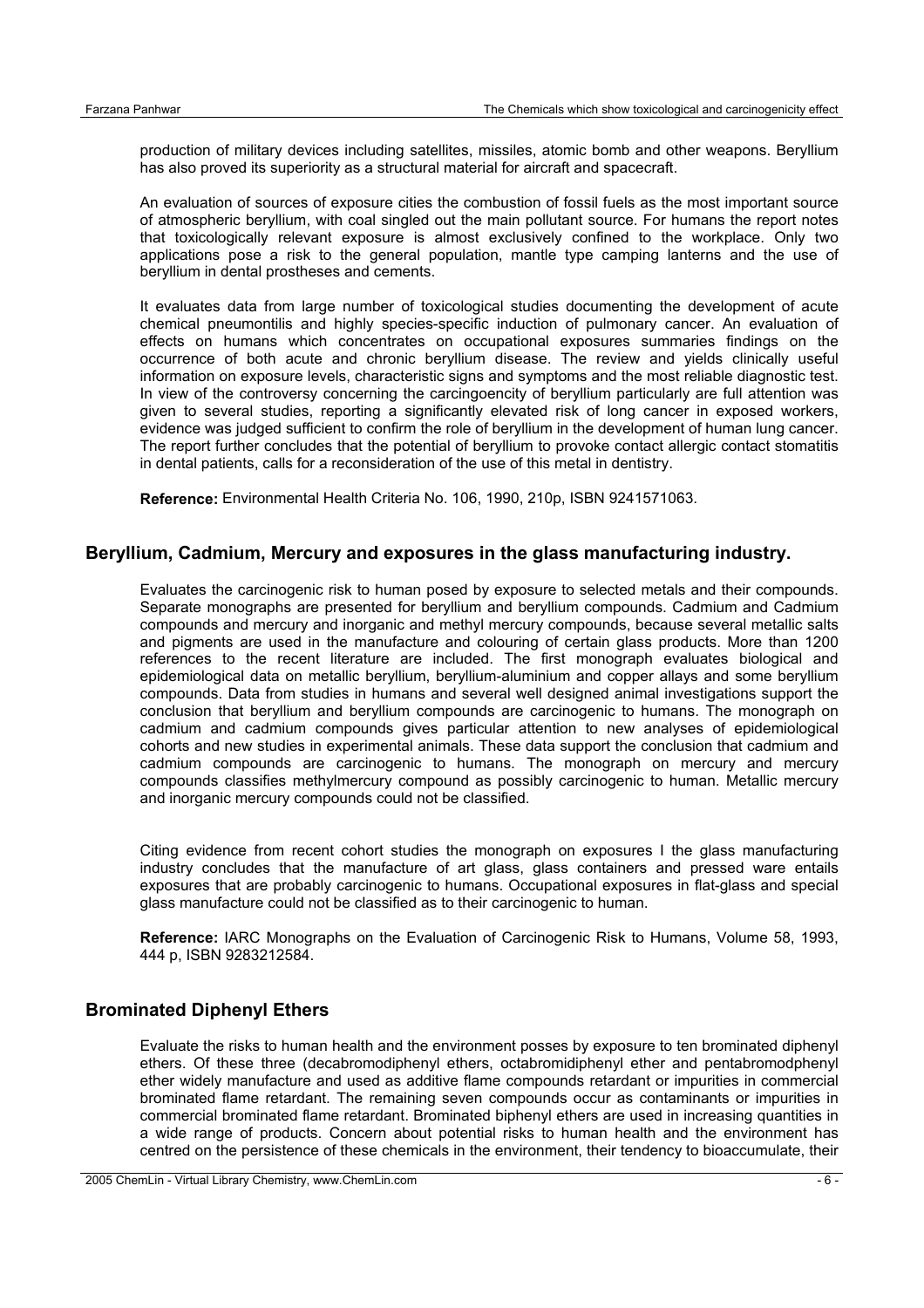detection in several food items and in himan adipose tissue and milk, their tendency to leach or escape from finished products during normal operation, and the release of polybrominated dibenzofurans and polybrominated dibenzodioxins as breakdown products under certain conditions.

For decabromonodiphenyl ether, which is the most important of these products, the report cites evidence of persistence in the environment accumulation in sediment and soil occupational exposure during manufacturing and formulation and an insignificant exposure of the general population. Similar risks to the environment were found for octbromodphenyl ether. For pentabromodphenuyl ether, evidence of environmental hazards and potential human exposure via the food chain supports the conclusion that this product should not be used. In its conclusions, the report stresses the need to minimise environmental contamination with these persistent compounds and their break down products. Introduction of such chemicals into widely used products may create a considerable long term diffuse source of emissions into the environment.

**Reference:** Environmental Health Criteria No.162, 1994, 347p. ISBN 9241571624.

## **Cadmium**

Evaluates the large body of experimental and epidermilogial evidence linking cadmium exposures to adverse effects on the health of workers and the general population. In view of the global importance of cadmium as a potentially dangerous environmental pollutants. The book makes a special effect to establish a dose response relationship for the widely documented adverse effects on the kidney and other organs observed in chronically exposed populations finding from over 700 investigation were critically appraised.

The report notes that most human uptake of cadmium occurs via the inhalation of air and the ingestion of contaminated food and drinking water, with other sources contributing only small amounts to the total up-take. A view of data on the kinetics and metabolism of cadmium in laboratory mammals and human concludes that exposure via inhalation is more important then exposure via the gastrointestinal route that the highest cadmium concentrations are generally found in the renal cortex and that as exposure levels increase, a greater proportion of the absorbed cadmium is stored in the liver.

The second half of the report evaluates infestation of cadmium toxicity. Data from experimental studies support the conclusion that long term exposure to cadmium leads to renal dysfunction with protenureia, glucosuria, aminoacid urea. The histopathogical changes in the kidney. The evaluate of effects on humans draws upon epidemiological and clinical studies conducted in occupationally exposed workers and in populations from environments polluted with cadmium. The report concludes that exposure of cadmium produces a wide variety of effects involving many organs and systems. From the point of view of preventive medicine, the detection of early effects on the kidney is regarded as crucial to the prevention of more sever effects on the kidney, lungs and bone.

**Reference:** Environmental Health Criteria No. 134, 1992, 280p, ISBN 9241571349.

#### **Cadmium-Environmental Aspects**

Evaluates the threat to ecosystems posed by contamination of the environment with cadmium from natural and industrial sources. More than 350 investigations were critically assessed. The opening sections outline the most important natural and industrial sources of environmental contamination, describe mechanisms of environmental transport and summarise data on concentration of cadmium found in various biota. Natural sources identified include zinc, lead and copper ore and volcanic activity Nothing a major shift in industrial applications over the past few decades, the report cites a decline in the use of cadmium for electroplating and significant increase in the use in batteries. Other important sources of environmental contamination include steel production and the use of phosphate fertiliser.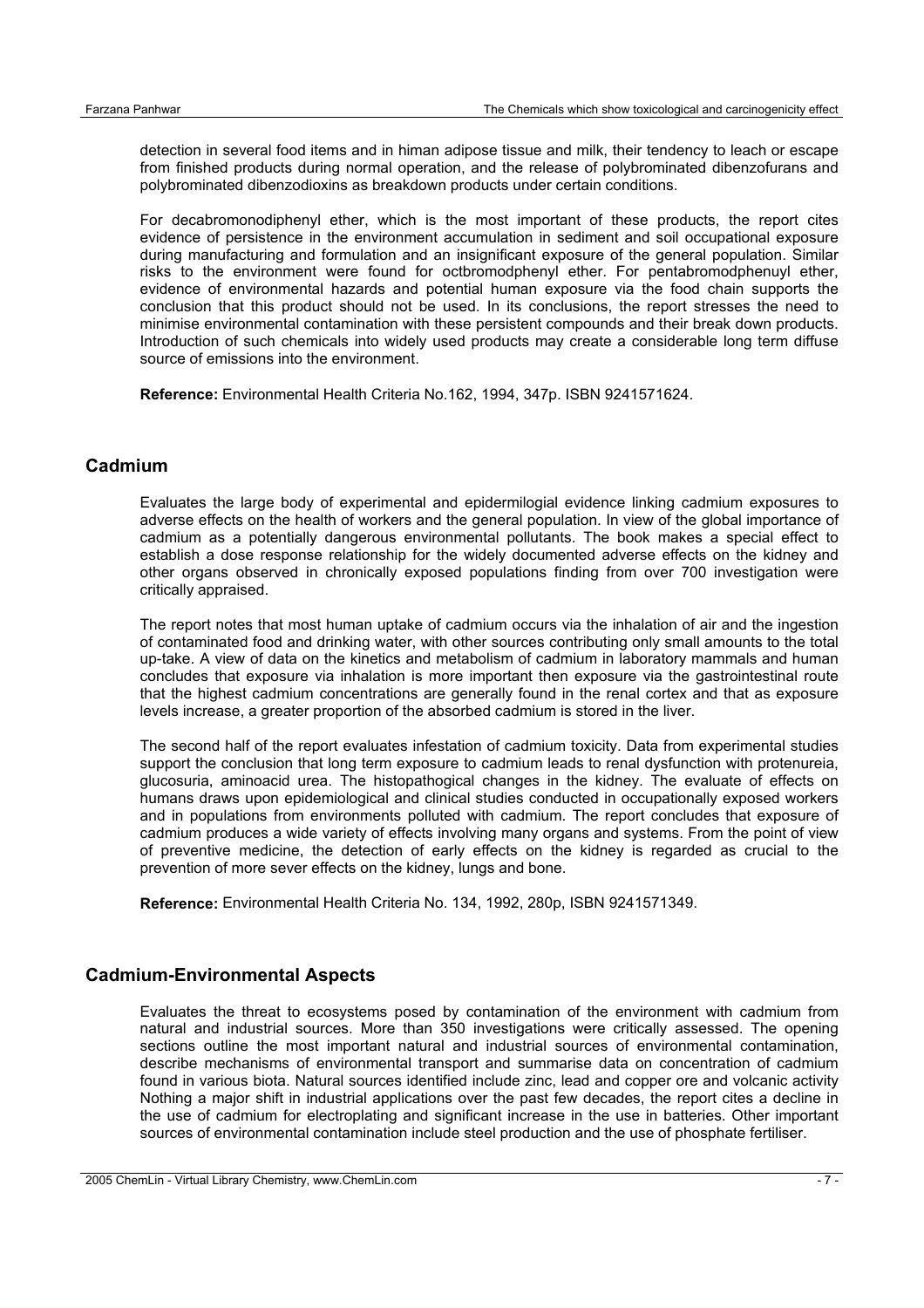Kinetics and metabolism are reviewed in the third section, which concentrates on the many environmental variables, such as temperature, salinity, pH and the chemical composition of water and soil, that influences cadmium uptake in different aquatic and terrestrial systems and determine the toxic impact on organism and micro-organisms. The remaining sections evaluate data on toxicity to microorganisms, aquatic organism and terrestrial organism and review the results of field investigations. Documented consequence of environmental contamination with cadmium from either natural or man made sources include the development of cadmium tolerance in some species, reduced breakdown of leaf litter and recycling of nutrients, physiological abnormalities in fish and kidney damage in sea-birds. Because of flaws in the design of many investigations, the book concludes that the impact of cadmium on ecosystem may have been underestimated.

**Reference:** Environmental Health Criteria No. 135, 1992, 156p, ISBN 9241571357.

#### **Carbaryl**

Evaluates the design and finding of over 700 studies in an effort to determine the risk to human health and environment posed by carbaryl. This broad spectrum contact and ingestion insecticides has been widely used for over 30 years to control various insect pests on food and fibre crops, trees, and ornamental. In veterinary practice carbaryl is used to control flies, mosquitoes, ticks and lice in cattle, poultry and pests The compound is also used to treat body louse infection in human. Carbaryl is currently processed by more then 290 formulation into over 1500 register product. The general population my be exposed through food or following pest control operations in the home and in camping, picnic and other recreational areas. Worker can be exposed during manufacturing, formulation, packing, transportation, storage and during and after application.

The most extensive section reviews the large number of experiments designed to assess the toxic effect of carbaryl and elucidate its mechanisms of action. These studies, supported by limited data on humans, confirm that carbaryl posses no risk of including genetic changes in either the somatic or the germinal tissue of humans that toxic effects are consistent with the sign and symptoms of cholinesterase inhibition, and that signs of intoxication develop quickly appear well before dangerous dose is absorbed and disappear rapidly when exposure end.

The book concludes that under normal condition of use carbaryl poses a low risk to the environment and to the health of the general population. Levels detected in food and drinking water are unlikely to endanger health, when reasonable safety precautions and measure for personal protection are enforced, Occupational exposure to carbaryl during manufacture formulation and application will not create health hazards for workers.

**Reference:** Environmental Health Criteria, No.153, 1994, 358p. ISBN 9241571535.

#### **Carbendazim**

Evaluates the risks to human health and the environment posed by exposure to carbendazim a systemic fungicide, which is the most widely used compound in the benzimdazole family of fungicide. Carbendazim is used to control a wide range of fungi responsible for several important plant diseases. Plant protected by this fungicide include cereals, cotton, sugar beet, soybean, vegetables, fruits and many other food crops. Because carbendazim is the main metabolite of benomyl in mammals and the degradation product of benomyl in mammals and the degradation product of benomyl in the environment, data from studies of both compound are considered in the report.

The most extensive section reviews the large number of experiment studies designed to investigate the toxicity of carbendazim. Although data on human exposure are limited to two studies, the report draws on the large body of experimental work, supported by knowledge of how carbendzim exerts its toxic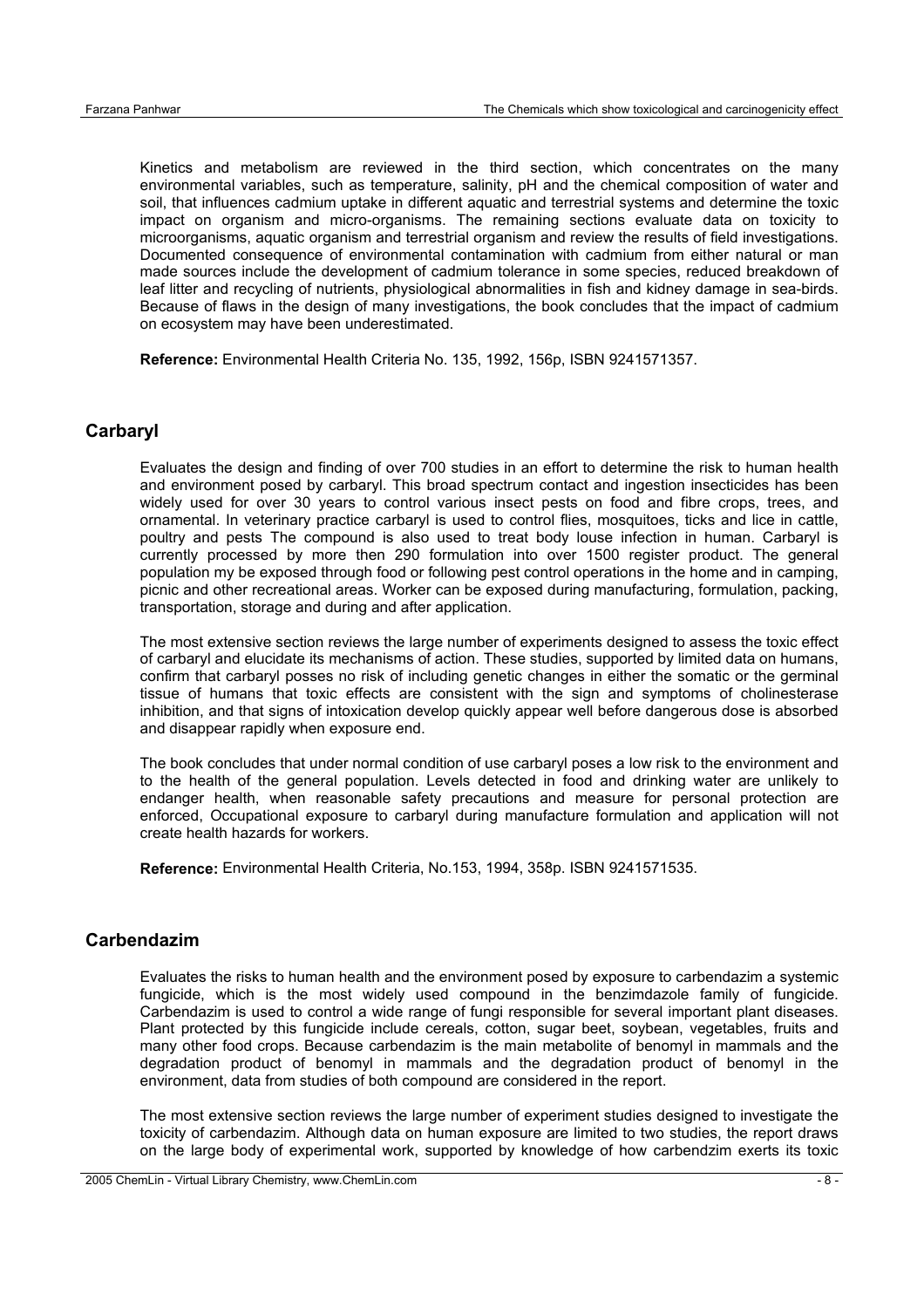effects in both target and non-target species, to conclude that the likelihood of systemic toxicity following exposure in ether the general population or workers is remote. Given current occupational exposures and the low rate of dermal absorption, the report further conclude that when proper protective clothing is worn, health risks of agricultural exposure are low.

Concerning effects on organism in the environment the report cites evidence that both benomyl and carbendazin are highly toxic to certain aquatic organisms in laboratory tests, but concludes that the toxicity is not likely to occur under field conditions due to the compounds low bioavailability in surface waters, the report also cites evidence, from both laboratory and field investigations that benomyl and carbendazim, applied at recommended rates, cause deaths and sub-lethal reproductive effects on earthworms. The compound has shown low toxicity for birds and is classified as relatively non-toxic to honey bee.

**Reference:** Environmental Health Criteria. No. 149, 1993, 132p, ISBN 9241571497.

#### **Chlordimeform**

Evaluates the risks to human health and the environment posed by chlordimeform, a broad spectrum acaricide activity against motile forms of mites and ticks and against the eggs and early instars of some Lepidoptera insects. Introduced in the late 1960's The compound was initially used in numerous countries to protect a wide variety of foods crops. Application was later restricted to cotton and in one country, to rice. Although world-wide production and use ceased a decade ago, concern continues to cnetre on evidence that exposure is linked to an increased risk of urinary bladder cancer in humans,.

Concerning risks for the general population the main sources of pervious exposure and identified as the consumption of residues in food. Of greater importance is the large number of workers exposed to higher levels during the compound's manufacturing or application, particularly in view of the long latency period of urinary bladder cancer.

The most extensive section evaluates the results of toxicity studies in laboratory mammals and in vitro test systems. Following short and long-term exposure, treatment-related changes observed include haematological abnormalities and at high doses, hyperplasia of the epithelium of the bile duct and urinary bladder. Studies in mice, but not in rats, produce evidence of a dose-related increase in haemorrhage malignant tumours of vascular origin. The report found no evidence of teratogenic potential or adverse effects on reproduction. The evaluation of effects on human health draws on epidermilogicial studies of exposed workers as well as close to 1,000 case reports of accidental or intentional poisoning. These studies support the conclusion that chlordimeform has significant potential to cause both immediate and log term toxicity in exposed humans. Current evidence also supports the conclusion that exposure to the metabolite, 4-chloro-o-toluidine and to lesser extent chlordimethorn is associated with and increased risk of urinary bladder cancer in humans in view of the long latency period for the cancer, the report calls for the continued screening of previous exposed workers in programmes that include urinary cytology and test for haematuria.

**Reference:** Environmental Health Criteria. No. 199, 1998, XIX, 159p. ISBN 9241571993.

## **Chlorendic Acid and Anhydride**

Evaluates the risks to human health and the environment posed by chlorendic acid and an hydride. These closely related compounds are important reactive flame retardant used in polyester resins and plasticizers for electrical systems and paints, and in fibreglass-reinforced resins for process equipment in the chemical industry. As all flame retardant are eventually released to the environment, either directly or as breakdown products, the review gives particular attention to studies of the environmental behaviour and ultimate date of these chemicals. Firm conclusions were limited by the paucity of data and inadequate design of several studies.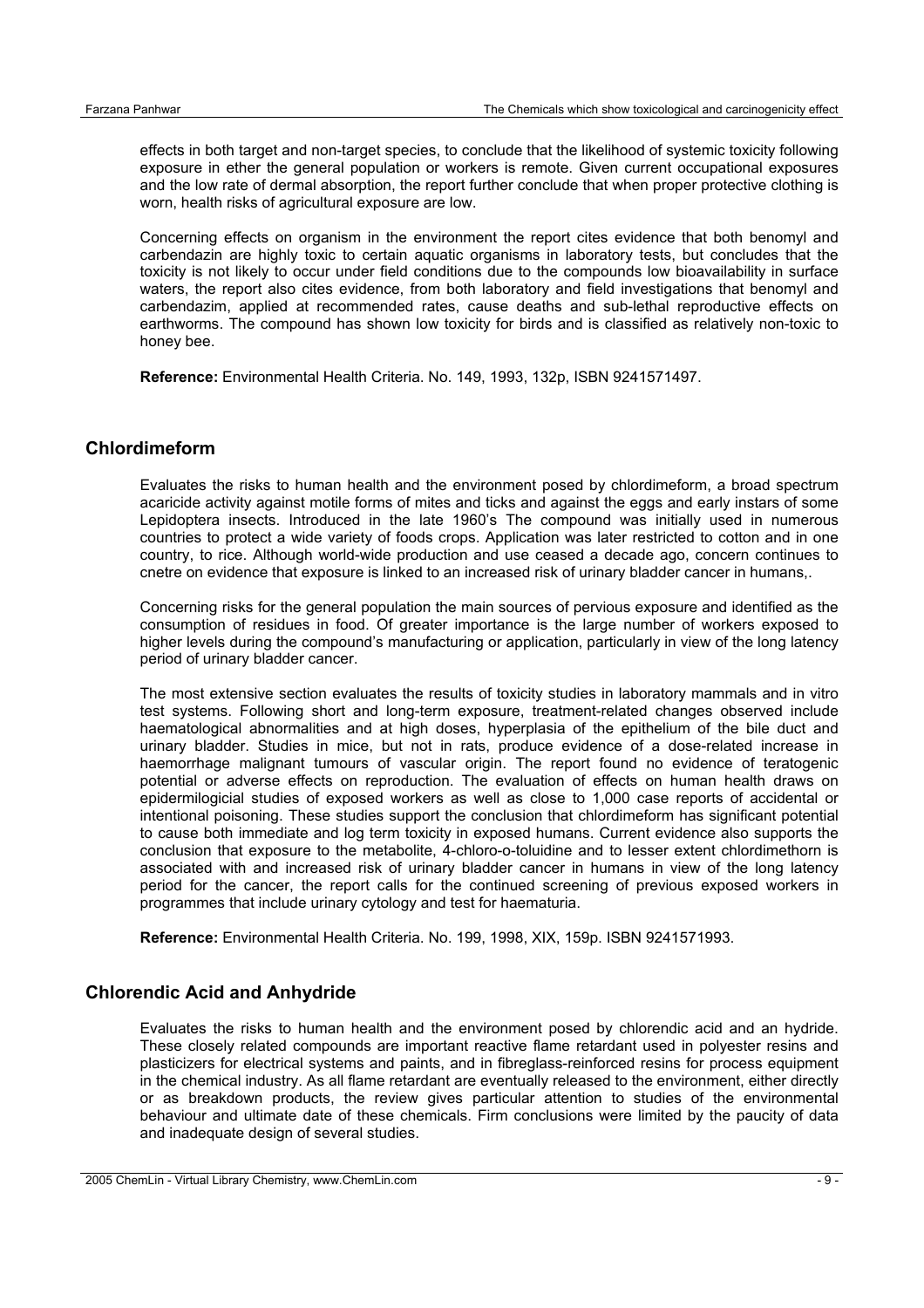The report concludes that exposure of the general population to chlorendic acid, chlorendic anhydride and products derived from them. Should be minimised. The report further recommends caution in the disposal of these chemicals and their waste products to prevent exposure of the general population and minimise environmental risks.

**Reference:** Environmental Health Criteria, No. 185, 1996, 74p, ISBN 9241571853.

## **Chlorinated drinking water chlorination by-products, some other Halogenated compounds, cobalt and cobalt compounds**

Evaluates the carcinogenic risk to humans posed by the consumption of chlorinated drinking water by two chemicals used in the chlorinating of drinking water by a number of halogenated by-products formed when chlorine interacts with organic matter in water and by selection of other halogenated compounds found in drinking water, Chlorination was selected for evolution because of its widespread use and because potentially carcinogenic by-products have been measured in chlorinated water. The book also includes a separate monograph on cobalt and cobalt compounds.

The volume opens with a discussion of the many methodological problems that complicate efforts to assess the carcingoencity of chlorinated water, the book evaluates the design and findings of all studies relevant to the carcinogenicity assessment of chlorinated drinking water two chemicals (sodium chloride and hydrochlorite salts) used the chlorination water either of the by-products, most frequently measured in drinking water and three additional halogenated chemicals detected in drinking water. Because of the formidable methodological obstacles faced by all investigations, only one of these substances could be classified, bromodichloromethane was classified as possibly carcinogenic to humans.

The final monograph consider data on metallic cobalt, cobalt alloys, including cobalt-containing surgical implants and dental devices and cobalt compounds. In view of the strength of evidence linking cobalt metal powder and cobalt and cobalt compounds are classified as possibly carcinogenic to human.

**Reference:** IARC Monographs on the Evaluation of Carcinogenic Risk to Human, Vol. 52, IARC, 1991, 544p, ISBN 9283212525.

#### **Chlorinated Paraffins**

Evaluates the risks to human health and the environment posed by exposure to chlorinated paraffins. These complex mixtures are widely used throughout the world as a secondary plasticizer in polyvinyl chloride, as extreme pressure lubricant additives in the metal working industry, and in fire retardant and water repellent fabric treatment. Chlorinated paraffin's are also added to paints, coating and sealant to improve resistance to water and chemicals.

The most extensive section assesses finding from toxicity studies in experimental mammals and in vitro test systems. Studies demonstrate low acute oral toxicity and suggest that acute toxicity by the inhalation and dermal routes is also low. Repeated dose toxicity studies by the oral route concisely show that the liver, kidney and thyroid are the primary targets of toxic action. Long-term carcinogenicity studies in rodents have demonstrated increases in the incidence of hepatic renal and thyroid tumours following exposure to a short chain compound. Following exposure to a short chain compound. Following exposure to a long chain compound an increased incidence of malignant lymphomas and tumours of the adrenal gland has been observed.

In reviewing the limited data on human health effects the report notes that despite widespread use of these compounds, no case reports of skin irritation or sensitisation have been recorded. This observation is supported by studies of dermal exposure in human volunteers.The report concludes that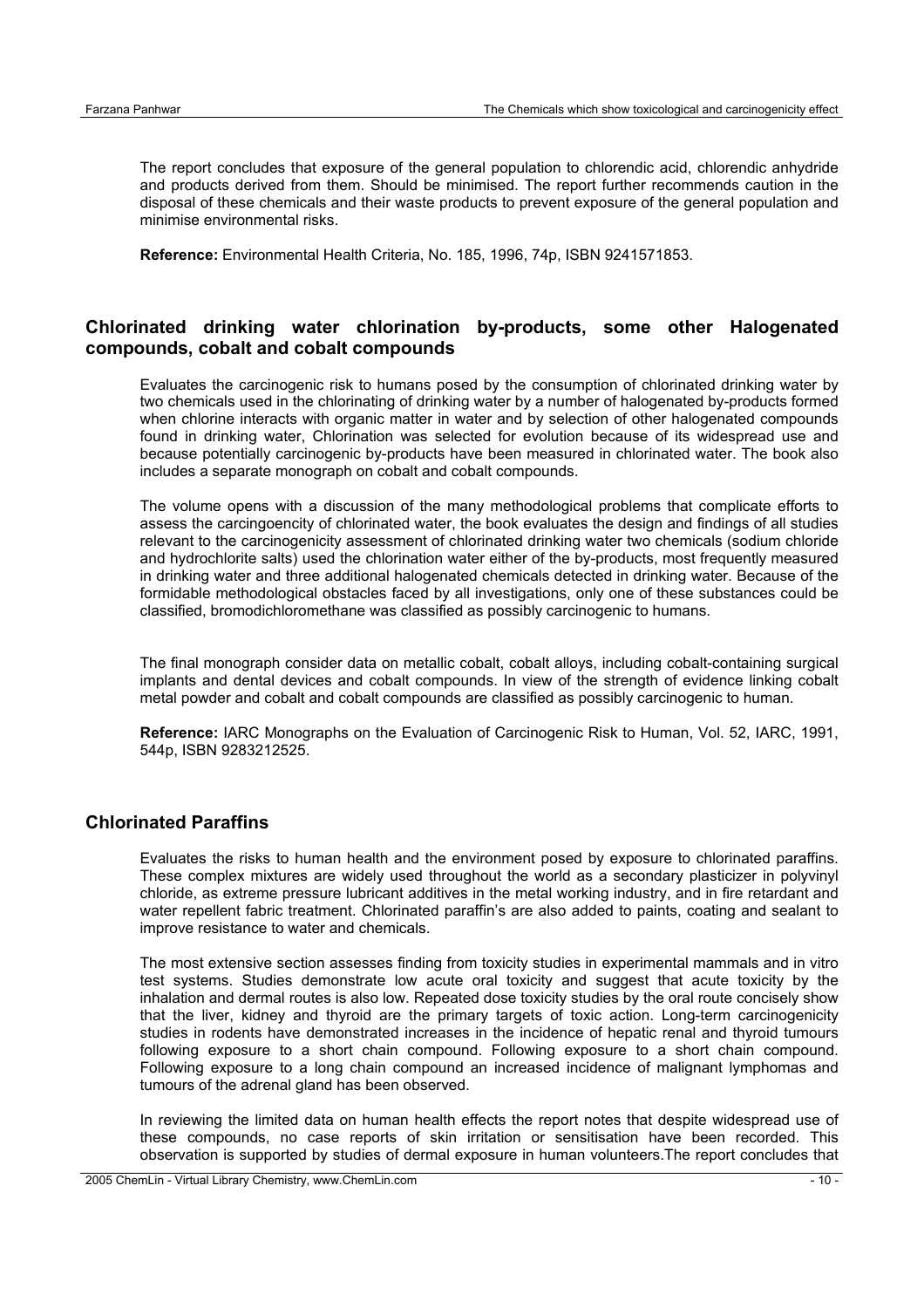when proper personal hygienic and safety procedures are followed, risks to the health of exposed workers should be minimal. Since chlorinated paraffin's bioaccumulate are toxic to environmental organisms, the report recommends that use and disposal of these compounds should be controlled to avoid release to the environment.

**Reference:** Environmental Health Criteria No.181,1996, 181 p, ISBN 9241571810.

#### **Chlorobenzenes other than Hexachlorobenzene.**

Evaluates the risks to human health and the environment posed by exposure to monochlorbenzene, dichlorobenzenes, trichlorobenzenes, tetrachlorobenzenes, and produced in huge quantities for use as intermediates in the synthesis of pesticides and in the production of a wide range of consumer and commercial products.

A reviews of data on sources of environmental exposure notes that release to the environment occurs primarily during manufacture and that incineration of chlorobenzenes may lead to the emission of polychlorinated dibenzo-p-dioxins and dibenzofurants. Sections concerned with sources and levels of human exposure conclude that the general population is exposed to the lower chlorinated congeners mainly through inhalation, whereas a greater proportion of the total daily intake of the higher chlorinated compounds is ingested in food, breast-fed babies may receive a higher dose than adult. Particular concern centres on risks of human exposure arising from the ingestion of contaminated fish and from contaminated indoor air linked to use of these compounds as moth repellents and air fresheners. The report was unable to predict the environmental impact of low level contamination but noted the need to avoid discharge of chlorobenzenes in to the aquatic environment as this can result in the build up of persistent residues.

Concerning risks to human health, findings from case reports to occupationally exposed populations point to transient effect on the central nervous system, and irritation of the eyes and upper respiratory tract as the principle health effects of exposure.

**References**. Environmental Health Criteria No. 128, 1991, 252p. ISBN 9241571284.

#### **Chloroform**

Evaluates the risks to human health and the environment posed by exposure to chloroform, a volatile liquid used in pesticide formulations and as solvent and chemical intermediate. Its use as an anaesthetic and in proprietary medicines has been discontinued in many countries, following well-documented reports of adverse effects on respiratory, cardiac and liver function. Exposure of the general public occurs via food, drinking water and indoor air, with water use in homes making a substantial contribution to levels in indoor air. Studies have demonstrated significant dermal absorption while showering.

The most extensive chapter reviews the results of toxicity studies in laboratory animals and in vitro test systems. While both the liver and the kidneys are target organs the most universally observed toxic effect is damage to the liver. Studies indicate that cytotoxicity followed by cell proliferation is the most important cause for the development of liver and kidney tumours. Following experimental exposure to chloroform. The severity of toxic effects was observed to vary according to species, vehicle and route of administration.

A chapter on health effects in humans notes disturbances in respiratory and cardiovascular functions observed following short term exposures in animals, liver and kidney damage was the most frequently reported adverse effect of long-term exposure. Data were judged inadequate to implicate chloroform exposure via drinking water as a cause of human cancer. Concerning effects on the environment, the report concludes that the low levels of chloroform in surface water should not pose a hazard to aquatic organisms.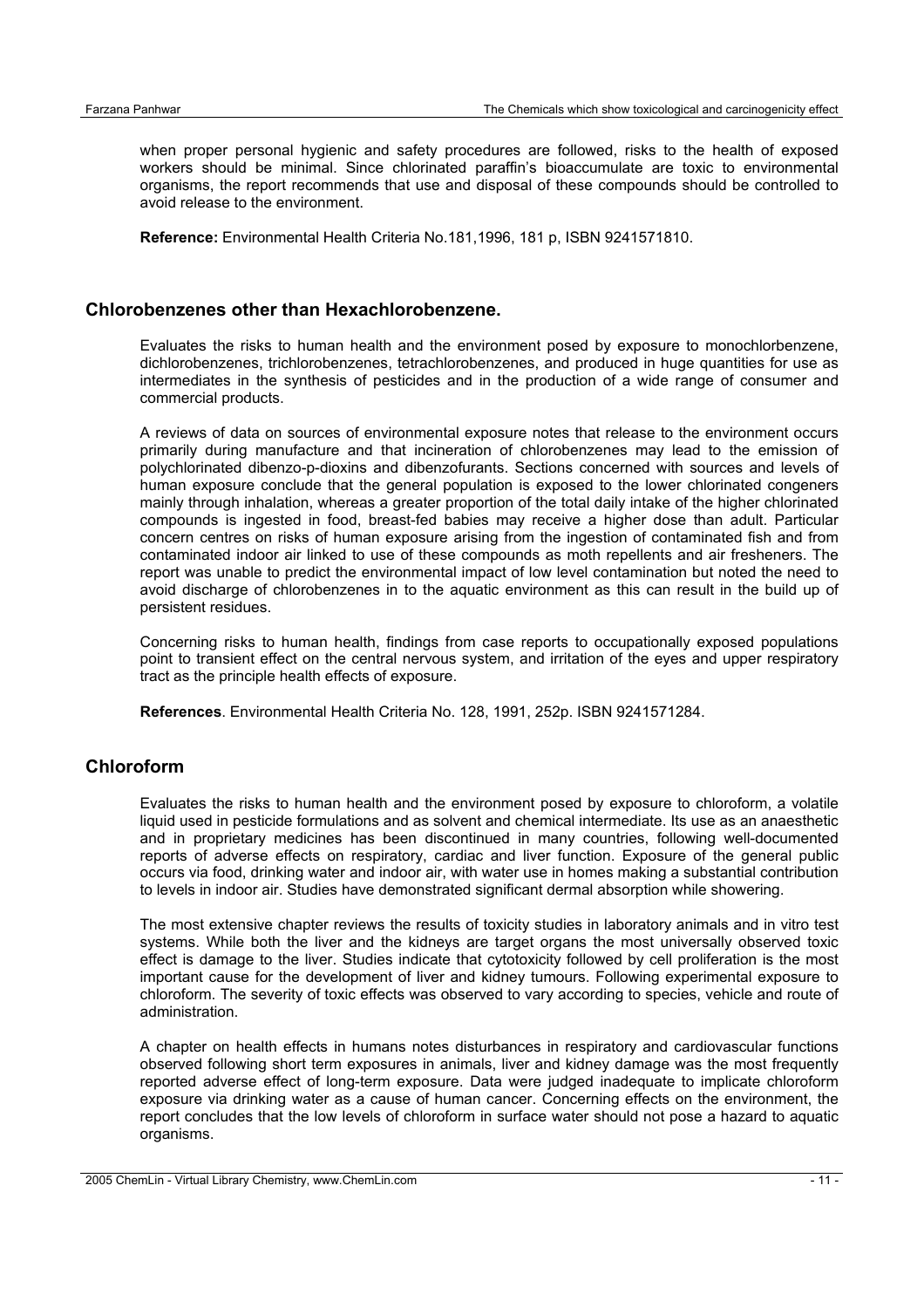**Reference:** Environmental Health Criteria No. 163, 1994, 174p, ISBN 9241571632.

## **Chlorothalonil**

Evaluates the risks to human health and the environment posed by exposure to chloroethalonil, a fungicide widely used in agriculture to protect pome and stone fruits, citrus, currants, berries, bananas, tomatoes, green vegetables, peanuts, potatoes, onions and cereals chlorothalonil, which has a broad spectrum of activity, it also used on turf, lawns and ornamental plants and in wood preservatives and anti-fouling paints. Particular attention is given to crop residue studies.

The most extensive section evaluates the results of toxicity studies conducted in laboratory mammals and in vitro test systems. Studies show that chlorothionil has low acute oral and dermal toxicity, the main effects of repeated oral dosing are on the stomach and kidney. The evaluation gives particular attention to several feeding studies which demonstrated a rapid onset of toxic effects on therefore stomach and renal tumours in rodents, but not in other species, including the dog. Most studies failed to demonstrate mutagenicity, the limited data available indicate that the compound is not teratogenic and shows no reproductive toxicity.

Data on effects on human health are confides to case reports of contact dermatitis following occupational or accidental exposure. In interpreting the relevance of experimental bindings to human health, particularly the evidence of carcinogenic potential in rodent models, the report notes important species difference in metabolic pathways and postulates the chlorothalonil probably exerts its carcinogenic effects in rodents via a non-genotoxic mechanism. Concerning effects on other organisms in the laboratory and field, the report cites evidence that chlorothalonil is highly toxic to fish and aquatic invertebrates in laboratory studies, but is not phytotoxic and should not pose a risk to wild mammals.

**Reference:** Environmental Health Criteria No. 183, 1996, 145p, ISBN 9241571837.

#### **Chromium, Nickel and Welding**

Evaluate the carcinogenic risk to humans posed by industrial exposure to chromium and its compounds, nickel and its compounds and welding fumes and gases. Occupational exposure principally by inhalation is noted to affect about three million workers world-wide. The firs and most extensive monograph evaluate the carcinogenicity of chromium and its compounds. The monograph is divided in to subsections based on the oxidation state and solubility of the compounds, with separate evaluation made for metallic chromium, chromium (III) compounds, chromium (IV) compounds and from a fourth group of tested agents that were extensive sections evaluate the design and findings of over 500 investigations of carcinogenicity in animals and experimental systems studies of metabolic fate in animals and humans, and case reports and epidemiological studies in human populations. On the basis of this evaluation, the monograph concludes that chromium (IV) is carcinogenic to humans. The carcinogenicity of chromium (III) and of metallic chromium could not be determined on the basis of available evidence.

The second monograph presents similar information for metallic nickel and nickel alloys nickel oxides and hydroxides, nickel sulphides, nickel salts, and other nickel compounds. Nickel carbonyl is identified as the most acutely toxic nickel compound, causing sever damage to the respiratory system in experimental animals and in humans. The evaluation concludes that nickel compounds are carcinogenic to human and that metallic nickel is possibly carcinogenic to human.

The final monograph evaluates the carcinogenic risk posed by exposure to welding gars and fumes. On the basis of evidence from human and animal studies, welding fumes are classified as possibly carcinogenic to humans.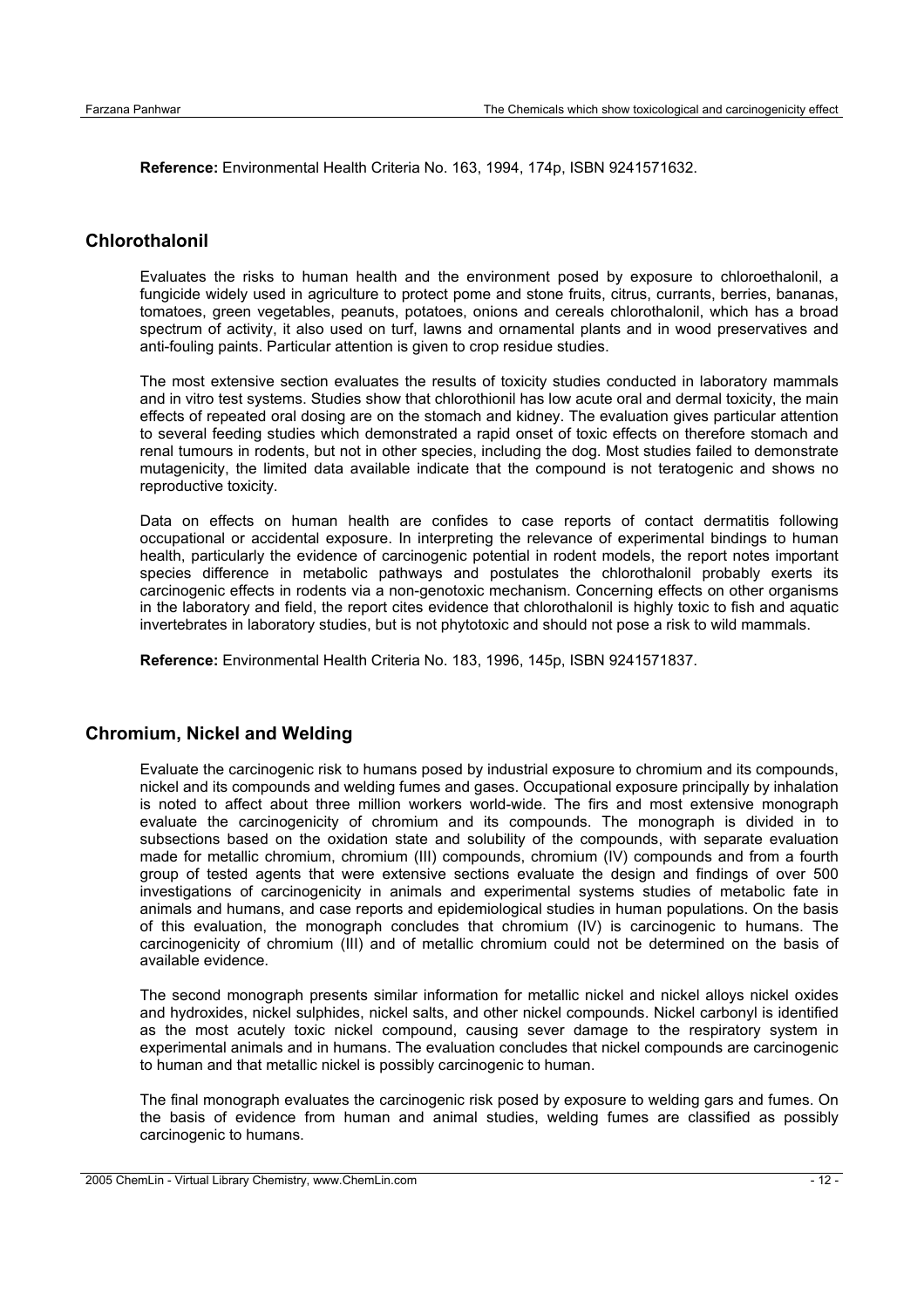**Reference:** IARC Monographs on the evaluation of carcinogen Risk to humans. Vol. 49. IARC, 1990, 677p, ISBN 9283212495.

#### **Coffee, Tea, Mate, Methylxanthines and Methylglyoxal**

Reports the deliberations of a working group convened to evaluate the strength of evidence linking the drinking of coffee, tea, and mate to the development of human cancer. Separate evaluations are also provided for caffeine, theophyline, theobromine and methylglyoxal, which are chemical constituents of coffee, tea and several other popular beverages.

First and most extensive monograph evaluates the large number of studies designed to assess the carcinogen potential of coffee. On the basis of available data the working group concluded that coffee is possibly carcinogenic to the human urinary bladder. Evidence further suggests that coffee may actually protect human against cancer of the colon and rectum. The risk for breast cancer was shown with remarkable consistency, to have no association with coffee drinking.

The second monograph evaluates the carcinogenicity of black and green teas. Although available data were judged inadequate to classify tea according to its carcinogenic risk, the analysis uncovered evidence suggesting that the temperature at which tea is drunk may be a more important determinant of risk than the chemical composition of the beverage.

This observation is further supported in the monograph on mate, a South American beverage which is usually drunk very hot following repeated addition of almost boiling water to the infusion. While mate could not be classified on the basis of available data, not made drinking was judged to have a probable association with the development of oesophageal and oral cancers. Evidence was inadequate to assess the carcinogenicity of caffeine, theophylline, theobromine and methylglyoxal

**Reference:** IARC Monographs on the Evaluation of carcinogenic risks to human, Vol. 51, IARC 1991, 513p, ISBN 9283212517.

#### **Cresols**

Evaluate the risk to human health and the environment posed to the exposure to cresols. Commercial cresols have a wide variety of uses as solvent and disinfectant.

And chemical intermediate for pharmaceuticals, fragrances, antioxidants, dyes, pesticides and resins. Cresols are also used in the production of lubricating oils, motor fuels, and rubber polymers and in the manufacture of explosive. The general population may be exposed to cresols present in air, drinking water food and beverages, and consumer products, such as soap and disinfectant.

The most extensive sections evaluate data on toxic effects linked to different routes and levels of exposure. In the laboratory animals, toxic effects including damage to the respiratory and gastrointestinal tracts are associated with the strong irritant and corrosive activity of cresols. Although acute poisoning via inhalation is judged unlikely due to the low vapour pressure of cresols, dermal exposure causes irreversible tissue damage in experimental animals and can be fatal at high concentrations.

In humans, toxic effects and clinical sign following accidental or intentional ingestion are identified as burning of the mouth and throat, abdominal pain and vomiting. Studies of acute poisoning in workers indicate that occupational exposure is usually the result of dermal contact which can result in severe burns and scarring of the skin, haematological changes, kidney failure, coma and death. Data were judged inadequate to evaluate potential reproductive effects and carcinogenic risk. The report concludes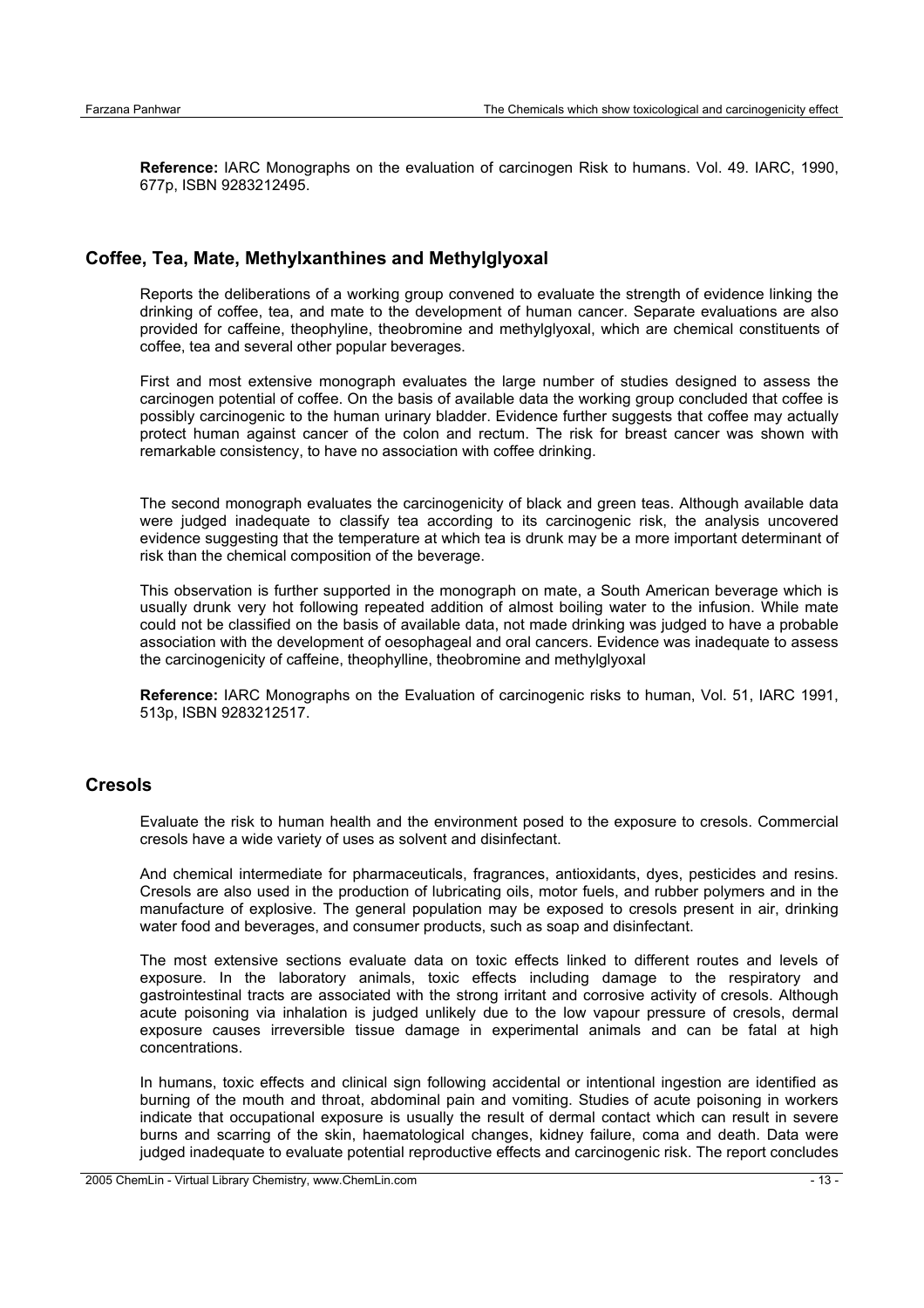that at concentrations normally detected in the environment, cresols do not pose a significant risk to the general population.

**Reference:** Environmental Health Criteria No. 168, 1995, 144p, ISBN 9241571683.

## **Cyhalothrin**

Evaluate the risks to human health and the environment posed by the use of cyhalothrin a synthetic pyrethroid insecticide having high level of activity against a wide range of agricultural pests. Cyhalothrin is also used in public health and animal health, where it effectively controls a board spectrum of insects, including cockroaches, flies, mosquitoes, and ticks

Residues in food are identifies as the most important potential hazard for the general population though a review of available studies indicates that residues in excess of the established acceptable daily intake are very unlikely to occur. Concerning effects on organisms in the environment, the report cites laboratory evidence of high toxicity to fish, aquatic arthropods, and honey bees, but concludes that this high toxicity in the laboratory is not translated in to significant field hazard for these species.

The most extensive section reviews data from experimental toxicity studies. The review uncovered no evidence of carcinogenicity, mutagenicity, or disturbed reproductive functions, and no evidence of adverse effects on any aspect of foetal development at any of the experimental doses used. The final section devoted to effects on human, considers the clinical significance of subjective facial sensation reported in laboratory workers, workers in manufacturing plants and field operators handling cyhalthrin. While nothing the documented occurrence of the syndrome, the report concludes that it a transient phenomenon, that symptoms are not associated with objective physical sign and that recovery is complete. On the basis of these evaluations the report concludes that when recommended safety precautions and rates of application are followed, cyhalothrin is highly unlikely to pose a risk to the health of the environment, the general public or occupationally exposed workers.

**Reference:** Environmental Health Criteria No. 99, 1990, 106p, ISBN 9241542993.

#### **Alpha-cypermethrin**

Evaluates risks to human health and the environment posed by the use of alpha-cypermethrin.A potent and versatile pyrethroid insecticide used against a wide range of pests encountered in agriculture. Main agricultural applications include the protection of oilseeds, pome fruits, peaches fruiting vegetables, berries, leafy vegetables, maize, hops and tobacco. Marketed since late 1983, alpha cypermethrin is also used against disease carrying insects and in the control of parasites of veterinary importance.

In view of the uses of this pesticide, an evaluation of sources of human exposure draws upon crop residue data obtained from a large number of supervised trails conducted throughout the world. The report concludes that exposure of the general population is negligible when the pesticide is used in keeping with good agricultural practice. Toxicity studies conducted in laboratory mammals and in vitro least systems indicate that alpha-cypermethrin had moderate to high acute oral toxicity and is 3-4times more toxic than cypermethrin. Short term exposures have not been shown to cause toxic effects. Several studies provide evidence that alpha-cypermethrin is non-mutagenic. No data on long term toxicity, teratogenicity, carcinogenicity, or immunotoxicity were available for evaluation.

The report concludes that, when good work practices, hygienic measures, and safety precautions are followed use of alpha-cypermethrin is unlikely to pose a hazard to occupationally exposed workers. Though laboratory studies have documented high toxicity for fish. Studies show that this toxicity is not realised indoor field conditions, where the rapid loss of alpha-cypermethrin from water facilities the complete recovery of affected population.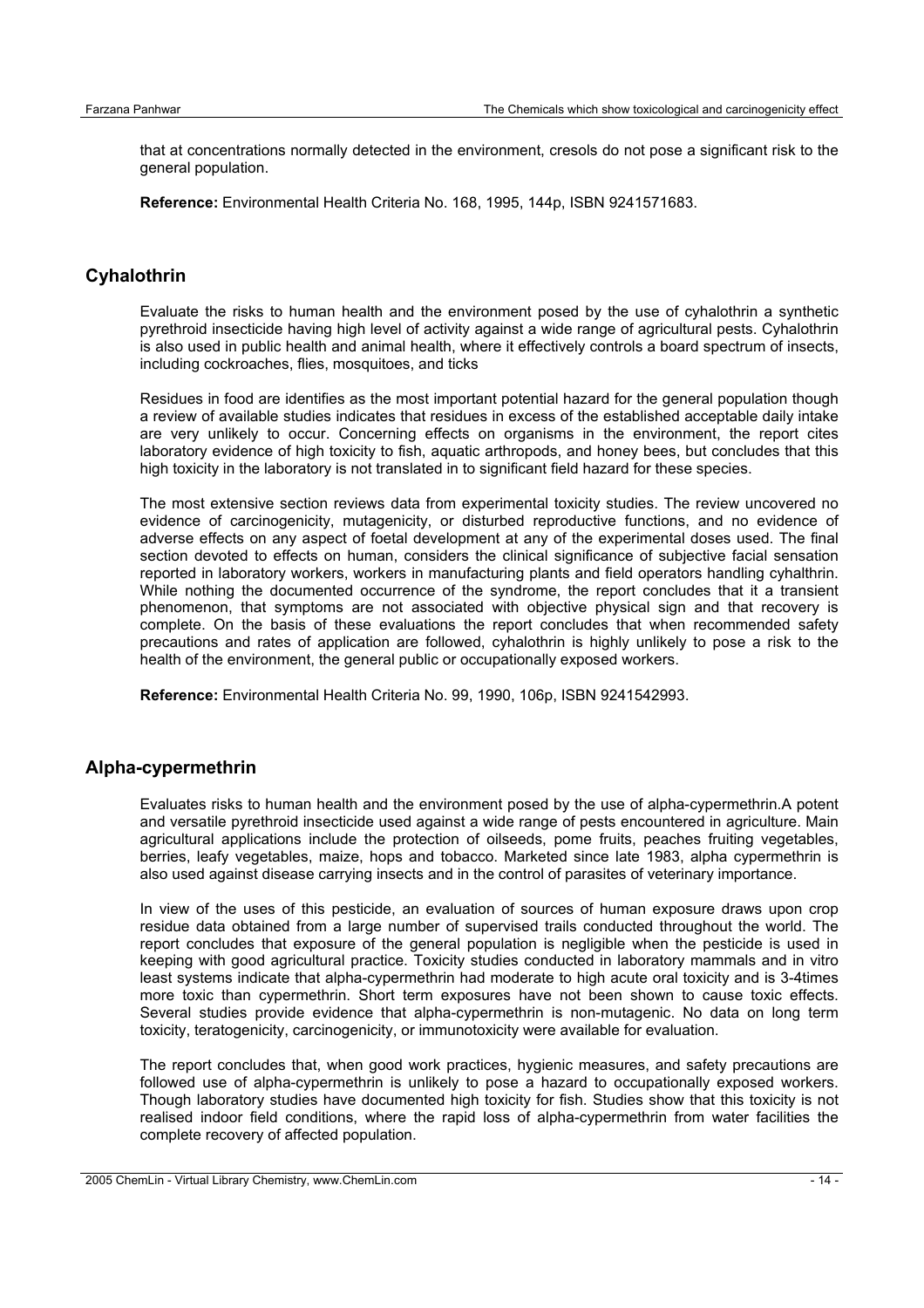**Reference:** Environmental Health Criteria No. 142, 1992, 112p, ISBN 924157142X.

#### **Deltamethrin**

Evaluates the risks to human health and the environment posed by the use of deltamethrin a synthetic pyrethroid insecticide mainly used against agricultural pests. Marketed since 1977.Deltamethrin is most common used on cotton, fruit and vegetable crops, and on cereals, corn, and soybean. Deltamethrin is also used for the post harvest protection of stored cereals, grains, coffee beans and dry beans. Major public health applications include use in the control of changes disease and malaria.

Dietary resides, particularly following post harvest treatment, are identified as the most important source of exposure for the general population. While deltamethrin has been shown to be highly toxic to fish, aquatic arthropods and honey bees in laboratory investigations field studies and observations following wide spread use indicate that this insecticide, when used according to good agricultural practice is unlikely to have lasting effects on these species.

The main part of the book examines investigations of the toxic effects of deltamethrin on experimental animals and in vitro test systems. The review found no evidence of mutagenicity, tetratogenic or reproductive effects, though it did cite evidence that the combined used of deltamethrin with some organophosphorus compounds can potentate toxicity. The final section evaluates effects on humans and observed for lowering poisoning, occupational accidents and both short and long term occupational exposure. The book concludes that exposure of the general population to deltamethrin is very low and that provided recommended rates of application are followed use of this insecticide is unlikely to present a hazard to either occupationally exposed workers or the environment

**Reference:** Environmental Health Criteria No. 97, 1990, 133p, ISBN 9241542977.

#### **Demeton-s-methyl**

Evaluate the risk to human health and the environmental posed by exposure to demethon-s-methyl, a systemic and contact organophosphours insecticide and acaricide having high acute toxicity. The compound has been used for over 30 years to protect cereals, fruits, vegetables and ornamental plants.

Studies of the environmental behaviour of demeton-s-methyl indicate that the compound is rapidly metabolised in soil, plants and mammals does not persist and is not accumulated by organisms. Workers may be exposed during manufacturing or application via the dermal or inhalation routes. Residues in food crops are identified as the principal source of exposure for the general population. Although data on dietary levels are limited the report conclude that exposure of the general population to restudies in foods is unlikely to cause adverse effect on health.

Concerning effects on experimental animals and in vitro test systems, the report cites abundant evidence that demeton-s-methyl causes cholinergic toxicity. The report found no evidence of embryotoxic or teratogenic potential adverse effects on reproduction or development or carcinogenic action.

The evaluation of effects on human health draws on several reports of accidental and suicidal poisoning in the general population and episodes of poisoning in inadequately protected workers. These findings confirm the high acute toxicity demonstrated in experimental studies. The report concludes that demethon-s-metyhyl should be handle and applied only by well trained and closely supervised operators, when good work practices, hygienic measures and recommended safety precautions are followed exposure to the compound during manufacturing or application was judged unlikely to cause adverse effects on health.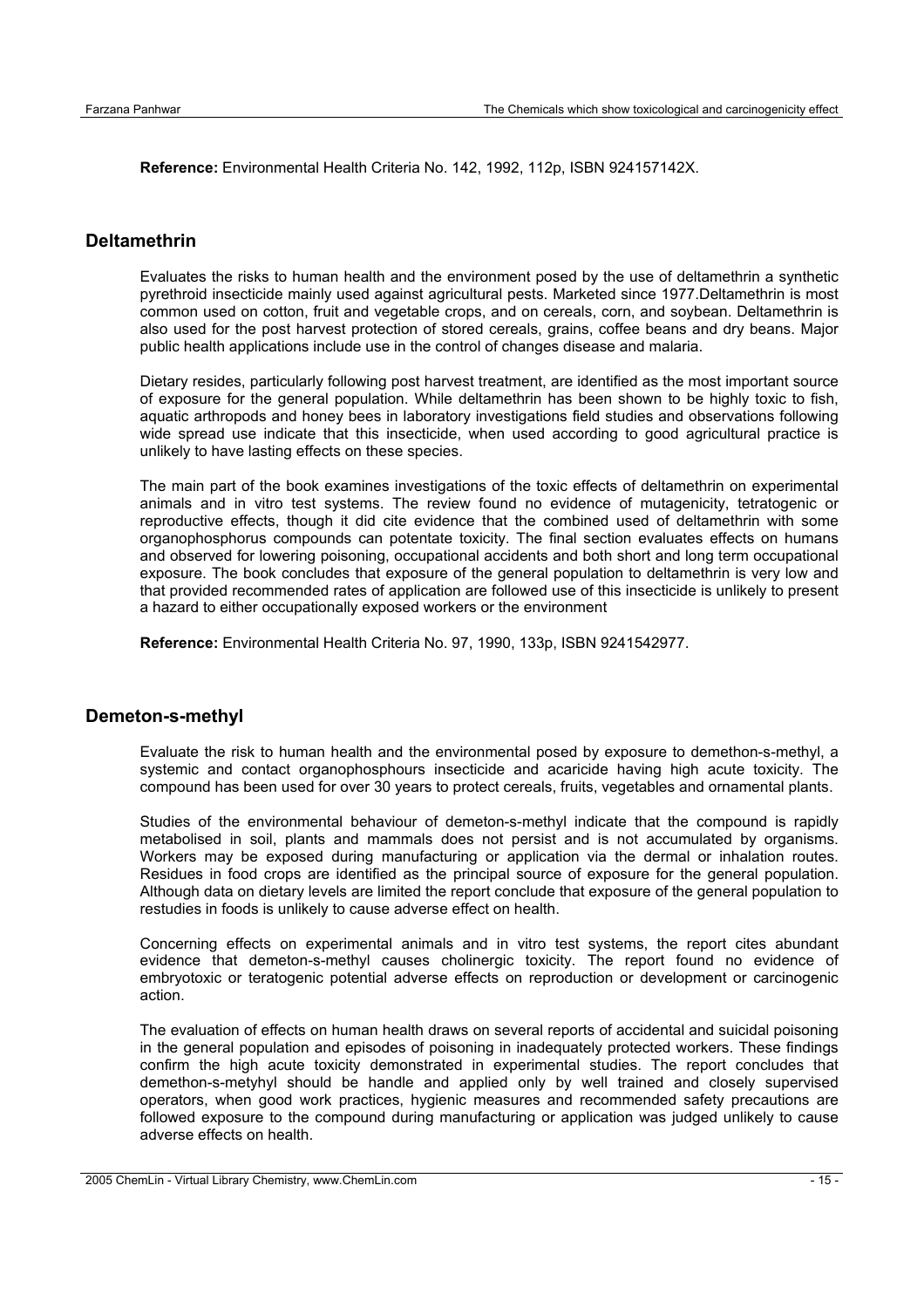**Reference:** Environmental Health Criteria. No. 197, 1997, xviii, 83p, ISBN 9241571977.

#### **Diazinon**

Evaluate the risks to human health and the environment posed by diazinon a contact organophosphorus insecticide with a wide range on insecticide activity, Diazinon has been used since the early 1950's to control adult and juvenile forms of flying insects, crawling insects, ticks, mites and spiders. Application include the protection of food crops, the control of indoor pests and the control of ectoparasites in veterinary medicine. Although diet is identified as the principal route of exposure for the general population, levels detected in edible crops and food animals have been far below the acceptable daily intake.

Concerning effects on experimental animals and in vitro test systems, the report notes that manufacturing practices during the past two decades have significantly reduced the content of highly toxic impurities, resulting in low acute toxicity for currently marketed formulations. The report found no evidence of embryotoxic or teratogenic potential, adverse effects on reproduction function or carcinogenic action. The Principe; adverse effect of concern was judged to be dose related inhibition of acetyl cholinesterase activity.

The evaluation of effects on human health draws on several reports of accidental and international poisoning. Acute poisoning was noted to cause signs and symptoms consistent with inhibition of plasma cholinesterase activity. Acute pancreatitis has also been observed in cases of sever poisoning. Although fatalities in occupationally exposed workers have occurred most have been linked to the former presence of highly toxic impurities or associated with poor hygienic practices. The report concludes that when good work practices safety precaution and hygienic measures are followed. Diazinon is unlikely to present a hazard to occupationally exposed workers. The report further concludes that diazinon does not pose a significant health hazard for the general population.

**Reference:** Environmental Health Criteria No. 198, 1998, xx, 140p, ISBN 9241571985.

#### **1,2-Dibromoethane**

Evaluates the risks to human health and the environment posed by 1,2-dibromoethane.This highly volatile chemicals is used as lead scavenger in antiknock gasoline, as a fumigant for soil, grains, and fruits as an intermediate in the synthesis of dyes and pharmaceuticals and a solvent for resins, gums, and waxes, Although world demand has been reduced substantially following bans on the use of lead gasoline and on agricultural applications, 1,2-dibromoehane is still used in large amount for many industrial purposes in industrialised countries.

Studies in laboratory mammals and in vitro test systems demonstrate acute toxicity to animals systems demonstrate acute toxicity to animals with the main effects observed in the liver and kidneys. Exposure via inhalation has been shown to cause nasal irritation and depression of the central nervous system is several studies adverse effects on reproductive function have also been observed. Concerning carcinogenicity, studies have shown that long term exposure causes tumours in rat and mice, in a variety of organs.

An evaluation of effects on human health draws on case studies of accidental and intentional poisoning as well as epidemiological studies of occupationally exposed workers in human. 1,2-dibromoethane is strongly irritant to the eyes, skin and respiratory tract. Symptoms of poisoning are identified as headache, sever vomiting, diarrhoea, respiratory tract irritation and death, usually caused by pneumonia following damage to the lungs. Other targets of toxic action include the liver and kidneys, function in occupationally exposure workers were judged inconsistent. Although carcinogenicity studies in humans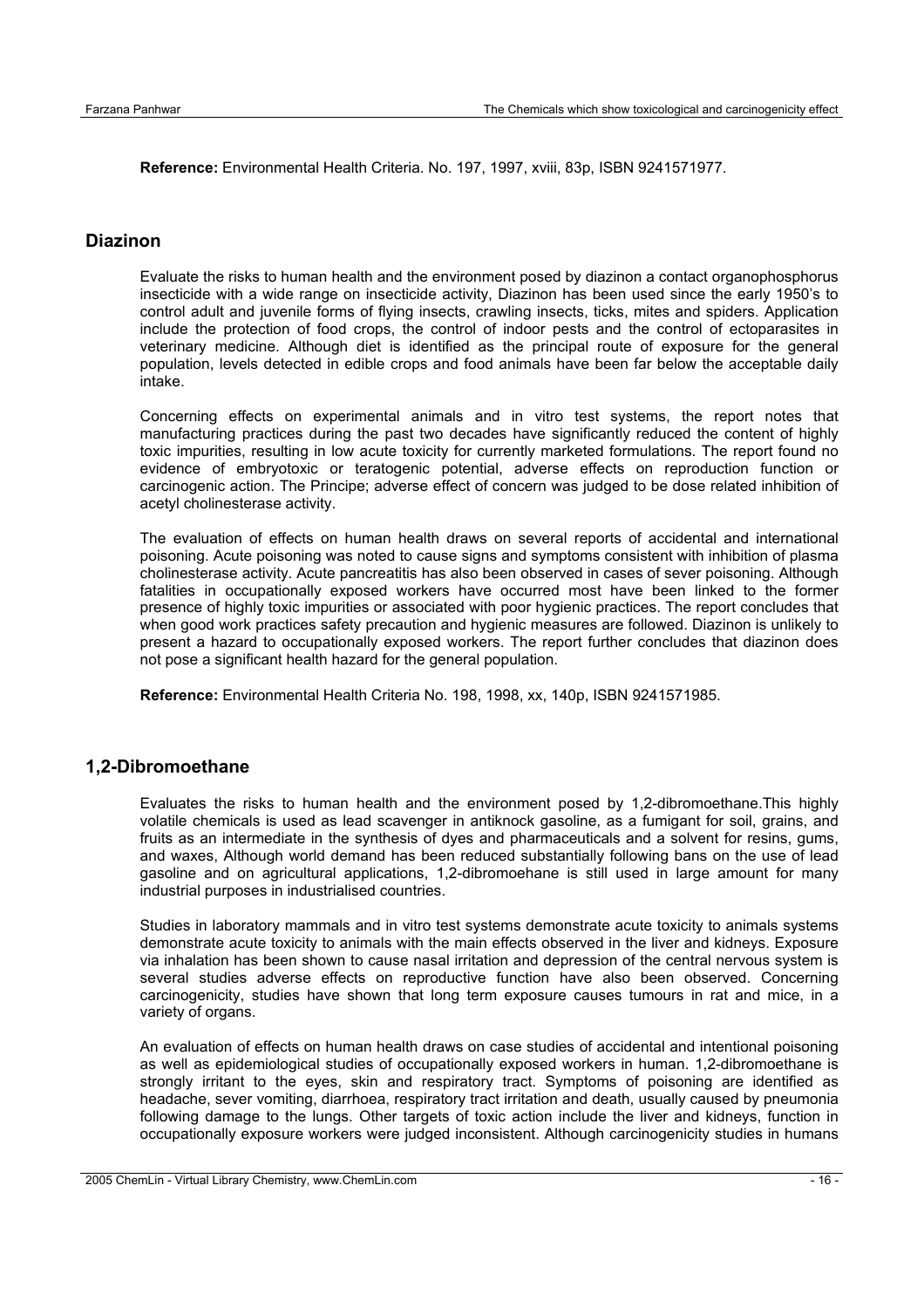are extremely limited, strong and consistent evidence from animal studies supports the conclusion that 1,2-dibromoethane is a potential human carcinogen.

**Reference:** Environmental Health Criteria. No.177, 1996, 148p, ISBN 9241571772.

## **Di-n-butyl Phthalate**

Evaluates the risks to human health and the environment posed by exposure to di-n-butyl Phthalate (DBP). DBP is used as a specially plasticizer for nitrocellulose, polyuvinyl acetate and polyvinyl chloride, in adhesives, in coatings, and in miscellaneous applications, including paper coating. The compound is also used as a lubricant for aerosol valves, an antifoaming agent, a skin emollient, and numerous other spray, fingernail polish and numerous other cosmetic products. Although DBP has low volatility its widespread use in many thin polymeric sheets and coating provides large surface areas for volatilisation during the manufacture use and disposal of those products.

An evaluation of studies on environmental presence and behaviour notes that DBP is rapidly and completely eliminated by aerobic degradation. Concerning sources of exposure for the general population, food is identified as the principal source, followed by much lower exposures from indoor air and drinking water. Ingestion was identified as by far the most important route of exposure for the general population.

The most extensive section examines the results of toxicity studies conducted in laboratory mammals and in vitro test systems. Concentrating on the numerous studies of oral exposure in rodent models. Toxic effects observed include hepatomegaly, increased number of hepatic, peroxisomes, fetoxicity, teratogenciy and testicular damage. Alternations in the liver were judged to be indicative of metablic stress. On the basis of these finding, the report concludes that DBP is teratogenic in certain species at high doses and that susceptibility to teratogenesis varies with developmental stage and period of administration. The report further noted that toxic effects on development and reproduction occurred at concentrations well above those to which people are normally exposed in the general environment. The report found no evidence that DBP is genotoxic.

Concerning effect on humans, the report considered findings from isolated case reports of skin sensitization, a single case of accidental poisoning and epidemiological studies of workers exposed to mixture of phthalates. Although limited these data combined with findings from extensive animal studies, support the conclusion that exposure to DBP a level at currently found in the general environment, is unlikely to cause adverse effects on human health. Carcinogenic effect was also judged unlikely. The report further urges the continuation of current measures to limit the release of DBP also the environment and to control the use in food packaging material.

**Reference:** Environmental Health Criteria No. 189, 1997, 205p. ISBN 9241571896.

#### **3,3-Dichlorobenzidine**

A concise assessment of the risks to human health and the environment posed by 3,3dichlorobenzidine a chemical used primarily as an intermediate in the manufacture of pigments for printing inks textiles, paints and plastics. The document is part of new series of brief report aimed at the characterisation of hazard and dose response for exposure to selected industrial chemical with this goal in mid, documents in the series focus on studies and findings considered critical for risk characterisation.

Several properties of 3,3 dicholorobenzidine including its relatively low vaulting, very short persistence and low concentration in the atmosphere, support the conclusion that the chemical will not contribute to the greenhouse effect, depletion of the ozone layer or the formation of ground level ozone. The assessment of toxic effects in experimental animals found sufficient evidence of carcinogenicity in found sufficient evidence of carcinogenicity in several species and substantial evidence of genotoxicity. The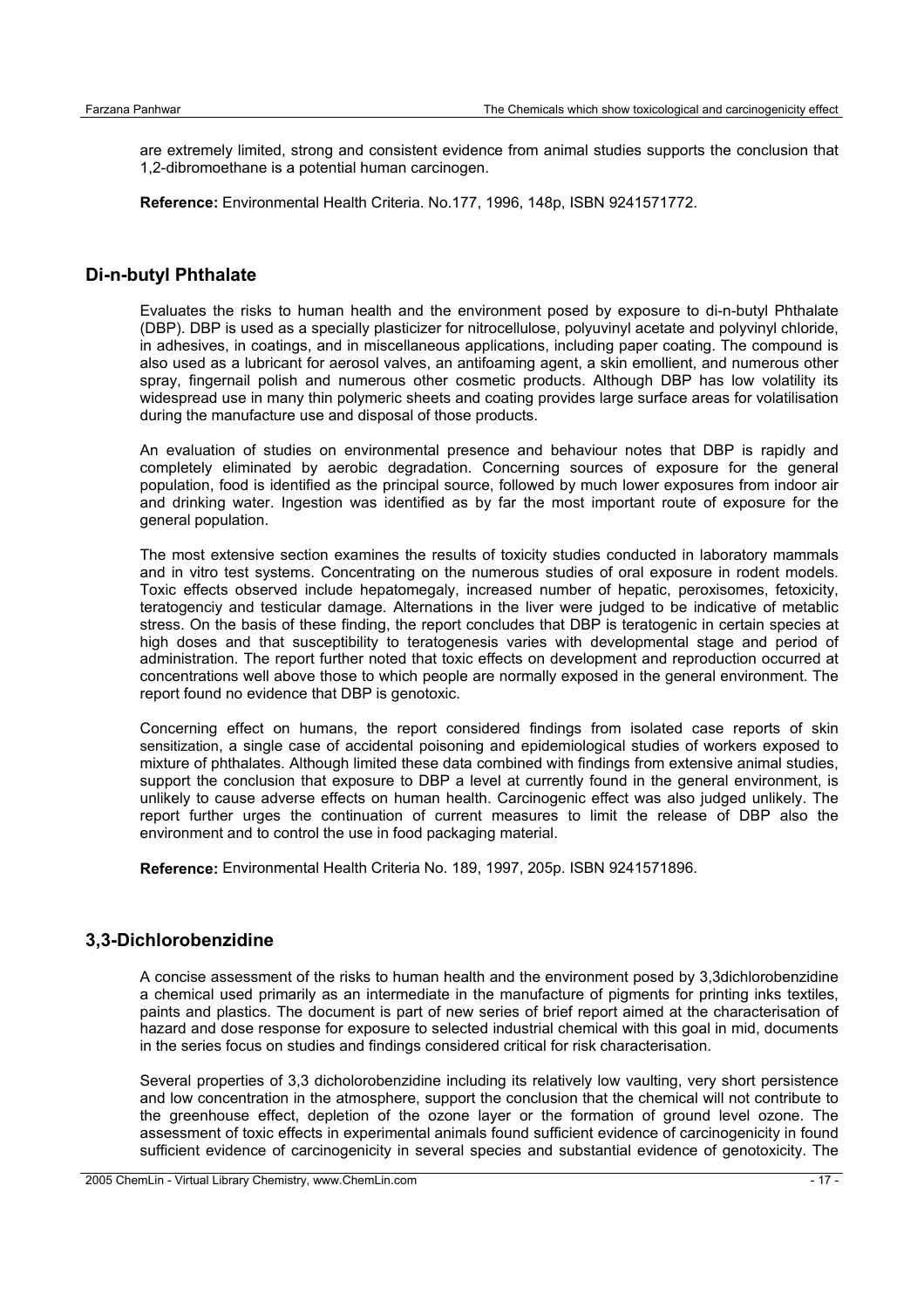very limited epidemiological studies were considered inadequate to access the chemical's carcinogenicity to human.

**Reference:** Concise International Chemical Assessment Document No.2, 1998, iv, 21p, ISBN 924153002.2.

#### **1,2-Dichloroethane**

A concise assessment of the risks to human health and the environment posed by exposure to 1,2 Dichloroethane and industrial chemical mainly used in the synthesis of vinyl chloride. The compound is also used in the manufacture of various chlorinated solvents as a fumigant and in the manufacture of antiknock additives for gasoline. The document is the first in a new series aimed at the characterisation of hazard and dose response for exposures to selected industrial chemicals. With this goal in mind documents in the series focus on studies and findings considered critical for risk characterisation.

A review of findings from studies in laboratory animals and limited epidemiological studies in humans supports the conclusion that 1,2-Dichloroethan is a probable human carcinogen and that exposure should be reduced as much as possible. Using the results of gave studies in experimental animals the carcinogenic potency, expressed as the dose associated with a 5% increase in tumour incidence was calculated to be 6.2-34 mg/kg body weight per day. As humans are exposed primarily via the inhalation route, guidance values for air of 3.6-20 ug/m3 or 0.36-2.0 ug/m3 were derived. Calculated on the basis of a margin of 5,000 fold or 50,000 fold less than the estimated carcinogenic potential. This margin of 5,000 to 50,000 affords protection similar to that associated with the range of low dose risk estimates generally considered to be essentially negligible. The report notes however, that the calculation based on the results of average studies, probably overestimates the risks of human exposure as 1,2- Dichloroethane when inhaled.

**Reference:** Concise international chemical assessment document No.1, 1998, iv, 28p, ISBN 9241530014.

#### **1,2-Dichloroethane**

Second edition.

Evaluate the risks to human health and the environment posed by exposure to 1,2-Dichloroethane and industrial chemical mainly used in the synthesis of vinyl chloride the compound also used in the manufacture of various chlorinated solvents as a fumigant and in the manufacture of anti-knock additives of gasoline.

Most emissions during production are to air with the stratosphere providing the predominate environmental sink. Though photolysis may produce chlorine radical which may in turn react with ozone, 1,2-Dichloroethane present in indoor and outdoor air in the main source of human exposure. Levers detected in drinking water are low and food is judged to be an unlikely source of exposure.

The most extensive section evaluates studies of toxicity in laboratory mammals and in vitro test systems. Particular concern centred on several animals studies that produced convincing evidence of increases in both common and rear tumours at several sites. 1,2-Dichloroethane has also been shown to be genotoxic in vitro and in vivo assays.

An evaluation of effects on humans draws on case reports of poisoning as well as epidemiological studies of occupationally exposed workers. The report cites findings from limited epidemiological studies indicating an increased risk of pancreatic cancer and leukaemia. On the basis of these and other findings, the report concludes that 1,2-dichloroethane is a probable human carcinogen. Since a safe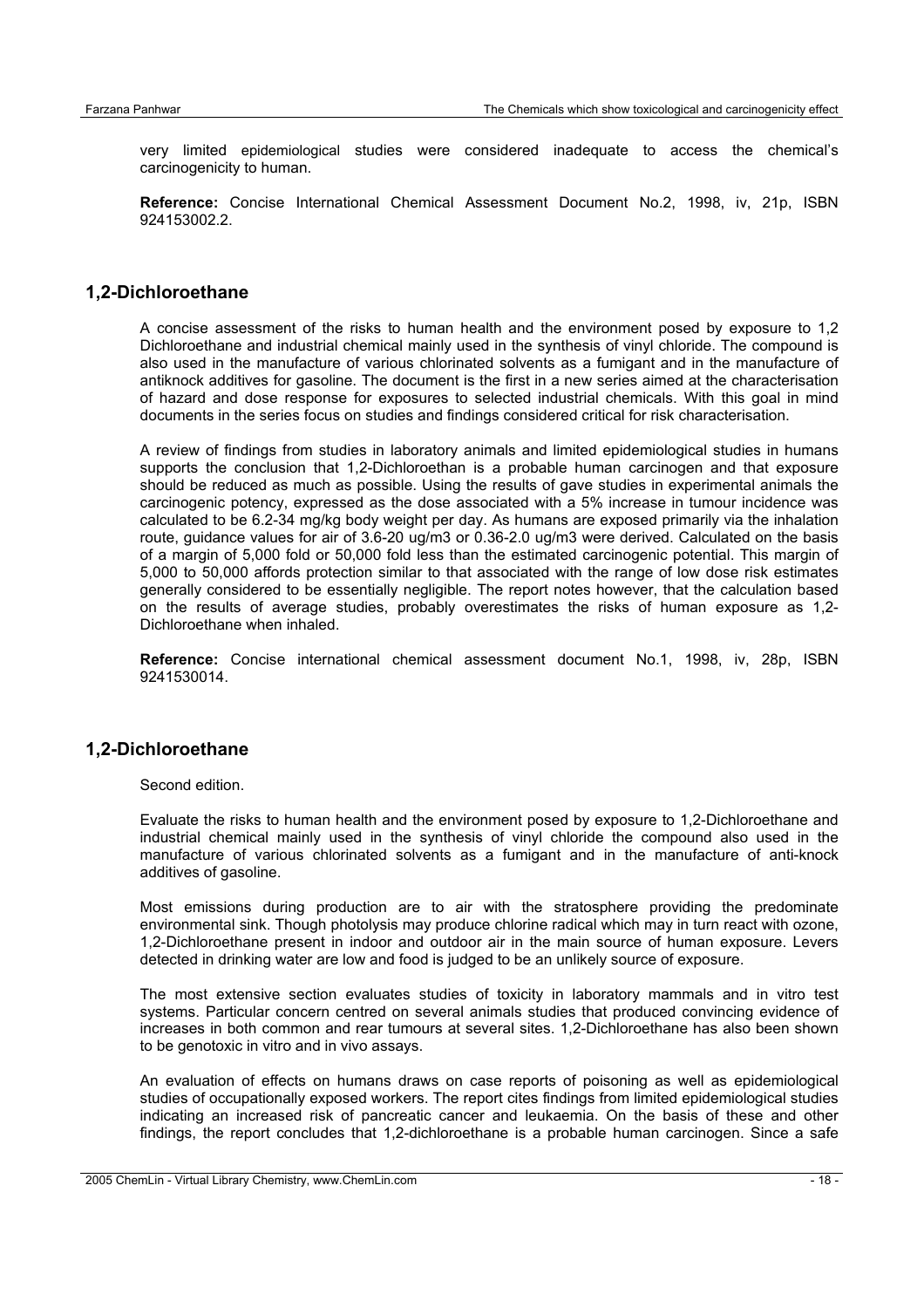level for human exposure by any route could not be established, the report further concludes that all appropriate measures should be taken to eliminate or minimise human exposure to 1,2-Dichloroethane.

**Reference:** Environmental Health Criteria No.176, 1995, 148p, ISBN 9241571764.

#### **1,3-Dichloropropene, 1,2-Dichlorpropane and mixtures.**

Evaluates the risked to human health and the environment posed by 1,3-Dichloropropene, 1,2- Dichloropropane and mixtures of these chemicals. Since the two compounds and mixture have been widely used in agriculture as pre-plant fumigants applied by soil injection the report gives particular attention to studies investigating behaviour in soil, risks of leaching and ground eater contamination, uptake by food crops, residues detected in drinking water and food and risks to agricultural workers and the general population. Over 300 studies including proprietary toxicological data from the manufacturers were critically assessed.

The report concludes that, when used at the recommended rate, 1,3-dichloropropene is unlikely to attain levels of environmental significance. Risks to the general population were judged negligible. Concerning occupational hazards, the report cites deviance, largely from case reports of poisoning, underscoring the need to follow appropriate safety precautions.

The report concludes that 1,2-dichloropropane poses a negligible risked to the general population. When used at the recommended rate, the compound is unlikely to attain levels of environmental significance. For workers, the compound is judged unlikely to pose a hazard, provided good work practice, hygienic measures, and safety precautions are followed.

Data on mixtures of dichlorpropenes and dichloropropane are evaluated in the final monograph. The technical mixture previously enjoyed wide use as a soil nematode before planting. Citing evidence of a significant potential for 1.2-dichlorpropane derived from the mixture to leach from soil and contaminate well water and groundwater, the report recommends that mixtures of dichloropenes and dichloropane should not be used as a soil fumigant.

**Reference:** Environmental Health Criteria No.146, 1993, 261p, ISBN 9241571462.

#### **Diesel fuel and exhaust emissions**

Draws on findings from over 600 studies to evaluate the risks to human health and the environment posed by exposure to diesel fuel and diesel exhaust emissions. The two categories of exposure are evaluated in separate parts.

The evaluation of diesel fuel opens with a discussion of the complexity of these mixtures and may variables that affect their quality and composition. An evaluation of toxicity studies in laboratory animals and in vitro test systems concludes that diesel fuel has low acute toxicity when administered via oral, dermal and inhalation routes. Findings on embryotoxicity, teratogencitiy, mutagenicity and genotoxicity wer judged to be either negative or equivocal I view of inadequacies in the few studies of carcinogenic risks the report concludes that the main effect of exposure on human health is dermatitis following skin contact.

The second and largest part evaluates diesel exhaust emissions. A review of the abundant data demonstrating adverse effects on the environment concludes that the major components of diesel exhaust contribute to acid deposition, troposphere ozone formation and global warming. The most extensive sections discuss the epidemiological studies in human and studies in experimental animals considered useful for the assessment of risked to human health. Although a number of epidemiological studies have indicated an increased risk of lung, cancer in bus and railroad workers all studies suffered from weaknesses. The report concludes that diesel exhaust is probably carcinogenic to humans and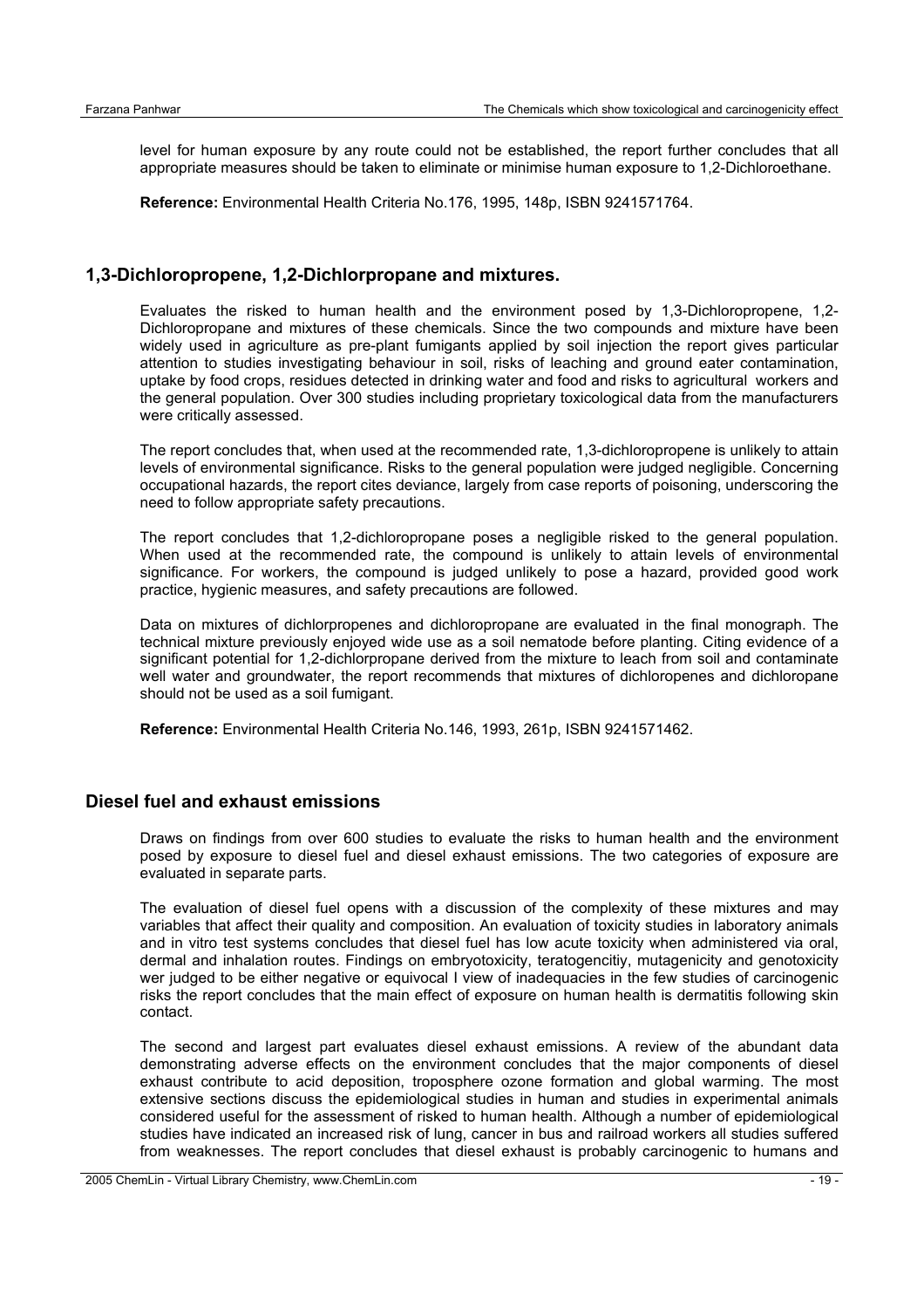that inhalation of diesel exhaust contributes to both nepotistic and non-neoplastic disease3s, including asthma. The report further concludes that the particulate phase has the greatest effect on human health.

**Reference:** Environmental Health Criteria No.171, 1996, xxiii, 389p, ISBN 9241571713.

#### **Diethythexyl Phthalate**

Evaluates the risks to human health and the environment posed by the production, processing use, and disposal of diethylthexyl phthalate (DEHP). DEHP is produced in large quantities for use as a resinsoftening plasticizer, with major application in the production of polyvinyl chloride used in the construction and packaging industries and in components of medical devices, including tubes used in transfusions and dialysis. Findings from over 300 recent studies were critically assessed.

The opening sections characterise the behaviour of DEHP in different environmental media and summarise. Data indicating concentrations decide in air, precipitin, water, sediment, soil, biota, food and workplace environment. These studies show that while DEHP is rapidly photodegraded in the atmosphere, aerobic biodegradation is slow and anaerobic degradation is even slower. The report concludes that adverse effects on environmental organisms are likely in areas where water and sediment are highly contaminated.

The most extensive section examines the results of numerous toxicological studies in laboratory animals and I vitro test systems, significant findings include testicular atrophy and nepotistic effects on the liver in rats and mice. An evaluation of numerous studies on the mechanisms of hepatotoxicity concludes that the livers of rats and mice are exquisitely sensitive to DEHP and other peroxisome proliferation's, while the livers of guinea pigs, monkeys and human show minimal or no response.

Determination of the effects of DEHP on human health was limited by paucity of available data. Case reports of adverse effects linked to haemodialysis and artificial ventilation under score the need to reduce exposure arising from the use of plastic tubes containing DEHP in such clinical procedures as transfusion, haemodialysis and artificial respiration.

**Reference:** Environmental Health Criteria No. 131, 1992, 141p, ISBN 9241571314.

#### **Diflubenzuron**

Evaluates the risks to human health and the environment posed by exposure to diflubenzuron, a synthetic compound used in agriculture, forestry and public health programmes to control mosquitoes and other insect poses and vectors. As this insecticide is usually applied directly to plants and water particular attention is given to studies of its behaviour in the environment and its effects on ecosystems and aquatic organisms.

Numerous studies support the conclusion that difluzenzuron has minima or reversible effects on most aquatic invertebrates. Studies of forest spraying found no adverse effects on bird and mammals populations. Concerning sources and levels of human exposure, the report cites evidence that exposure of the general population to difluberzuron via water or food as a result of its use in agriculture, against forest insects or in mosquito control is negligible.

Concerning the toxicity of diflubenzuron in experimental animals and in vitro test systems, numerous studies consistently show that the primary manifestation of toxicity is methemoglobin induction attributable to the metabolite-4-chloroaniline. Which is known to induce methaemoglobin formation I several animal species and in humans. A review of studies of long term dietary administration supports the conclusion that diflubebnzuron is not mutagemic or carcinogenic. Although the main metabolite 4 chloranline. Which is known to induce methaemoglobib formation in several animals species and in humans. A view of studies of long terms dietary administration supports the conclusion that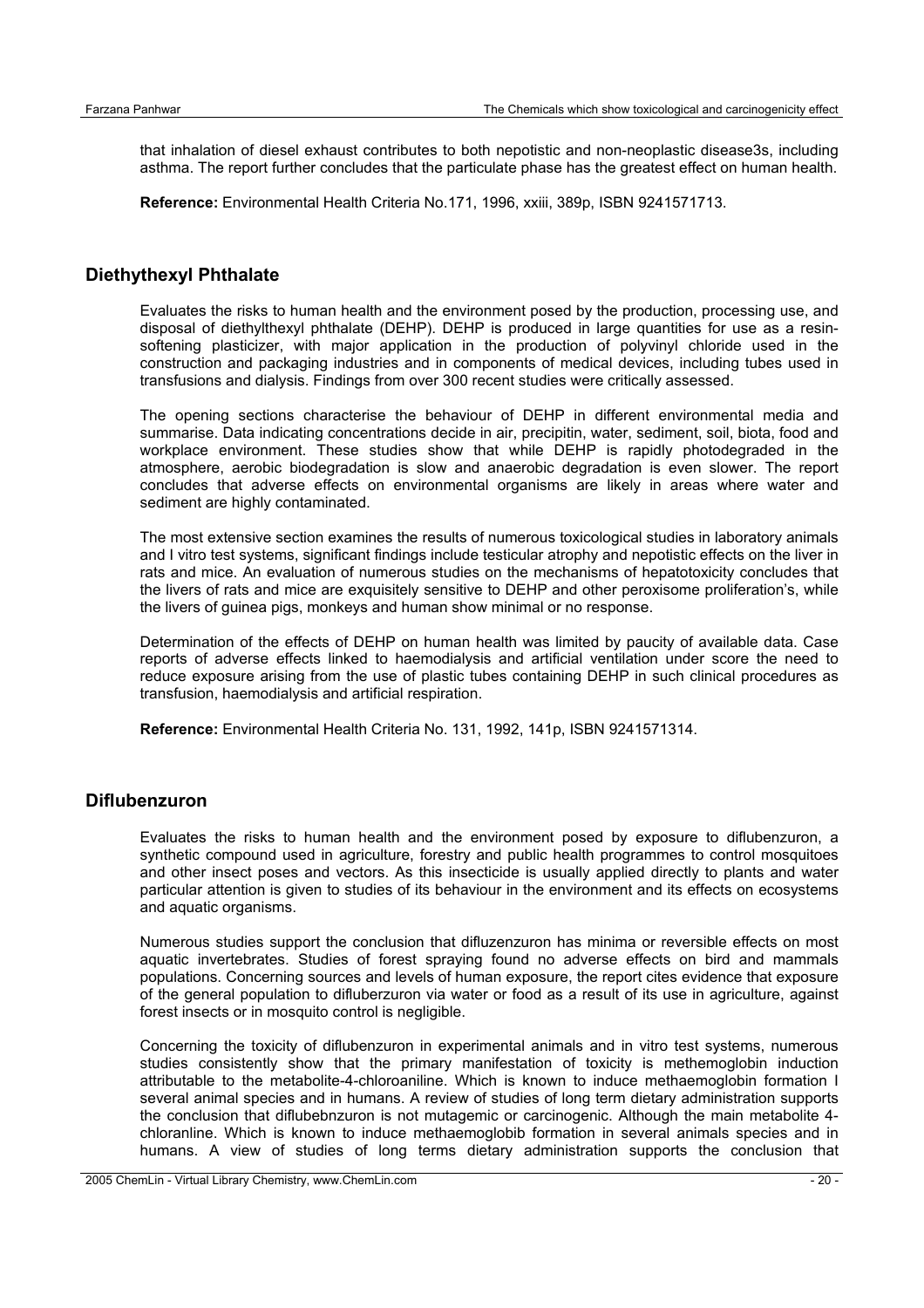diflubenzuron is not mutagenic or carcinogenic. Although the main metabalolite 4-chloranilline, has been reported to cause methaemoglobinaemia in exposed workers and in adversely exposed neonates no data on the direct effects of diflubenzuron on human health were available for evaluation, The extensive toxicology studies in animals nonetheless support the conclusion that exposure to 0.02mg/kg body weight will probably not cause adverse effects in humans and any exposure route.

**Reference:** Environmental Health Criteria No.184, 1996, 163p, ISBN 9241571845.

#### **Dimethylformamide**

Evaluates risks to human health and the environment posed by the production and use of dimethylformamide, an organic solvent produced in large quantities throughout the world. Dimethylformamide is widely used in the chemical industry as a solvent, an intermediate and an additive with the largest quantities used in the production of acrylic fibres ad polyurethanes. Dimethylformamide is also used in the production of pharmaceutical products.

The opening sections outline the main sources of human and environmental exposure and review studies of the behaviour of dimethylformamide in the environment. Because of its complete solubility in water dimethylformamide is noted to move readily through soils, accumulation in the food chain is judged unlikely. Concerning effects on organisms in the environment, the limited data available suggest low toxicity for aquatic organs.

The second half of the book reviews finding useful in determine the risks to health posed by exposure of workers and of the general population to dimethylformamide. An extensive review of finding from experimental studies reveals consistent evidence that dimethylformamides is a hepatotoxic agent. Both teratogenic and embryotoxic effects have been demonstrated in several species. The final section which evaluates data from human studies, notes that symptoms associated with cases of acute accidental occupational poisoning are transient and followed by complete revere. Biochemical signs of liver dysfunction are observed to accompany long term repeated occupational exposure, but evidence suggesting an increased risk of certain cancers in exposed workers was judged inadequately.

**Reference:** Environmental Health Criteria No.114, 1991, 124p, ISBN 9241571144.

## **Dry cleaning, some chlorinated solvents and other industrial chemicals**

Evacuates the carcinogenic risks to humans posed by exposures in the dry cleaning industry by eight chlorinated solvents and related industrial chemicals. Dry cleaning is evaluated in the first and most extensive monograph concerning exposures to specific chemicals tetrachloroethylene is identified as the most commonly used solvent during the last two to three decades. The evaluation also considers exposure to the wide range of chemicals used in the treatment of spots. A review of epidemiological studies on dry cleaning indicated that the risks for cancer at two cities, urinary bladder and oesophagus may be increased by employment in dry cleaning. The monograph concludes that dry cleaning entails exposures that are possibly carcinogenic in humans.

A second group of monographs evaluates selected chlorinated solvents and related chemicals used in dry cleaning, metal cleaning and degreasing as chemical intermediates and in the production of insecticides and herbicides. Trichloroethylene, tetrachloroethylene and 1,2,3-trichloropropane were classified as probably carcinogenic to humans. 1-chloro-2-methyul propene was classified as possibly carcinogenic to humans. The remaining chemical chloral and chloral hydrate, dichloroacetic acid, trichoroacetic acid and 3-chloro-2-methylopropoane could not be classified.

For the remaining seven chemicals used in a diversity of industrial applications. Vinyl fluoride was classified as probably carcinogenic to humans. Furan, benzofuran and vinyl acetate were classified as possibly carcinogenic to human. Acrolein, crotonaldehyde, and furfural could not be classified.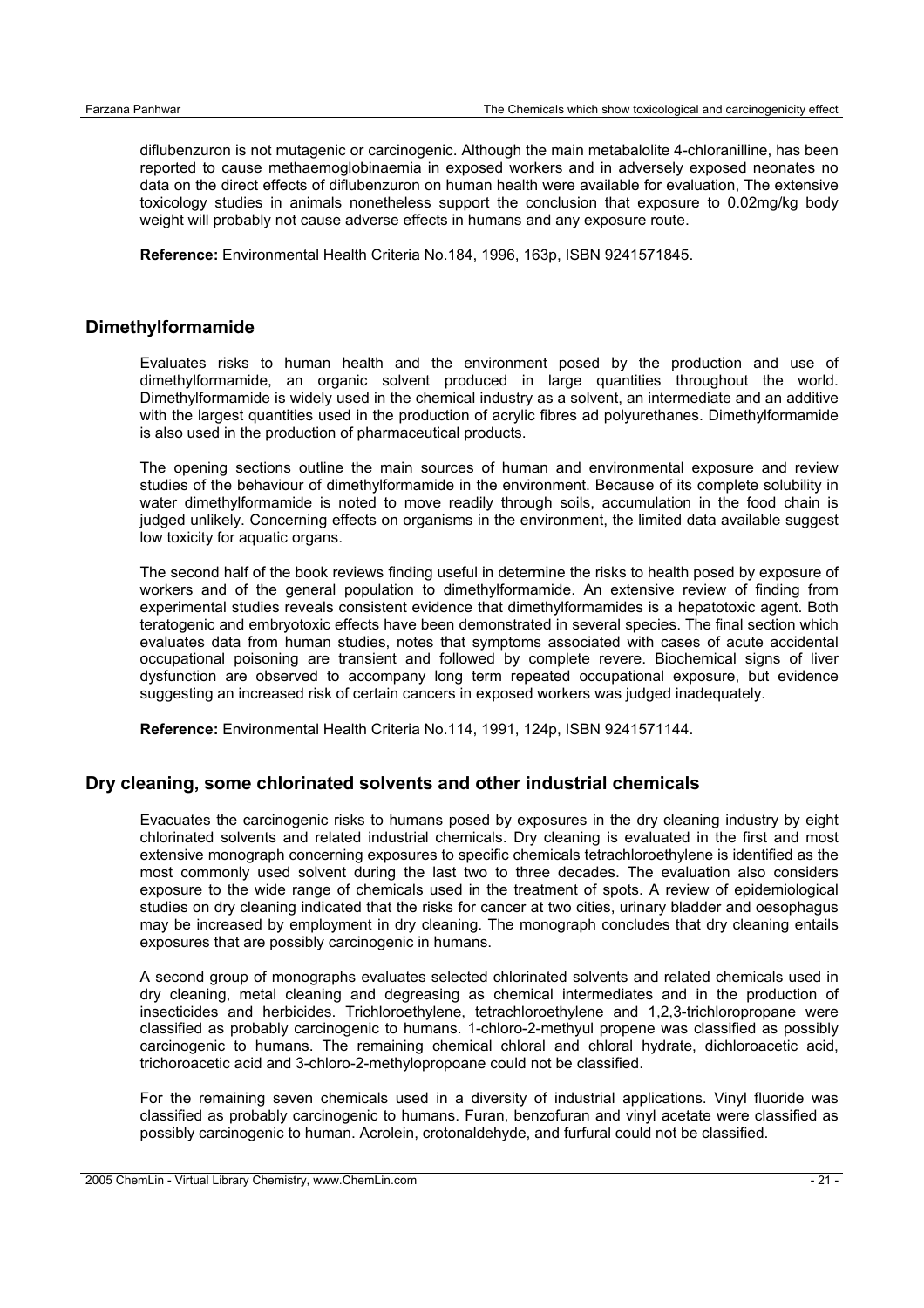**Reference:** IARC Monographs on the evaluation of carcinogenic Risks to humans Vol. 63, 1995, iv, 551p, ISBN 9283212630.

## **Endrin**

Evaluates the risks to human health and the environment posed by endrin and organochlorine insecticide used since the 1950s to protect cotton, rice, sugarcane, maize, and other crops against a wide range of agricultural pests. Because of high toxicity and persistence in the environment, endrin has been banned in many countries and severely restricted in other ingestion of contaminated food is the most important route of human exposure.

A review of levels of endrin detected in the environment, in animals in food, and in exposed human's draws upon the large number of older studies conducted when endrin was much more widely used. Finding from these studies which document widespread contamination indicate the health and environmental consequences arising from the indiscriminate use the disposal of the highly toxic pesticide. Reports of fish kills linked to the use of endrin confirm its environmental hazards which have been documented for other species.

Other sections review findings from experimental investigations of toxicity, case reports of accidental and suicidal poisoning, and epidemiological studies of occupationally exposed workers. Findings consistently point to the neurotoxicity of this pesticide and rapid onset of convulsions following exposure. The report concludes that endrin is unlikely to present a hazard to exposed workers where good work practices and recommended safety precautions are enforced. The occasional presence of low levels of enfrin in air, food and surface and drinking water is judged to be of little public health significance, because of high toxicity of the pesticide, the report recommends that endrin should be used only in cases where no less toxic alternative is available. The report closes with advice on the medical treatment of endrin poisoning and on the emergency management of major status epileptics.

**Reference:** Environmental Health Criteria No.130, 1992, 241p, ISBN 9241571306.

#### **Ethylbenzene**

Evaluate the risks to human health and the environment posses by exposure to ethylbenzene a chemical widely used in the production of styrene and to much smaller extent, in technical xylene used as a solvent in paints and liqueurs and the rubber and chemical manufacturing industries.

Industrial releases and vehicle emissions are identified as the main sources of human and environmental exposure. A review of data on the environmental behaviour and fate of ethyle benzene concludes that phot-oxidation and biodegradation rapidly degrade the chemical. The principal environmental sinks in the atmosphere, where photo-oxidation may contribute to photochemical smog formation. The most extensive section assesses the result of toxicity studies in experimental animals and in vitro test systems. These studies support the conclusion that ethylenenzene has low acute and chronic toxicity and demonstrates no significant mutagenic properties or tetragenicity in the species tested data were judged inadequate to assess carcinogenicity and reproduction toxicity.

An evaluation of the limited data on toxicity to human notes that inhalation is the major route of exposure, through exposure may also occurs via skin absorption or ingestion. Toxic effects observed include prenarcotic effects on the central nervous system and limited irritation of the mucous membranes and eyes. As occupational exposure to ethylbenzene alone is rate the report was unable to reach conclusions according the health risks to workers. On the basis of the limited data available a tentative guidance value for ethylbenzene in inhaled air thus established using and uncertainty factor. The report further concludes that ethylbenzene is unlikely to cause adverse effects in aquatic or terrestrial ecosystem except in cases of spills or point-source emissions.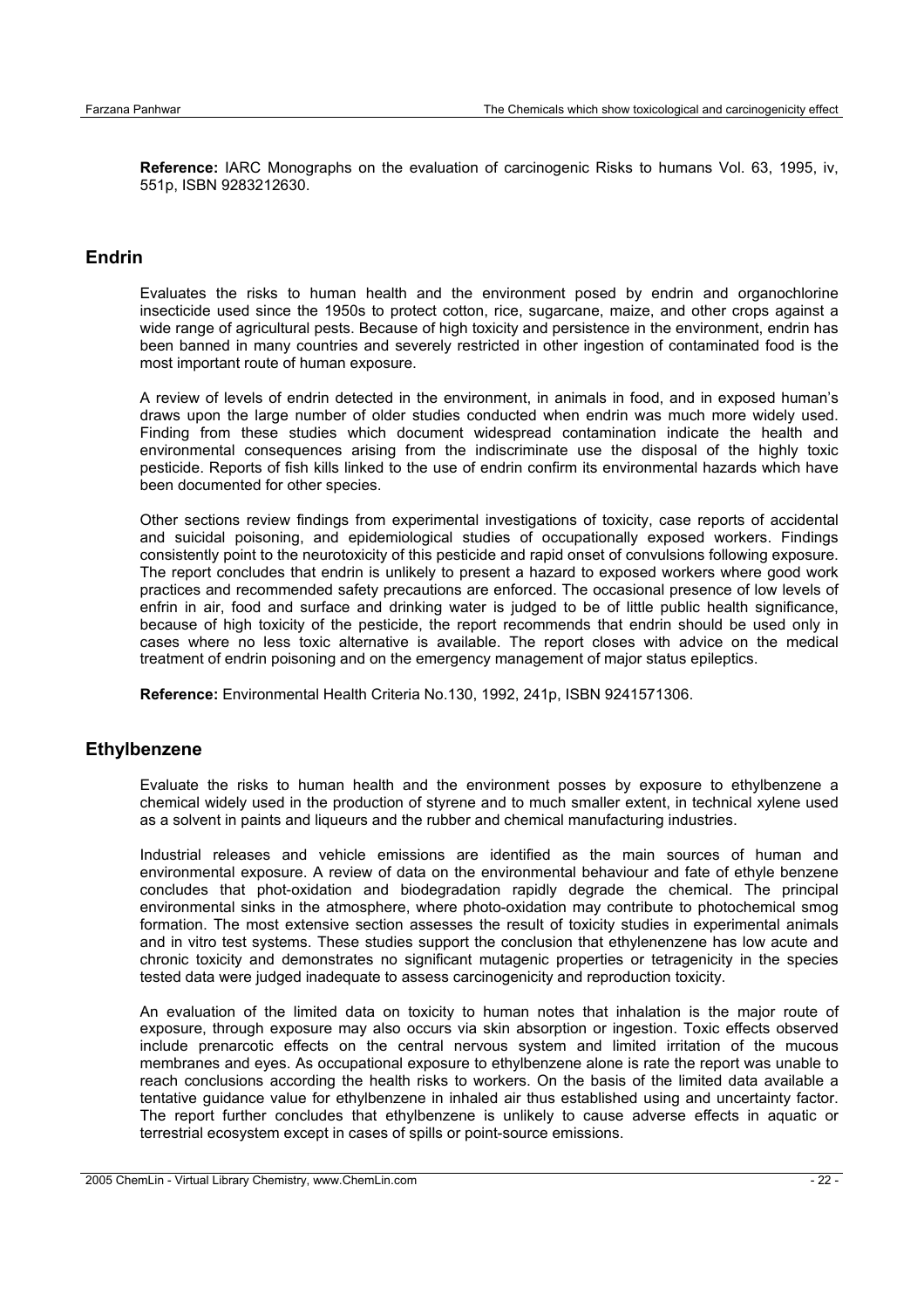**Reference:** Environmental Health Criteria No. 186, 1996, 101p, ISBN 9241571861.

## **Fenitrothion**

Evaluate the risks to human health and the environment posed by fentrothion, a moderately toxic organophosphorus insecticide used since 1959 to control pests on crops, stored grains ad cotton. Fentitrothion is also used in forest spraying and in public health campaign.

Because residues in food decline very quickly, the report concludes that exposure of the general population via the ingestion of contaminated food does not constitute a health hazard. A review of studies on the kinetics and metabolism of this insecticide shows that fenitrothion is unlikely to remain in the body for a prolonged period.

The remaining sections evaluate investigations of toxicity, case reports of accidental and intentional poisoning in human, epidemiological studies of exposed workers studies of spray me and inhabitants following indoor spraying in large public health campaigns and studies of effects on organisms in the environment.

The report found no evidence of carcinogenic, mutagenic, embryotoxic or tetratogenic effects, of delayed neurotoxicity or of an association between exposure to fenitrothion and the development Reye's syndrome. Evidence supports the conclusion that fenitrothion is unlikely to constitute a health hazard for occupationally exposed workers when good work practices, hygienic measures and safety precaution are followed. Concerning effects on environmental organism particularly following standard forest spraying operation the report notes that few, if any adverse effects have been detected despite the widespread use of this insecticide for several decades. Because fenitrothion is highly toxic for non-target arthropods the report recommends that this insecticide should never be sprayed over water bodies or streams.

**Reference:** Environmental Health Criteria No.133, 1992, 184p, ISBN 9241571330.

#### **Fenvalerate**

Evaluates the risks to human, health and their environment posses by fenvalerate a synthetic pyrethroid insecticide widely used for crop protection. Marketed since 1976, fenvalerate is also used in homes and gardens and for the control of insect infestation in cattle.

A brief discussion of sources of human exposure concentrates on studies of dietary residues, concluding that residues in groups grown by good agricultural practice are generally low. A section devoted to environmental behaviour cites studies documenting the rapid degradation and decomposition of fenvalerate, the reduced toxicity of its degradation products and the absence of leaching in soil. Other sections summarised studies of effects on aquatic and terrestrial organisms. Although laboratory tests have demonstrated high toxicity for fish and honey bees, these effects are shown to be markedly reduced under field conditions, where toxicity is mitigated by the adsorption of the compound to sediments and its strong repellent effects.

The remaining sections evaluate effects on health as determined from the results of animal experimentation, in vitro tests case studies of accidental exposure and clinical investigations. The book concludes that exposure of the general population is very low that the effects of occupational exposure are transitory and that risks to the environment and human health are unlikely when fenvalerate is applies as recommended.

**Reference:** Environmental Health Criteria No.95, 1990, 121p, ISBN 9241542950.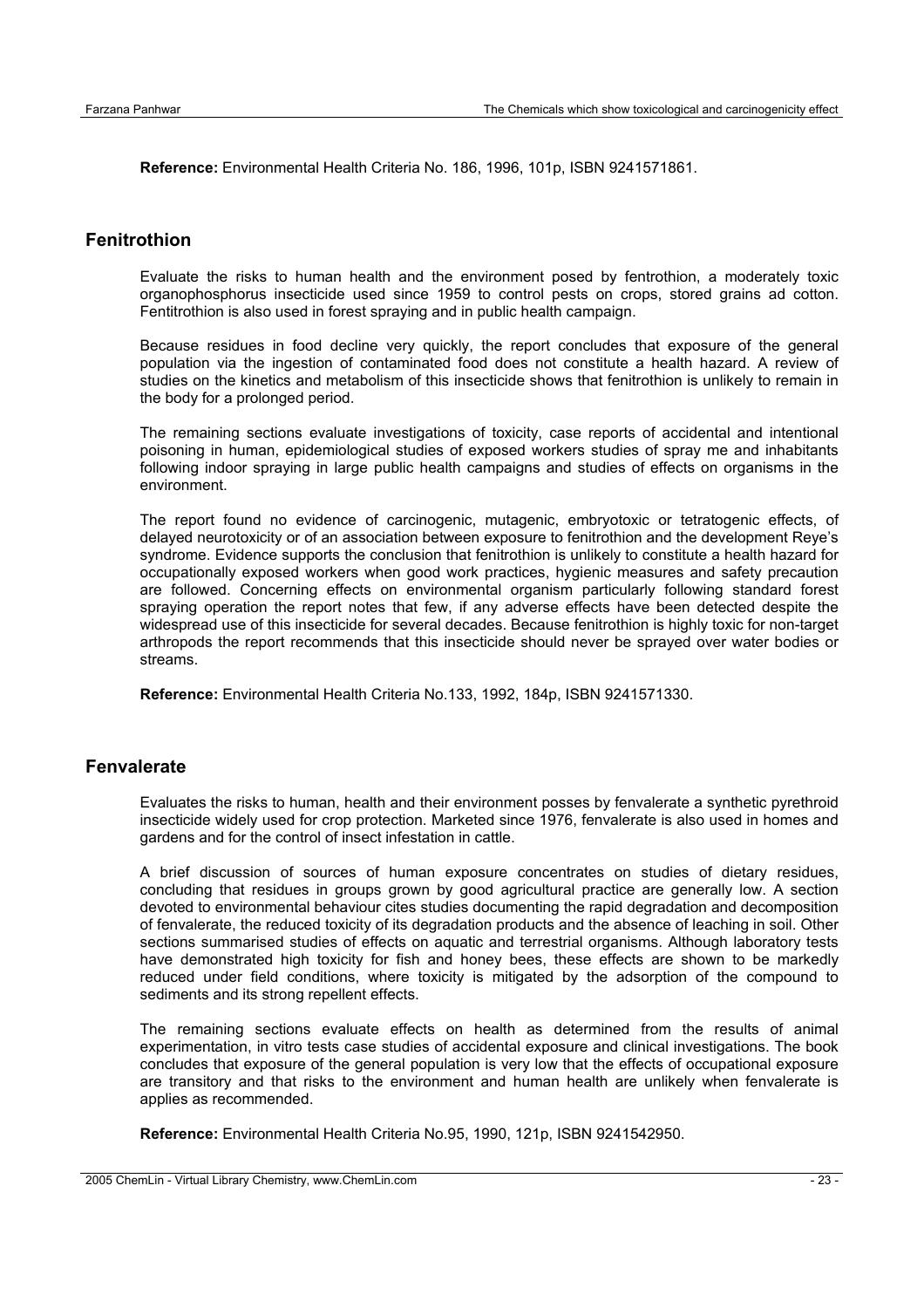## **Formaldehyde**

Evaluate the risks to human health and the environment posed by formaldehyde, a gas produce industrially in large quantity, for a wide range of application, include the production of glue for particle boards and plywood and the manufacturing of sterilising and disinfecting agent, medicines, cosmetic and several consumer goods.

In view the wide range and diversity of exposure source, the book make clear distinction between outdoor exposures, occupational exposure and exposures arising from the emission of formaldehyde in to indoor air environment. Particular attention is given to the case of hospitals and scientific facilities where formaldehyde is widely used as a sterilising and preserving agent and living spaces such as schools, kindergartens and mobile homes where uncontrolled emission of formaldehyde form building materials, furniture and tobacco smoking may pose a particular health hazard.

The book devotes most of its pages to the task of dealing exposure levels and relating these to health hazards. The book cites evidence providing a relatively clear suggestion of a possible cancer risks for human form exposure to formaldehyde. The book conclude that the carcinogenic potential is not high that only nasal or nasopharygeal tumours are likely to be causally related to formaldehyde. The book concludes that the carcinogenic potential is not high that only nasal or nasophargeal tumours are likely to causally related to formaldehyde exposure and that formaldehyde is not teratogenic. The final section presents a series of recommendation including proposed maximum allowable air concentrations in different settings and precautions to be followed in hospital

**Reference:** Environmental Health Criteria No.89, 1989, 219p, ISBN 9241542896.

#### **Fully Halogenated chlorofluorocarbons**

Evaluates the risks to human health and the environment posed by the production and use if fully halogenated chlorfluorocarbons. Eight different commercial compounds, some of which are known to contribute to ozone depletion, are assessed. The opening section summarises the unique chemical and physical properties that account for the commercial importance of chlorofluorocarbons and explain why their degradation in the upper stratosphere destroys ozone. Subsequent section summarise data on the global distribution of chlorfluorocarbons and evaluate the strength of evidence suggesting that increased ultraviolet-B radiation, resulting from ozone depletion, will endanger terrestrial and aquatic biota. The report concludes that even small increases in ambient ultraviolet-B exposure can result in significant ecosystem changes.

The second half of the book evaluates health risks associated with both di4rect exposure, mainly through inhalation during production and far more important indirect effects of ozone depletion. A review of extensive experimental data supports the conclusion that directs carcinogenic risk. Concerning the consequences of increased exposure to ultraviolet-B radiation. The book notes documented and potential risks the incidence on non-melanoma skin cancers an increase in the incidence of cutaneous mealomas. Possible suppression of the immune system and an increase in the incidence of cataract. The report concludes with an eight point agenda for further research and call for cuts of the least 80- 90% in the emission of ozone depleting chlorofluorocarbons.

**Reference:** Environmental Health Criteria No.113, 1990, 164p, ISBN 9241571136.

#### **Glyphosate**

Evaluate the risks to human health and the environment posed by glyphosate, a post-emergent systemic and non-selective herbicide used primarily against deep rooted perennial species in agriculture and forestry and for weed killing in water systems, parks, road verges and gardens. Roundup is the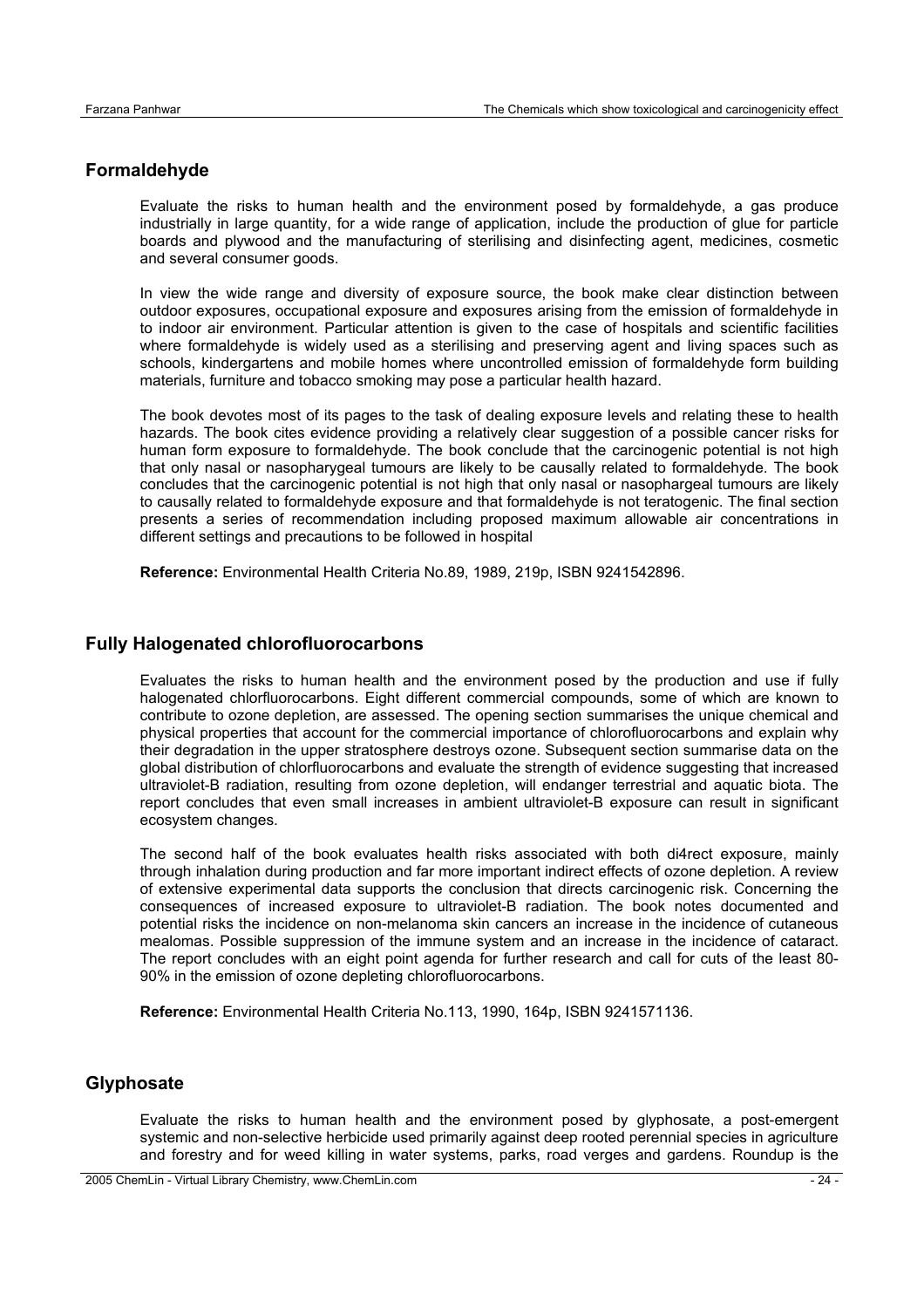major formulation of glyphosate. Because of the agricultural uses concern centres on the possible presence of residues in crops and animal tissues destined for human consumption.

Concerning possible presence of residues in crops and edible animal tissues, the report cites evidence that such residues are negligible. The report further concludes that the low toxicity, low volatility and low body absorption of glyphosate make its application by backpack sprayer safe when workers wear full protective clothing.

A review of studies in laboratory animals and in vitro test systems supports the conclusion that glyphosate has very low toxicity when administered by the oral and dermal routes, does not induce sensitisation, and shows no mutagenic, carcinogenic or teratogenic activity.

While the formulation Roundup is acutely toxic to human when ingested intentionally or accidentally, dermal absorption of low and no adverse effects are expected in properly protected workers. Studies of adverse effects on other organism in the laboratory and field demonstrate low toxicity for bees, earthworm and birds. The risk to most aquatic organism was judged to be small or negligible. While marked changes in populations of birds and small mammals have been documented following glyphostate application, these changes are attributed to alterations in habitat vegetation cover and food supply resulting from the herbicide intended effect.

**Reference:** Environmental Health Criteria No.159, 1994, 177p, ISBN 9241571594.

#### **Hexachlorobenzene**

Evaluates the risks to human health and the environment posed by exposure to hexachlorobenmzene (HCB). HCB has historically had many industrial and agricultural uses. Including extensive used as a seed dressing to prevent fungal disease on grains although concerns about effects on health and the environment propped many countries to discontinue production in the 1970s, inadvertent production continues in the form of by-product and impurities generated during the manufacture if chlorinated solvents. Chlorinated aromatics and chlorinated pesticides. Other continuing sources of this highly persistent chemical include application of contaminated pesticides, incomplete incineration of chlorine contemning waters and release from old dumpsites.

A discussion of the environmental behaviour of HCB cites properties, including this resistance to digression, mobility and lipid solubility that help explain its detection in all environmental compartments and presence in the adipose tissues of virtually all members of the general population. Studies indicate that HCB undergoes significant bioaccumulation and biomagnification in the food chain. Concerning environmental levels and human exposure, food is determined to be the principal route of exposure for the general population. Although HCB is widely dispersed in ambient air, concentration is generally low. The contribution of levels in drinking water to total exposure is likewise estimated to be low. Limited data suggest that when poor industrial hygienic is practice, workers in certain occupations may be exposed to higher concentrations than the general population.

A review of data on the kinetics and metabolism of HCB is experimental animals concludes that the chemical is readily absorbed by the oral route and poorly via the skin. Studies demonstrate that HCB is slowly metabolised and eliminated accumulate in lipids –rich tissues, crosses the placental barrier and present in breast milk.

The most extensive section evaluates finding from the numerous studies of toxic effects in laboratory animals. Convincing studies demonstrate that HCB is carcinogenic in animals and has adverse nonneoplatic effect at relatively low doses on a wide range of organs and systems, including the liver, lungs, kidneys, thyroid, reproductive tissues and nervous and immune system.

The evaluation of effects on human health draws on numerous reviews of an accidental poisoning incident in Turkey that occurred in 1955-59 when HCB treated wheat grain was ground into flour and used to produce bread and resulted in more than 600 cases of porphyry cutanea tarda with high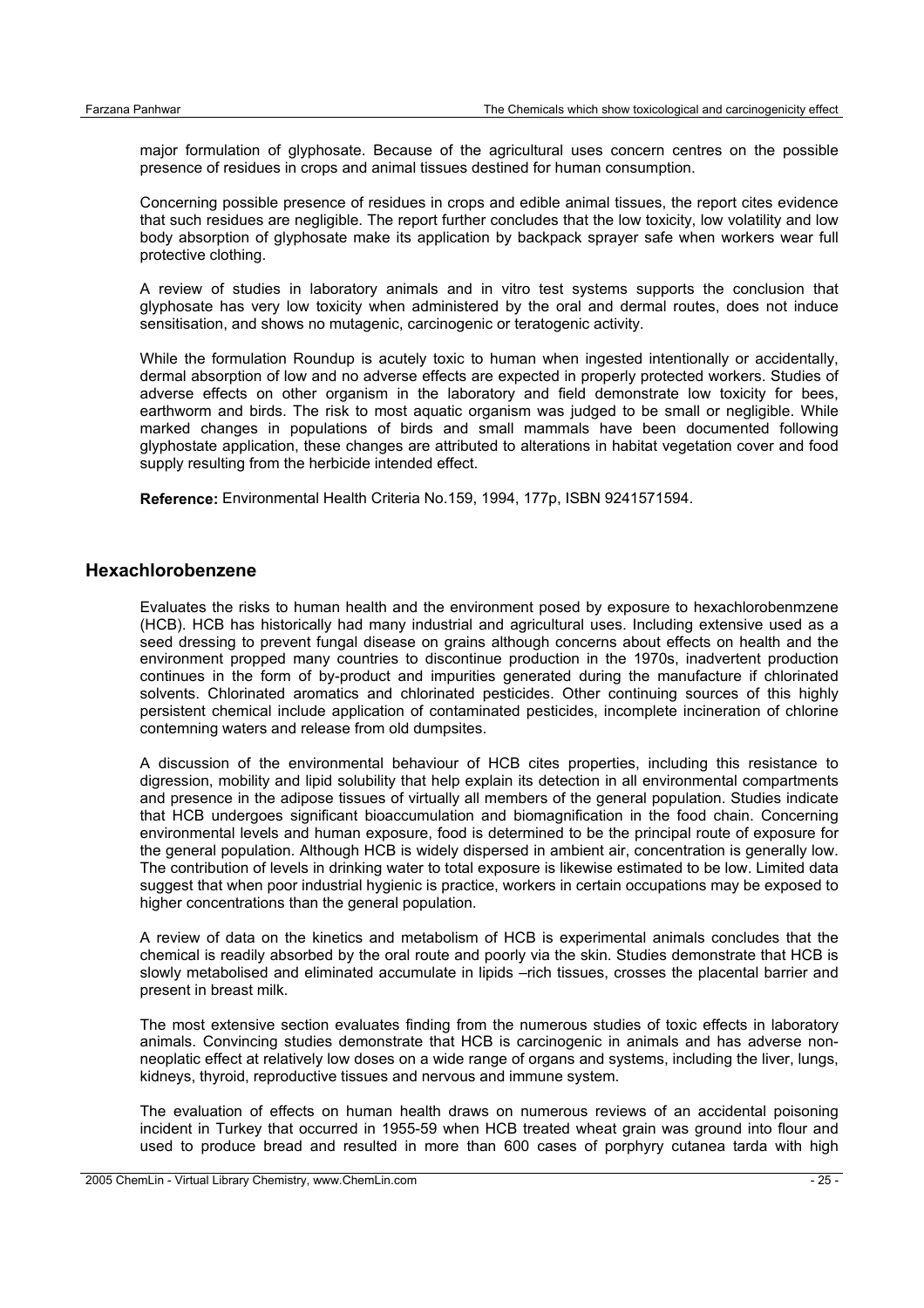mortality rate, In this included disturbances in porphyrin metabolism, dermatological lesions, hyperpigmentation, hyperichosis, enlarged liver, enlargement of thyroid gland and lymph nodes and osteoporosis or arthritis. Nursing infants of exposed mothers developed a disorder called pembyara, or pink or and most died within a year. Follow up of survivors at 20 and 30 years revealed persistent abnormalities. The report found no adequate epidemiological studies of cancer in exposed populations including workers.

On the basis of clinical evidence from the poisoning incident, supported by animal data demonstrating adverse effects at several sites in several species at relatively low doses, the report calls for measures to reduce the environmental burden of HCB and concludes that alternates should be found for any continuing present uses. The following health based guidance values for the total daily intake of HCB in humans were proposed for non-nepotistic effect 0.17 mg/kg body weight/day for nepotistic effect and 0.16 mg/kg body weight/day

**Reference:** Environmental Health Criteria No.195, 160p, 1997, xviii, ISBN 9241571950.

#### **Hexachlorobutadiene**

Evacuates risks to human health and the environmental posed by exposure to hexachlorbutadene. This compound is essentially a waste product form during the manufacturing of various chlorinated hydrocarbons. Hexachlorobutadene has limited use as an agricultural fumigant in some parts of the world. The chemical contain also be used for the recovery of chlorinating gas in chlorine plants and as a wash liquor for removing certain volatile, organic compound s from gas streams.

Findings from field and laboratory studies support the conclusion that hexachoorbutadene has high potential to accumulate in sediment and persist in water. Hexachlorobutadience is noted to be moderately to very toxic to aquatic organism, with fish species and crustaceans found to be the most sensitive.

A review of experimental studies concentrates on the large body of evidence demonstrating short and long-term effects on the kidney. These findings support the conclusion that the experimental animals, are the kidney and to a much lesser extent the liver. The report also cites evidence supporting the hypothesis that the nephrotoxicity, mutagenicity and carcinogenicity of hexachlorobutadience are dependent on the biosynthesis of a reactive sulphur metabolite following conjugation with glutahione. In view of the shortage of human studies the evaluation of effects on health draws upon experimental data supported by evidence that the metabolism of hexachlorbutadience is similar in human and animals. The report concludes that hexachlorbutadene should be regarded as a sensitising agent. Evidence for carcinogenicyrt is limited in animals and insufficient in human.

**Reference:** Environmental Health Criteria No.156, 1994, 136p, ISBN 924157156x.

#### **Alpha- and Beta-Hexachlorocyclohexanes.**

Evaluates the risks to human health and the environment posed by exposure to alpha-and betahexachlorocyclohexanes (HCH).These two isomers are by-products in the manufacturing of lindane and may be present in the pesticide as impurities. Alpha- and beta –HCH which is used in agriculture and wood protection. Most environmental releases are linked to the use of technical grade HCH and to the inappropriate disposal of residues produced when lindane is purified.

Alpah-and beta.HCH are evaluated in separate monographs. Both isomers are noted to be universal environmental contaminants, with concentrations detected in samples of air, rain, water, fresh water, sea water, soil, sediment, and numerous plant and animal species, as well as in several important food items.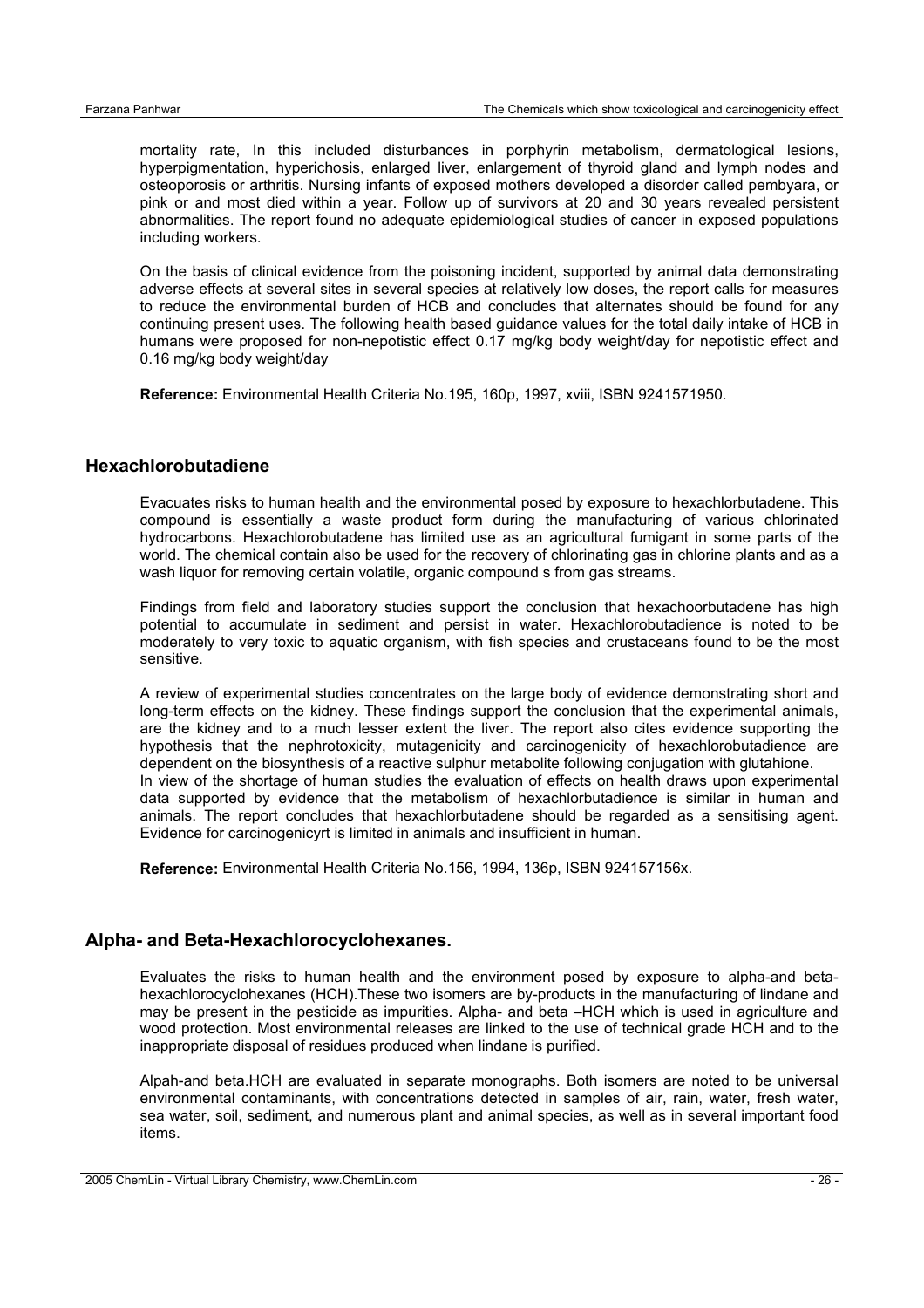A review of studies on environmental behaviour and metabolic fate concludes that alpha- and beta – HCH, when compared with lindane, are characterised by a higher bioconcentration in the environment, a slower rate of biodegradation by ultraviolet light and slower rate of elimination from organisms. Current exposures decreasing, supporting the conclusion that these isomers pose no serious health threat to the general public. A review of findings from toxicity studies in laboratory animals identifies growth retardation and effects on the liver and kidney as the major consequences of acute exposure

In its concluding section, the report expresses serious concern over the widespread pollution of the environment with these isomers. As neither has any insecticide action, the report concludes that use of technical-grade HCH products containing high concentrations of alpha- and beta –HCH is never justified.

**Reference:** Environmental Health Criteria No. 123, 1992, 170p, ISBN 9241571233.

#### **Hexachlorocyclopentadiene**

Evaluates risks to human health and the environment posed by the production use and disposal of hexachloroclopentadiene (HEX).HEX is a chemical used in the production of several pesticides, including heptachlor, chloradane, aldrin, dieldrin, endrin, mirex, pentac and endosulfan. The compound is also used as an intermediate in the manufacturing of flame retardant and dyes.

A section devoted to sources of human and environmental exposure evaluates data on quantities released during production, processing and use, during the incineration of hazardous waste containing HEX. While exposure of the general population is judged to be very low, risk of exposure can be high in residential areas near HEX production, processing and disposal sites or hazardous waste incinerators. A discussion of environmental behaviour draws upon studies conducted following chemical accidents at manufacturing sites and waste treatment plants in the USA.

Findings from toxicity studies showed high toxicity for HEX vapour following oral, dermal and inhalation dosing in all species tested with dosing via inhalation causing the most acute toxicity. A review the limited data available on human health effects yield evidence of severe irritation to the eyes, nose, throat and lung. Major concern centres on the toxic effects on the human respiration system. A review of epidemiological studies found no evidence of the increase, attributed to HEX or its metabolites in the incidence of neoplasm's at any site.

**Reference:** Environmental Health Criteria No.120, 1991, 126p, ISBN 9241571209.

#### **n-Hexane**

Evaluate the risks to human health and the environment posed by the n-Hexane, a chemical isolated from natural gas and crude oil and used in food processing to extract vegetable oil form beans, nuts, and seeds. n-Hexane is also used as a solvent, a cleaning agent, in the rubber industries, and in the manufacture of pharmaceuticals.

The opening sections review that is known about the behaviour of this highly volatile chemical in the environment and its metabolic fate in experimental animals and in the human body. A review of investigations in experimental animals and in vitro test systems concentrates on testicular lesions and neurotoxicity as the principal effects of repeated exposure to n-Hexane. Studies have also shown that neurotoxicity induced by n-Hexane is enhanced by co-exposure to methyl ethyl ketone, methyl isobutyl ketone and lead acetate, co-exposure to toluene decreases the neurotoxic effects of n-Hexane.

These findings are further supported by observation in humans, which draw upon several reports of peripheral neuropathy in workers, exposed to n-Hexane and in abusers of glues or solvents containing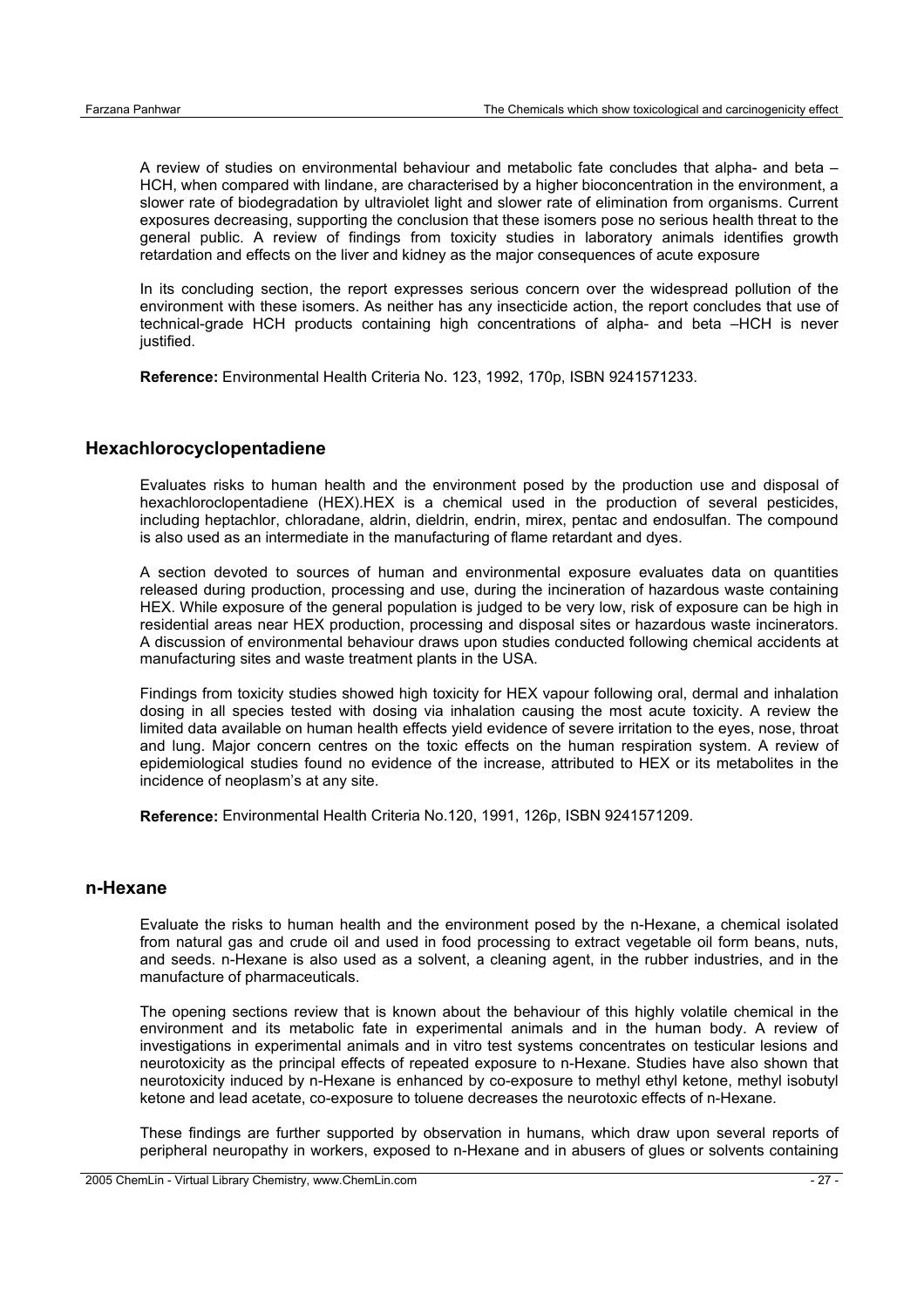this chemical. The report notes that the majority of occupational cases have occurred in poorly ventilated small industries.

While concluding that n-Hexane is not likely to present a hazard to either the general population or the environment, the report stresses the need for precautions in the occupational setting, including the use of suitably designed work processes and engineering controls for reducing atmospheric levels below the recommended occupational exposure limits. The book further recommends the use of protective clothing and ready availability of respiratory protection for use in enclosed spaces and in emergencies.

**Reference:** Environmental Health Criteria No. 122, 1991, 164p, ISBN 9241571225.

#### **Hydroquinone**

Evaluates the risks to human health and the environment posed by exposure to hydroquinone, a chemical found in natural form, in a number of plants and animals. Hydroquinone is manufactured for a large variety of commercial applications, including use a developer in black-and-white photography, in the production medical and industrial X-ray films, in the manufacture of rubber antioxidants and antizonants and antoxidants for food preservation and as a chemical intermediate for the production of agrochemical and performance polymers. Hydroquinone and products containing hydroquinone are used in cosmetics and medical skin preparation as a de-pigmentation agent to lighten small areas of hyper-pigmented skin and to treat various other disorders of pigmentation.

The most extensive section evaluates studies of toxic effects in experimental and in-vitro test system. Particular attention is given to recent studies indication that co-exposure to hydroquinone and various other phenolic compounds can greatly potentate the toxic effects of the individual compound, causing cytotoxic immunotoxic and genotoxic effects.

Although data from human studies were judged inadequate to evaluate carcinogenic potential, the report notes a well-documented association between exposure to hydrouinone and various skinned disorders. Long term exposure to air borne hydroquinone has been over-served to cause a range of ocular disorders. Citing evidence that skin-lightening cream containing hydroquinone are frequently inadequately labelled and contain concentrations exceeding the permitted limit, the report recommends that over the counter sate of these products be restricted. The report also calls for the development of health education programmes to discourage the use of these creams for whole body skin lightening.

**Reference:** Environmental Health Criteria No. 157, 1994, 178p, ISBN 9241571578.

#### **Inorganic Lead**

Evaluates the risks to human health posed by exposure to lead and inorganic lead compounds. Reflecting the focus of recent research, the report concentrates on mounting evidence that exposure to low levels of lead can have significant effects on health, particularly for infants and young children. Food, beverages and water constitute the major source of exposure for the adult general population. Infants and young children are exposed to an additional burden of lead present in soil and household dust.

A review of the kinetics and metabolism of lead draws upon studies using several biological markers of exposure and body burden. Particular attention is given to evidence that host factors, such as age, physiological status and nutritional condition, can influence lead absorption, metabolism and retention in tissues and bone, where lead is now known to accumulate throughout the life-span. Studies indicate that lead is readily transferred to the foetus throughout gestation, with lead metabolised from maternal bone serving as an important exposure source. Evidence also underscores the great vulnerability of infants and young children, who may absorb as much as 50% dietary lead, compared with only 10% of adults.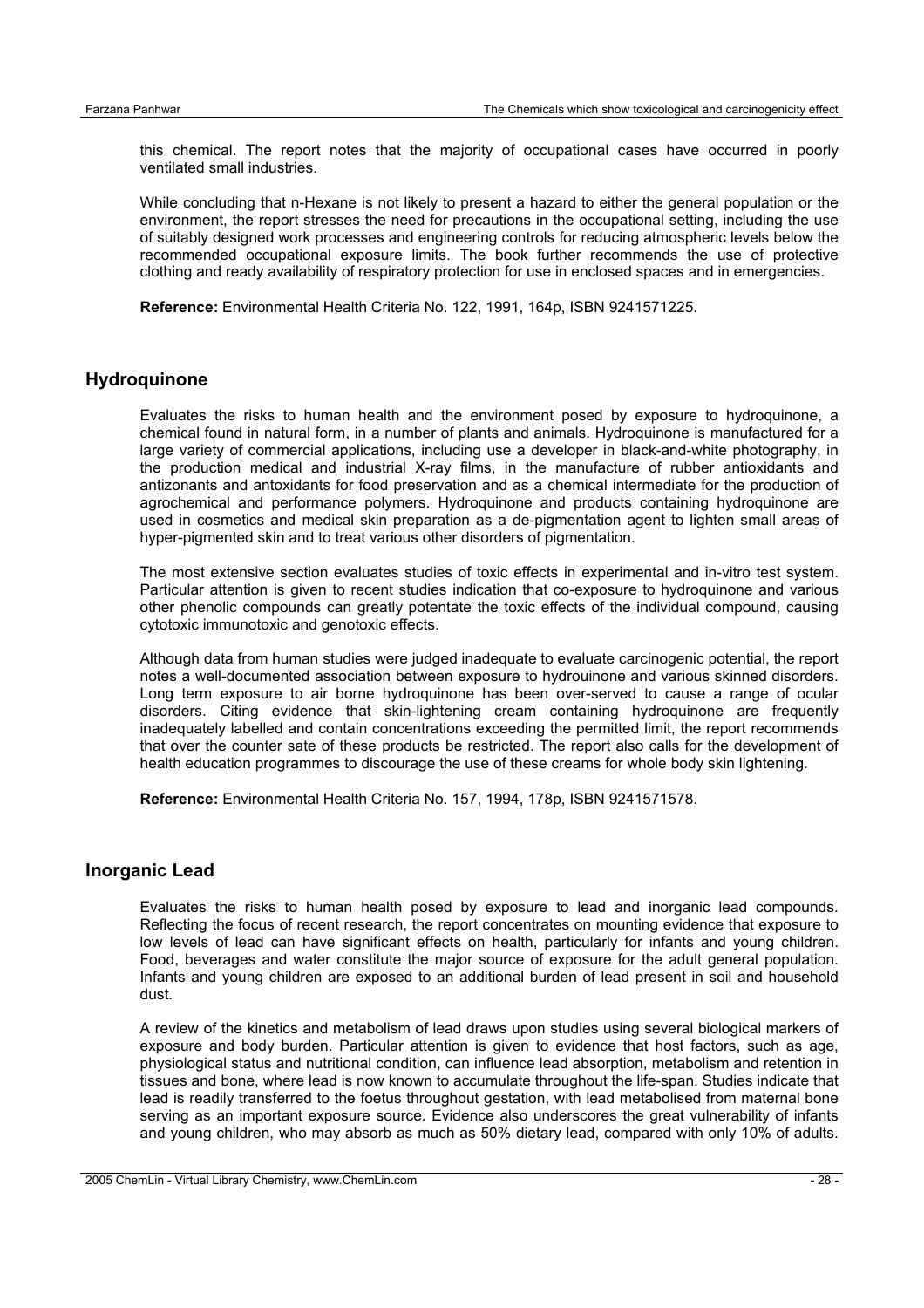Additional evidence shows increased lead absorption when diets are deficient in calcium, phosphate, selenium or zinc.

An evaluation of effects on human health concentrates on the numerous epidemiological studies designed to investigate the possible neurotoxic effects of lead on the developing child. While nothing that several well designed studies have detected an association between exposure to lead and impaired intellectual performance the report concludes that existing studies can not provide definitive evidence of either a causal relationship or a threshold.

**Reference:** Environmental Health Criteria No.165, 1995, 300p, ISBN 9241571659.

#### **Inorganic Mercury**

Assesses the risk to human health posed by the use of inorganic mercury in dental amalgam and in soap and creams used to lighten the skin. Although such skin lightening products are now banned throughout the European Economic Community, in north America and in many African states, the report reveals that mercury-containing soap continues to be manufactured in several European countries, is sold as germicidal soap to the third world and in illegally re-imported from Africa to European cites having a substantial black population.

Dental amalgam and food, most notably seafood are identified as the main sources of human exposure. Although exposure of the general population is judged to be low, toxic level may arise from the mishandling of liquid mercury, mercury dispensed from jars, broken thermometers, fluorescent lamps. The accidental ingestion mercury batteries. The use of skin lightening soap and creams results in substantial exposure.

The most extensive sections review findings from toxicology studies in the experimental animals and clinical reports and epidemiological studies in humans. Results form experimental studies show that inorganic mercury can induce autoimmune glomerulonephritis in all species tested, but not in all strains, indicating a genetic predisposition which is in good agreement with clinical findings. Experimental evidence of adverse effects on the menstrual cycle and on foetal development in also supported by observation in humans. clinical manifestations of mercury poisoning are described in full detail. Concerning the health hazards posed by dental amalgam, no firm conclusions could be reached in the light of sever weaknesses in the design of most epidemiological studies. The book also includes information o reported levels of mercury vapour in dental clinics and the corresponding risk to the dental profession.

**Reference:** Environmental Health Criteria No.118, 1991, 168p, ISBN 9241571187.

#### **Isobenzan**

Evaluates the risks to human health and the environment posed by exposure to isobenzan. The cyclodience insecticide as manufactured in the Netherlands from 1958-1965 and used from existing stocks for several years there after present sources of human and environmental exposure are restricted to the original waste disposal sites and to ponders which were built up using mud dredged from contaminant harbour area. Although recent research on this insecticide has been limited, the report draws heavily on a number of proprietary toxicological studies made available by the manufacturer.

The opening sections summarise the physical and chemical properties of isobenzan and review data on mechanisms of biodegradation in soil and water. A section devoted to environmental levels and human exposure assesses findings from the monitoring of water and soil samples, food crops, dairy products and terrestrial and aquatic organisms. Other studies reviewed show that isobenzan is readily absorbed through the gastrointestinal was accumulates in the issues and organs of laboratory animals is very persistent in the environment and is highly toxic to fish, shrimp and birds.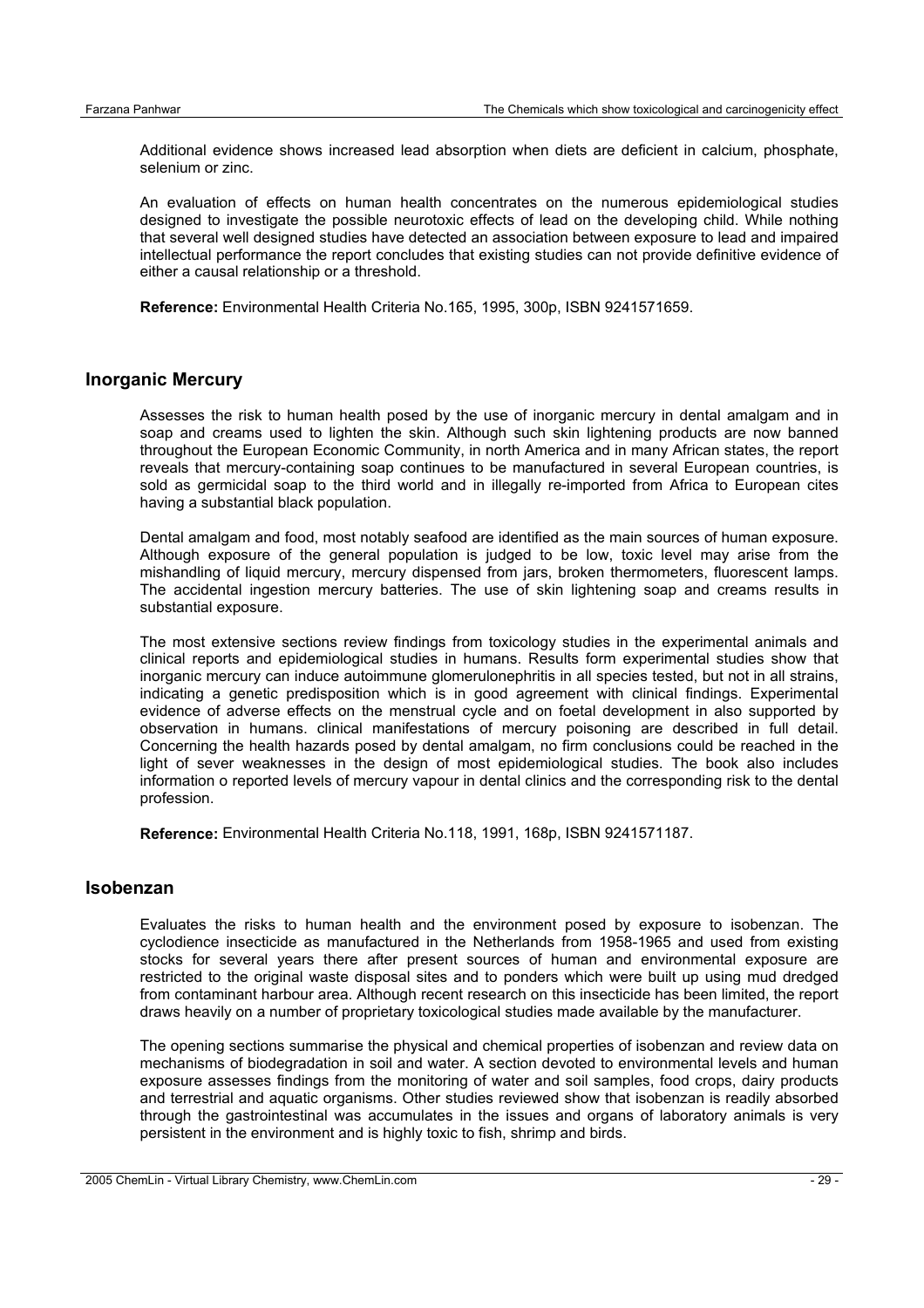Concerning the results of toxicological studies in laboratory animals, the report cites over stimulation of the central nervous system. Resulting in convulsions as the predominant effect of exposure. The observation is supported by 15 cases of clinical intoxication in exposed, workers including eight cases with convulsions. No studies of teratogenicity or mutagenicity were available for evaluation. Despite the limited number of studies, the report conclude that isobenzan posse a significant hazard to the environment and to exposed workers and that no human or environmental exposure to this substance. Whether used as an insecticide or for any other purpose, should be allowed

**Reference:** Environmental Health Criteria No. 129, 1992, 62p, ISBN 9241571292.

#### **Isophorone**

Evaluate the risks to human health and the environment posed by the widespread use of isophorone as a solvent for synthetic resins, polymers and pesticide formulations. Since these uses create numerous opportunities for environment contamination, most study of isophorone have concentrated on its presence and behaviour in the environment. Because isophorone is rapidly volatilised and biodegraded the report concludes that environmental persistence is low and that significant bio-concentration is unlikely.

Studies of kinetics and metabolism in laboratory animals demonstrate rapid absorption via the oral, dermal and inhalation routes and rapid elimination via urine and expired air. Data form animal studies indicate a low acute toxicity. Sign of toxicity following inhalation are noted to be similar to the effects produced by solvents and narcotics, eye and respiratory irritation, lacrimation, ataxia, dysonoea, diarrhoeacentral nervous system depression and death at high doses. Although some investigation have detected adverse effects on the liver, kidney and lung no conclusion could be studies in vitro test systems suggest that isophorone is not mutagenic. Results from carcinogenicity investigations were inconclusive.

The limited data on toxic effects in humans indicate symptoms of eye, nose and throat irritation at low concentrates and nausea, headache, dizziness, faintness and inebriation at high concentrations. To protect the health of exposed workers the report recommends the use of adequate engineering controls and appropriate industrial hygienic measures. In review of the low toxicity demonstrated in experimental animals and the low levels detected in environmental samples, the risk posed by isophorone to the general population was judged to be minimal.

**Reference:** Environmental Health Criteria No.174, 1995, 84p, ISBN 9241571748.

#### **Limonene**

A concise assessment of the risks to human health posed by exposure to limonene, a chemical released to the atmosphere in large amount from certain trees and bushes as well as from anthropogenic sources. In industry, limonene is used as solvent in degreasing metals prior to industrial painting, for cleaning in the electronic and printing industries and as a solvent in paint. The compound is also used as a flavour and fragrance additive in food, household cleaning products and perfumes.

The document is part of a new series of brief reports aimed at the characterisation of hazards and dose response for exposures to selected industrial chemicals. With this goal in mind documents focus on studies and findings considered critical for risk characterisation.

In experimental animals exposed to limonene, the liver is the principal target organ, exposure affects the amount and activity of different liver enzymes, liver weight, cholesterol levels and bile flow. Studies indicate that limeonene is not genotoxic and has no teratogenic embryotoxic potential. No case reports or epidemiological studies were available for the evaluation of health effects in humans.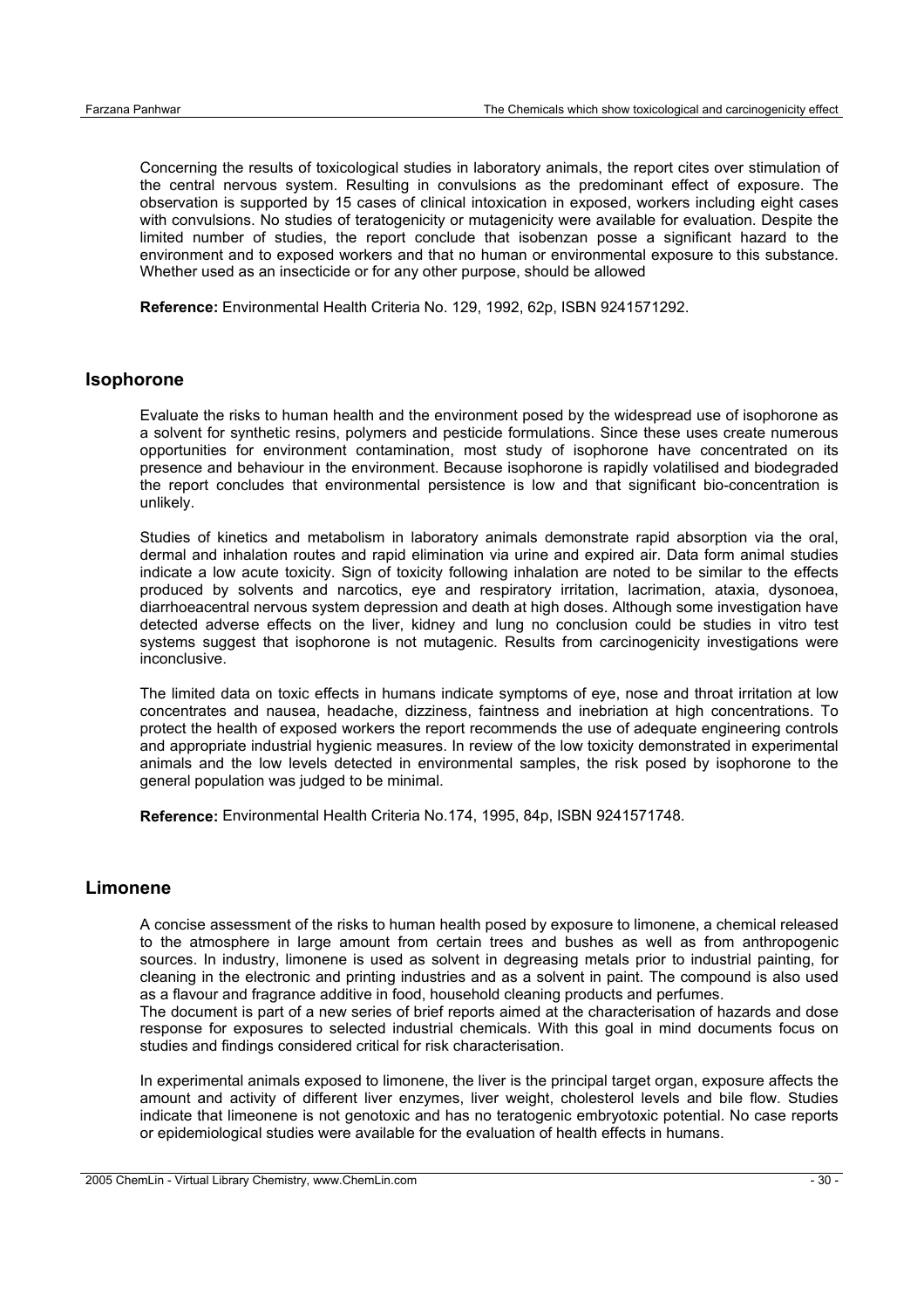For the general population, food is identified the principal source of exposure. The report established a guidance value for the ingestion of limonene of 0.1 mg/kg body weight per day. The report further concluded that at current estimated levels of intake. Limonene in food does not represent a significant risk to human health.

**Reference:** Concise international chemical assessment document No. 5, 1998, iv, 32p, ISBN 9241530057.

#### **Lindane**

Evaluates the risk to human health and the environment posed by lindane, an isomer of hexachlorocyclohexane used, for more than four decades as a broad-spectrum insecticide. Although most lindane is used in agriculture for the treatment of seeds and soils, other important applications include the protection of wood and timber, the treatment of veterinary ectoparazites and the treatment of scables and body lice in humans.

Concerning sources and levels of human exposure, the report cites residues in food as responsible for more that 90% of human exposure, nothing that populations throughout the world are exposed to lindane on a daily basis from the large number of students that have measured levels in food, the report is able to conclude that such exposures are already be low the acceptable daily intake and are gradually decreasing.

The assessment of effects on human health benefits from the large number of recent well designed studies conducted in both experimental test systems and a range of different laboratory species and strains. These studies support the conclusion that dietary intake of lindane at currently measured levels, will not impair the health of general population, nursing infants, or toddlers. Citing evidence from well designed studies of exposed workers the report further conclude that under normal conditions of use, lindane poses no short or long term threats to the health of workers. Reports of sever toxic symptoms following the use of lindane to treat scabies underscore the need for strict adherence to prescribed doses, especially when treating children. Concerning risk to organism in the environment, the report notes that lindane, even when applied at recommended rates, is highly toxic for bats and should this be regarded as a major environmental hazard wherever bats might roost on lindane treated wood.

**Reference:** Environmental Health Criteria No. 124, 1991, 208p, ISBN 9241571241.

#### **Linear Alkylbenzene Sulfonates and related compounds**

Evaluate a risk to human health and the environment posed by the exposure to linear alkylbenzene sulfonates and their salts. Alpha-olefin sulfonates and alkyl sulfates. These surface active agents are used in large quantities in shampoos, dish-washing products, household clearness, laundry detergents and industrial cleaners. Linear alkylbenzene sulfonate (LAS) form the major component of these detergent compounds and as such have been the most extensively investigated.

The three group of surfactants are evaluated in separate monographs.The first and most extensive monograph reviews the large number of studies that have investigated the environmental and biological toxicity of LAS. Adverse effects observed in experimental animals were largely confined to minor histopathogoical and biochemical changes in the liver. An assessment of toxic effects in humans draws upon a studies of dermal exposures, supported by a large number of case reports of accidental or suicidal ingestion. Mild to moderate skin irritation following repeated or prolonged dermal contact was the main adverse effect. The report concluded that the average daily intake of LAS by the general population, from all sources is may times lower than the levels shown to induce minor effects in experimental animals. Concerning effects on the environment, a report made a number of observation about the use of laboratory findings to predict adverse effects. Under environmental conditions,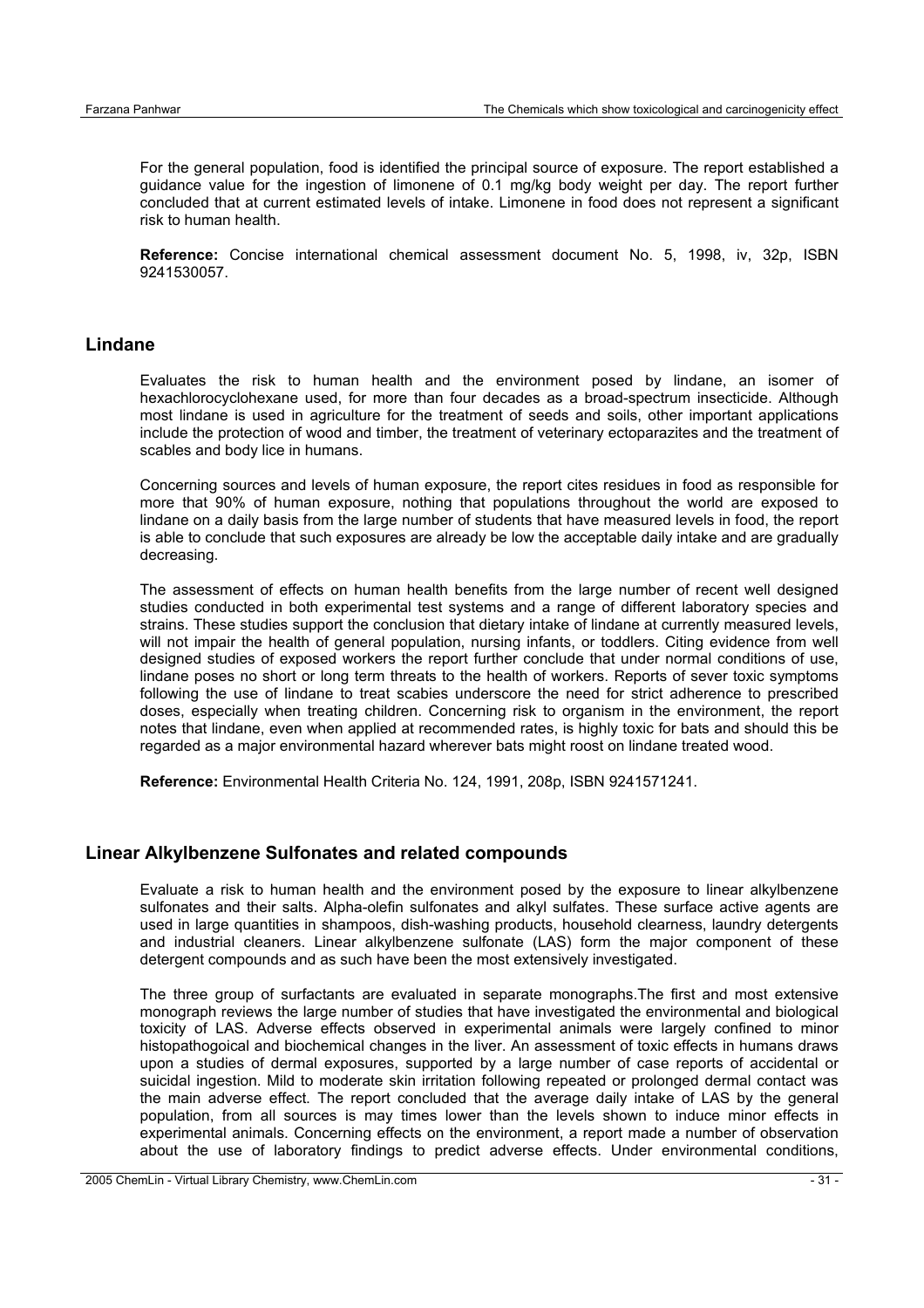biodegradation and adsorption result in decreased environmental concentrations, decreased bioabailability and the production of compound that are less toxic than the parent compound. The numerous laboratory studies were judged inadequately to support a generally applicable assessment of environmental risks. The remaining monographs provide similar evaluation for alpha-olefin sulfonates and alkyl sulfates.

**Reference:** Environmental Health Criteria No.169, 1996, 328p, ISBN 9241571691.

#### **Methanol**

Evaluate the risks to human health and the environment posed by exposure to methanol. Although methanol occurs naturally in human, animal and plants. Anthropogenic sources are far more significant. Methanol is produced in large amount in many countries and is extensively used as an industrial solvent a chemical intermediate mainly in the production of methyl tertiary butyl ether, formaldehyde, acetic acid and glycol ethers as a denaturant of ethanol and in a variety of consumer products. Products containing methanol include paints, shellacs, varnishes, mixed solvents in duplicating machines, antifreeze and gasoline dicers, wind shield washer fluids, cleansing solution, and, model and hobby glues and adhesives. The general population is routinely exposed to low levels from metabolic processes and from such dietary sources as fruits, vegetables, fruit juices and foods and soft drinks containing the synthetic sweetener aspartame. The most notorious use of methanol is an adulterant in alcoholic beverages, which has led to large scale episodes of poisoning and numerous fatalities.

A review of data on environmental levels and human exposure notes that most emissions to the environment arise from the production and use of methanol as a solvent in industrial processes and to lesser extent, from a variety of other industrial processes and consumer applications. Concerning the behaviour of methanol in the environment, the report cites abundant evidence that the compound is readily and rapidly degraded in a wide variety of environmental media and has low biconcentration and low toxicity. Evidence supports the conclusion that methanol is unlikely to have adverse effects on the environment except in the case of accidental spill. The report also draws attention to the potential large increase in environmental level associated with the use of methanol as a replacement for gasoline ad predicted laws major automotive fuel in the next century.

A section on kinetics and metabolism in laboratory animals and human concludes that inhalation and ingestion are the primary routes of methanol exposure, with dermal exposure currently of much less importance in terms of total daily intake for both the general population and exposed workers. Studies indicate that methanol is readily absorbed by all three routes and widely and rapidly distributed to tissues according to the distribution of body water.

A review of findings from animal studies and in vitro test systems notes the great variation in acute and short term toxicity obsessed in different species, with toxicity highest in species such as humans and non-human primates. Characterised by poor ability to methablize format. Studies show that exposure to methanol induces a wide range of concentration depend teratogenic and embryolethal effects. Although no evidence from animal studies indicates that methanol is a carcinogen the report notes the absence of an appropriate animal model for carcinogenicity assessment.

The evaluation of effects on human health draws s on numerous reports of acute exposure following deliberate or accidental ingestion of adulterated alcoholic beverages. The clinical features of acute methanol poisoning are identified as transient central nervous system depression, followed by an asymptotic latent period culminating in metabolic acidosis, severe ocular toxicity, blindness, coma, and death. Although data on the health effects on chronic exposure are limited, the report cites evidence of visual disturbances observed in workers exposed to high concentrations of methanol vapours. The report found no evidence of carcinogenic, genotoxic, reproductive or developmental effects in human attributed to methanol exposure.

**Reference:** Environmental Health Criteria No. 196, 1997, xviii, 180p, ISBN 9241571969.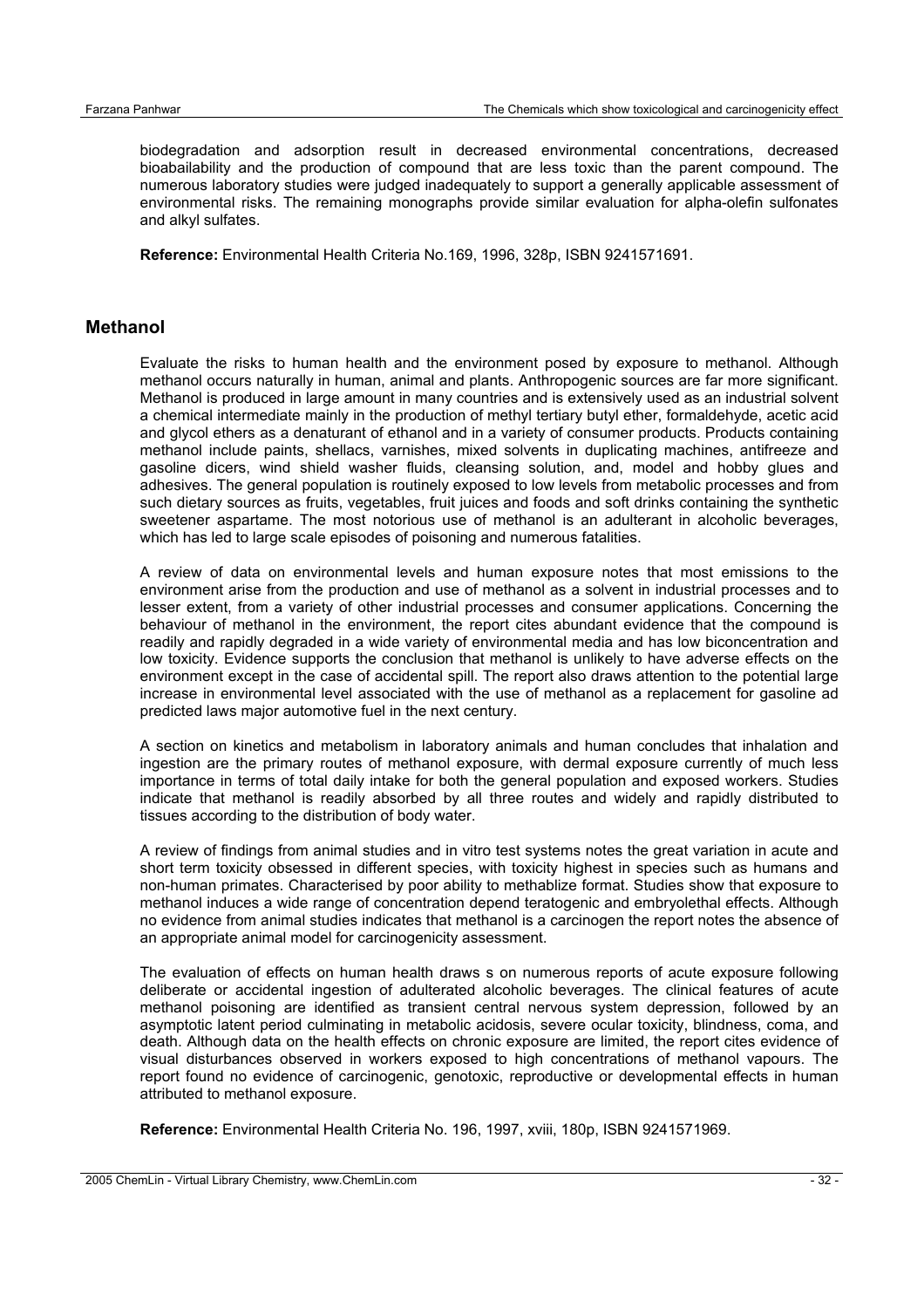## **Methomyl**

Evaluates the risks to human health and the environment posed by exposure to methomyl a carbamate pesticide with a well-characterised mechanism of action a cholinesterase inhibittor. Methomyl is used on a wide range of crop throughout the world, including fruit, vines, hops, vegetables, grain, Soya bean, cotton and ornamentals. The pesticide also has indoor uses to control flies in animal houses and dairies. In view of these uses, many studies have investigated levels detected in food items, including dairy products and the toxic effects associated with prolonged dietary exposure.

The report concludes that levels in groundwater, food and other crops, and dairy products are either very low or undetectable, total diet studies found either no detectable residues of very low levels. Experimental toxicity studies are evaluated in the most extensive section, which found high toxicity, by the oral and inhalation routes, but low dermal toxicity. Sing of toxicity were observed to be consistent with those of cholinesterase inhibitors, including profuse salivation, lacrimation, tremor, and pupil constriction. Studies further show that recovery from these effects is rapid with no gross pathological effects observed. Repeated dietary administration over longer periods did not lead to accumulation or an increase in toxic effects. The evaluation found no evidence of carcinogenicity, mutagencity, or neurotoxic effects.

A section on the effects of methomyl exposure on human health draws on findings from cases of accidental and internal poisoning, including several fatalities. Findings from these case reports confirm the high acute toxicity by the oral route seen in experimental animals and the quick recovery and reversal of cholinesterase inhibition in survivors.

**Reference:** Environmental Health Criteria No. 178, 1996, 150p, ISBN 9241571780.

## **2-Methoyethanol, 2-ethoxyethanol and their acetates**

Evaluates the risks to human health and the environment posed by exposure to 2-methoxyethanol, 2 ethoxyethanol, and their two acetates, 2-methoxyethyl acetate and 2-ethoxyethyl acetate. These glycol ethers have a wide range of uses as solvents with particular a wide range of uses as solvent with particular application in paints stains, inks, lacquers, and the production of food contract plastics

Section concerned with sources of exposure note that patterns of use as evaporative solvent result in significant, widespread emissions to the environment, with grate potential for direct human exposure in industry, in small workshops and during home use of numerous consumer products. A review of data on environmental behaviour points to rapid degradation, supporting the conclusions that the risk of hazardous environmental concentrations is small and that human exposure through food eater or the ambient air is probably legible. A review of experimental studies of toxicity reveals strong and consistent evidence across all species investigated of adverse effects on the male reproductive system, developmental toxicity, and humans are scarce results from case reports and workplace epidemiological studies confirm the finding from animal research pointing to a clear risk of disturbances in the male reproductive system and of embryotoxicity.

The book concludes with a series of recommendations to authorities, including the need to find less toxic solvents to alert users to the hazards of these chemicals and to be aware that air monitoring alone is not an adequate measure of safety condition at the workspace.

**Reference:** Environmental Health Criteria No. 115, 1990, 126p, ISBN 9241571152.

## **Methyl Bromide**

Evaluates the risks to human health and the environment posed by exposure to methyl bromide. This highly toxic gas is present in the environment both as a natural product of biological processes in the environment and as a commercial product widely used as fumigant for pest control. The compound's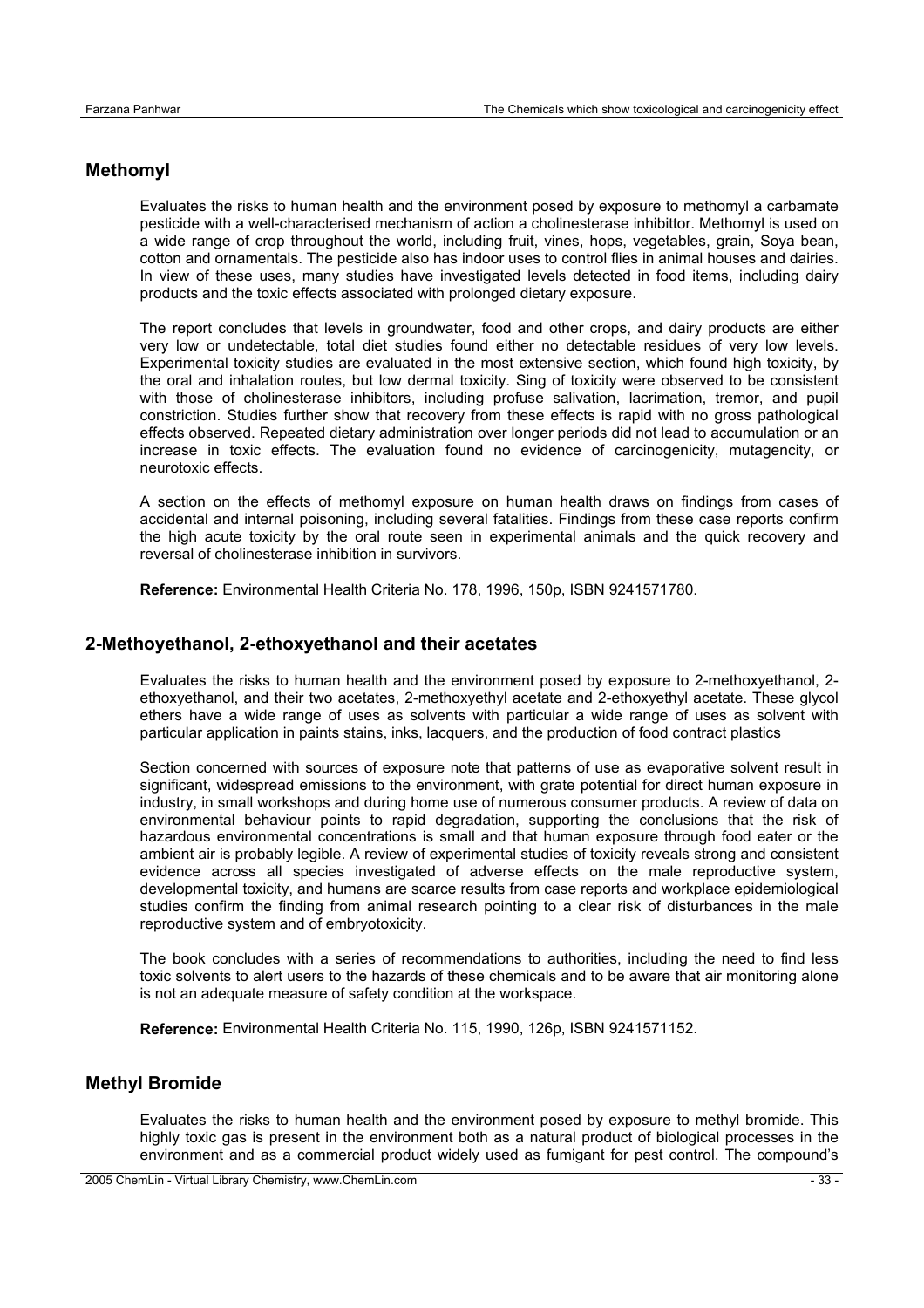ability to penetrate quickly and deeply in to sorptive materials makes it an effective and versatile fumigant. Methyl bromide is used to control nematodes and soil borne fungi in fields and green houses to treat fresh fruits and vegetables in competence with quarantine regulation, and control termites and other indoor pests in homes and buildings.

Data support the conclusion that occupations exposure, particularly during fumigation, posses the greatest potential threat to human health. Concerning risks to the environment, evidence points to the presence of methyl bromide in the troshphere and stratosphere, where it contributes substantially to ozone depletion.

The toxic effect of exposure are examined in the most extensive section, which reviews the large number of experimental studies, finding confirm the high toxicity of methyl bromide for all animal species by all routes of administration investigated. Data on carcinogenicity were judged inadequate.

A section on toxic effects in humans draws on hundreds of case histories of accidental and occupational poisoning, including numerous fatalities. Neurological manifestations are cited as the major clinical signs of toxicity. Exposure may also result in permanent injury commonly characterised by sensory disturbances, weakness, disturbances of gait, irritability and blurred vision, in view of the high toxicity of the substance, the report stresses the need to follow strict safety precautions, particularly when using methyl bromide to fumigate green houses buildings, and silos and other food storage facilities.

**Reference:** Environmental Health Criteria No. 166, 1995, 324p, ISBN 9241571667.

#### **Methyl Ethyl Ketone**

Evaluates risks to human health and the environment posed by exposure to methy ethyl ketone. Because of its excellent properties as a solvent, methyl ethyl ketone is widely used I the application of protective coatings and adhesives, in magnetic tape production in the dewaxing of lubricating oil, and in food processing. Methyl ethyl ketone is also a common ingredient in consumer products such a varnishes and glues. International abuse of solvent mixtures containing this chemical is of particular public health concern since injuries can be severe permanently disabling and even fatal.

Although methyl ethyl ketone is a natural component of many foods, the report notes that concentration are consistently low, other sources of population exposure include drinking water, tobacco smoke and volatilisation from building materials and consumer products. The report concludes that methyl ethyl ketone does not pose a significant threat to the environment except in cases of major spills or discharges.

The remaining sections concentrate on evidence, from animal studies, in vitro test systems, and observations in humans, of the toxic effects of this chemical. Evidence from several out-breaks of poisoning linked to solvent abuse is also considered. The report concludes that the principal toxic effects observed with methyl ethyl ketone exposure stem form its well –documented ability to potentate the toxicity of two classes of organic solvents, unbranded aliphatic hexacarbons and haloes, while methyl ethyl ketone on its own appears to be relatively safe organic solvent, chronic co-exposure with these other organic solvents represents a significant potential occupational hazard. A concluding section urges industries to take all precautions necessary to ensure that workers are not exposed to both methyl ethyl ketone and solvent wholes toxicity is potentate by this chemical.

**Reference:** Environmental Health Criteria No. 143, 1993, 161p, ISBN 9241571438.

## **Methyl Isobutyl Ketone**

Evaluates risks to human health and the environment posed by the widespread production and use of methyl isobutyl ketone as a solvent with major applications I the production of lacquers and paint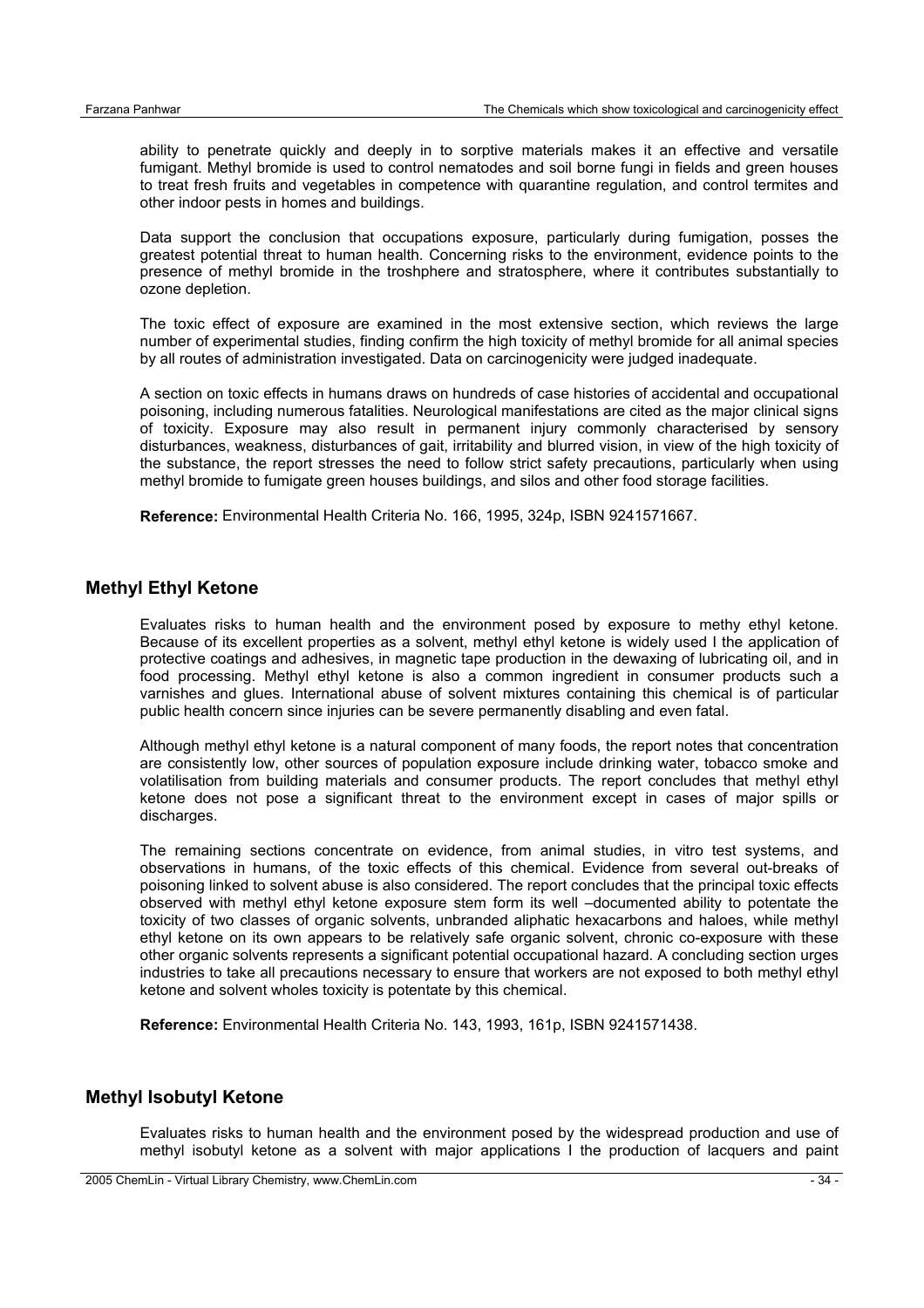solvents, including car and industrial spray paints. Methyl isobutyl ketone also occurs naturally in food, is a permitted flavouring agent and is used in food contact packaging materials.

Sections concerned with the behaviour of methyl isobutyl ketone in the environment note its rapid evaporation in to the atmosphere, rapid photo transformation, ready biodegradation and low potential for bioaccumulation. A review of data on metabolic pathways and toxicity to organisms concludes that production and use of this chemical pose no threat to wildlife or the environment, except in the case of accidental spills or inappropriate disposal of wastes.

The most extensive section reviews findings from a large number of studies, conducted in experimental animals and in vitro test systems, designed to test the toxicity of the chemical, including its actions as a skin and respiratory tract irritant, the effects on reproduction and its embryotoxicity, tetratogenicity, carcinogenicyt and mutagenicity. A review of studies conducted in human volunteers and in occupationally exposed workers concludes that exposure to methyl isobutyl ketone can cause eye and respiratory irritation as well as symptoms of headache, nausea and vertigo. The review found no evidence that exposure to this chemical causes permanent damage to the nervous system of workers or that it presence in the environment and in food poses any threat to the general population.

**Reference:** Environmental Health Criteria No. 117, 1990, 79p, ISBN 9241571179.

#### **Methylene chloride**

Evaluates the risks to human health and the environment posed by exposure to methylene chloride. Due to its volatility, stability and properties as a solvent, methylene chloride is widely used in aerosols, paint remover, the chemical and pharmaceutical industries, polyurethane foam manufacturing, and metal cleaning. Virtually all atmospheric release of this chemical result from its use as an end product by various industries, combined with the use of paint removers and aerosol products at home. The general public is expose to methylene chloride primarily through the use of consumer products, such as paint removers, which can results in relatively high indoor levels.

The most extensive sections evaluate the toxicity of methylene chloride in experimental animal and humans, giving particular attention to studies indicating carcinogenic potential in some species. Studies indicate that methytlen chloride is rapidly absorbed through lung and gastrointestinal tract is distributed throughout the body, and rapidly excreted via the lungs. The main toxic effect in exposed humans are reversible central nervous system depression and carboxyhaemglobin formation. Studies have also reported liver and renal sys tem functions, haematological effects and neurophysiological and neurobehavioural disturbabnces, Although several studies have investigated the link between human exposure to methylene chloride and cardiovascular disease and cancer, the report cites several inadequate in these studies and concludes that no firm link with either cardiovascular disease or cancer can be made.

Concerning risks to the environment, the report concludes that with the exception of accidental spills, use of methylene chloride has no significant impact on the environment.

**Reference:** Environmental Health Criteria No. 164, 1996, 242p, ISBN 9241571640.

#### **Methylmercury**

Evaluates the risks to adult and foetal health posed by exposure to compound of monomethylmercury. In view of the irreversible neurological damage produced in severe cases of poisoning, the book makes a special effort to calarity the ways in which this highly mobile metal enters the food chain and define the ledges that constitute a risk to human health, close to 400 recent investigations, including numerous clinical studies following outbreaks of poisoning are crucially assessed.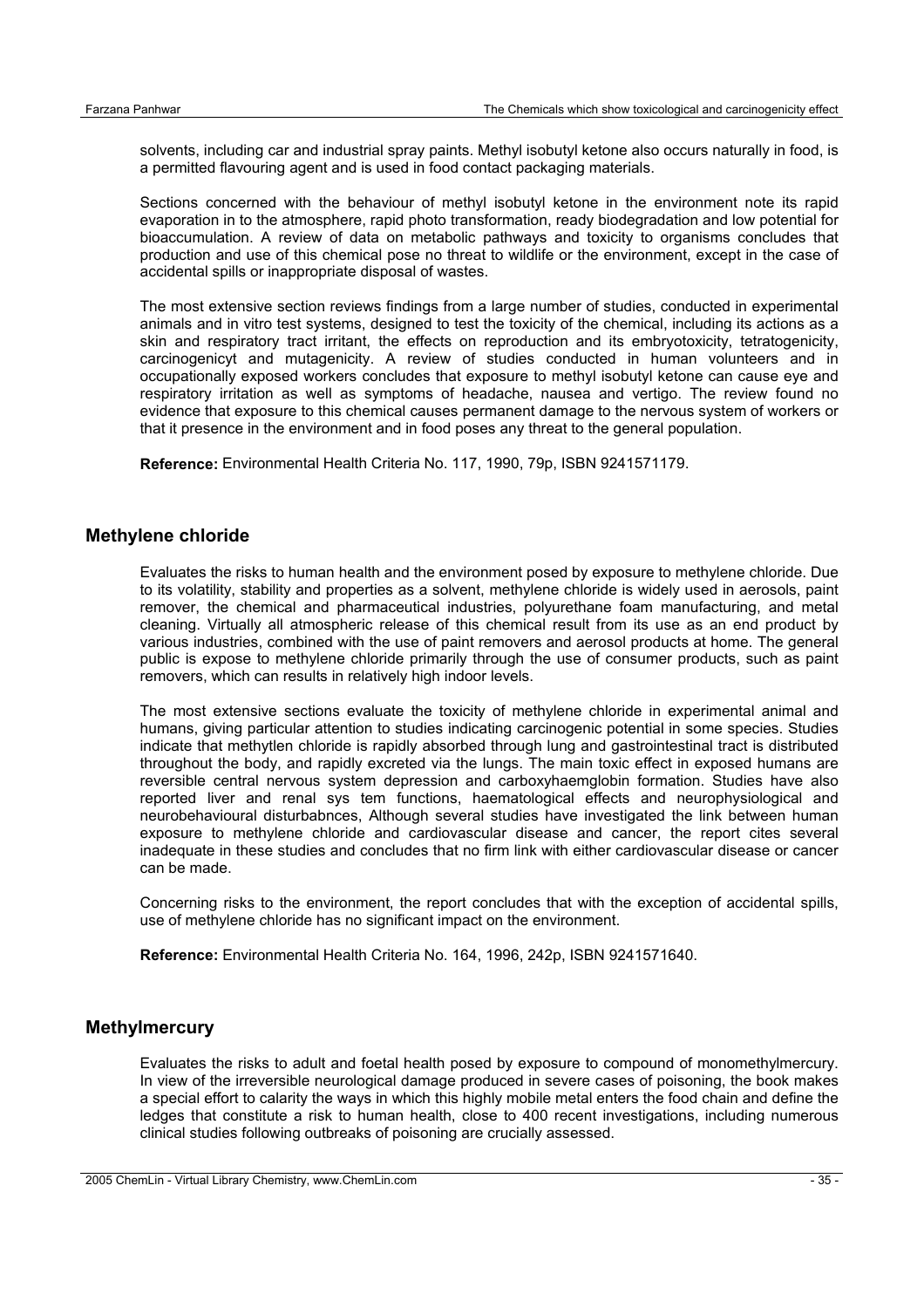A section on sources of human exposure concentrates on environmental release from man made sources. Nothing that the general population primarily exposed through the dietary intake of contaminated fish and fish products, the book give particular attention to the mechanisms buy which methylmercury enters the food chain and metabolised and transported to tissues in the human body.

A review of studies in animals ad in vitro test systems conducted since 1976, documents the consistent neurotoxicity and fetoxicity of methylmercury. Chapters devoted to effects in human draw upon what has been leaned from poisoning outbreak in Minamata, Japan and in Iraq as well as from studies of population consuming high quantities of fish. An evaluation of effects on developing tissues draws upon the considerable amount of new data available on dose-response relationship, concluding that prenatal life is especially sensitive to methylmercury. The final chapter issues conclusions concerning levels of exposure and associated health risks in the general public in population consuming high quantities of fish and in pregnant women.

**Reference:** Environmental Health Criteria No. 101, 1990, 144p, ISBN 9241571012.

#### **Methyl Methacrylate**

A concise assessment of the risks to human health posed by exposure to methyl methacrylate, a synthetic chemical used primarily in the production of cast acrylic sheet, acrylic emulsions, moulding and extrusion resins, and several consumer and medical products, including dental prostheses, surgical bone cement and orthopaedic shoe insets. The document is part of a new series of brief reports aimed at the characterisation of hazards and so response for exposures to selected industrial chemicals with this goal in mind, documents in the series focus on studies and findings considered critical for risk characterisation.

Studies of environmental behaviour indicate that methyl methacrylate is emitted mainly to air does not persist in the atmosphere and is not expected to contribute to depletion of the ozone layer, inhalation is identified as the principal route of human exposure. The general population may be exposed to methyl methacrylate through the use of paints, varnishes, lacquers and other consumer products.

In animal studies, methyl methacrylate shows low acute toxicity. The principal effect observed with low doses were associated with adverse effects on the kidney and liver. Well designed studies indicate that the chemical has no adverse effects on development and is not carcinogenic. In humans, methyl methacrylate is a mild skin irritant and has the potential to induce skin sensitisation in susceptible individuals. Although occupational asthma associate with exposure has been reported evidence that methyl methacrylate is a respiratory sensitizer was judged inadequate. Evidence from epidemiological studies of carcinogenic risk in humans was considered inconclusive. On the basis of toxic effects observed in inhalation basis of toxic effects observed in inhalation studies in animals, the report established a tolerable daily intake of 1.2mg/kg body weight.

**Reference:** Concise International Chemical Assessment, Document No.4, 1998, iv, ISBN 9241530049.

#### **Methyl Parathion**

Evaluates the risks to human health and the environment posed by methyl parathion, a highly toxic organophosphourus ester insecticide, introduced as a commercial chemical in 1949.Methyl parathion is used as a contact insecticide and acaricide for the protection of cotton, soybeans, cereals, tobacco, peanuts, vegetables, citrus fruits and other crops. The compound is applied as a foliar spray by aircraft or ground equipment.

Because methyl parathion is a non-selective pesticide that kills beneficial species as well as pests, a section devoted to effects on environmental organism concentrates on several studies documenting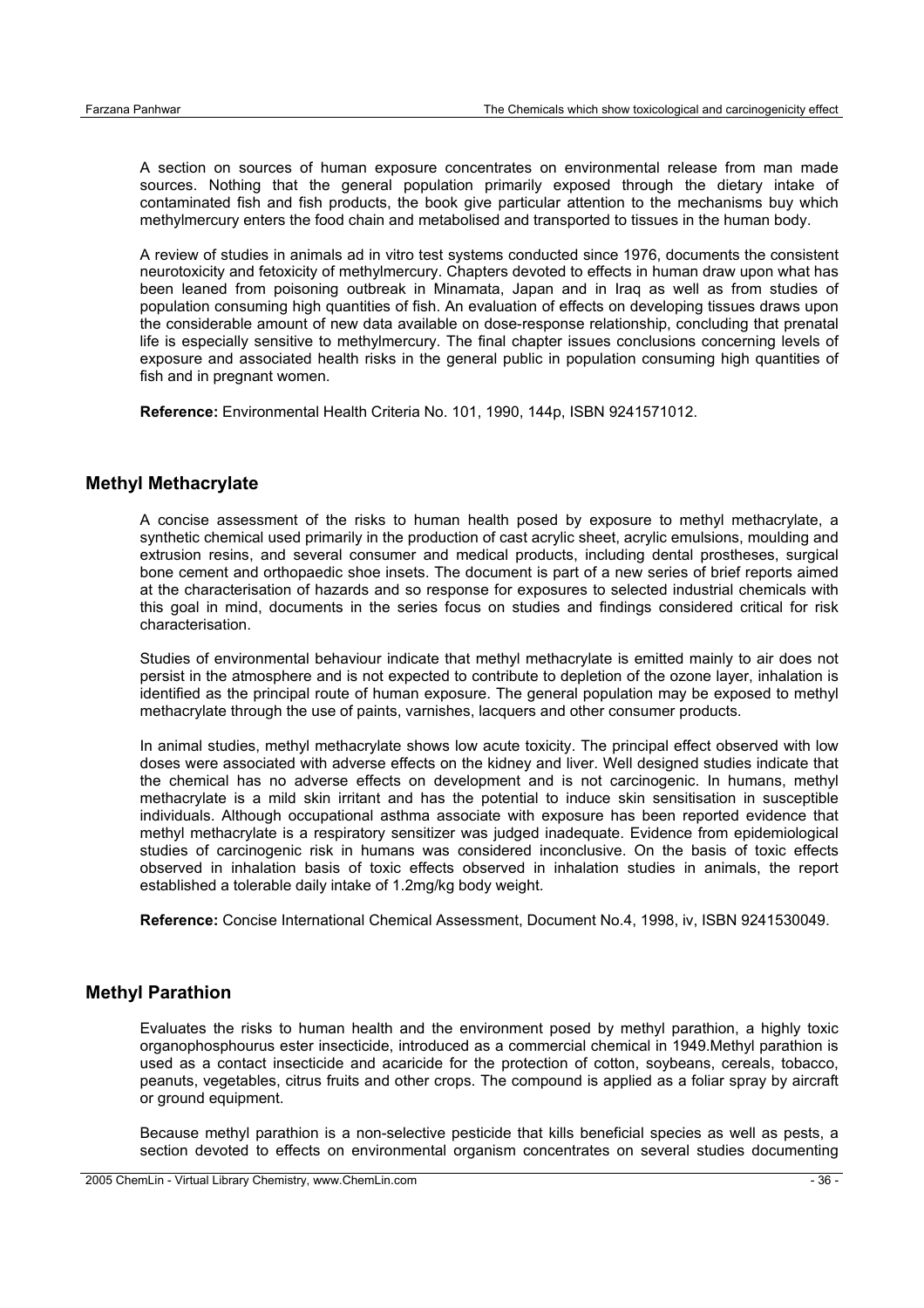high toxicity for honeybees. These studies also show that incidents of bee kills were more severe with this insecticide than with other underscoring the need to time spraying operations with extreme care. The report concludes that methyl parathion should never be sprayed under windy conditions and that over spraying of water bodies must be avoided.

The most extensive section evaluates studies of toxic effects observed in experimental animals and in vitro test systems. The report found no evidence of carcinogenicity associated with long-term exposure and no evidence that this insecticide acts as a primary eye or skin irritant. The final section evaluates effects on human drawing on a number of case reports to accidental and sometimes fatal poisoning. The report concludes that the only confirmed effects on humans are the signs and symptoms characteristic of systemic poisoning by cholineesterase-inhibiting organophosphorous compounds. No cases of organophosphorus induced, delayed peripheral neuropathy have been reported.

**Reference:** Environmental Health Criteria No. 145, 1993, 244p, ISBN 9241571454.

#### **Morpholine**

Evaluate the risks to human health and the environment posed by the widespread industrial use of morpholine. Morpholine is an extremely versatile chemical with major uses as an intermediate in the rubber industry, as a corrosion inhibitor, as a solvent for numerous organic materials and the synthesis of optical brightness crop protection agents, dyes and drugs. In some countries the compound continues to be used in toiletry and cosmetic products and in several direct and indirect food additive applications. The ready conversion of morpholine in to n-Nitrosomomorphole(NMOR), a proven animal carcinogen, is of particular concern. The report concludes that consumption of food contaminated with this compound is the main source of exposure for the general population.

The most extensive section which assessed the results of experimental toxicity studies, concludes that morpholine is not highly toxic under conditions of acute exposure. While the review found no evidence of either mutagenicity or carcinogenicity, the importance of ready conversion to NMOR was underscored.

A review of the limited data on health effects in humans supports the conclusion that morpholine does not create any significant risked of systemic toxic effects as a result of occupational or environmental exposures. However view of the compound's conversion to NMOR the report prudent to consider morpholine as increasing the carcingogenic risk in exposed populations. The report further concludes that contamination of food through food packaging and food processing should be avoided, and that morpholine should not be used in rubber products intended for direct contact with humans or in tottery or cosmetic preparations. The report also underscores the need for rigorous treatment of industrial effluents to avoid contamination of drinking water.

**Reference:** Environmental Health Criteria No. 179, 1996, 63p, ISBN 9241571799.

#### **Nickel**

Evaluates close to 900 studies in an effort to determine the role of various nickel compounds as environmental hazards and causes of human diseases, including cancer. A special effort is made to determine the specific exposure levels for nickel and nickel compound that pose a threat to the environment, the general public and workers exposed to nickel containing dusts and fumes.

A section on sources of exposure evaluates both natural and man-made releases in to the environment, offering especially detailed information o emissions associated with the nickel incineration of sewage sludge and waste. Exposure of the general population is noted to occur via inhaled air, ingestion of food and drinking water and dermal contact, particularly with jewellery and coins.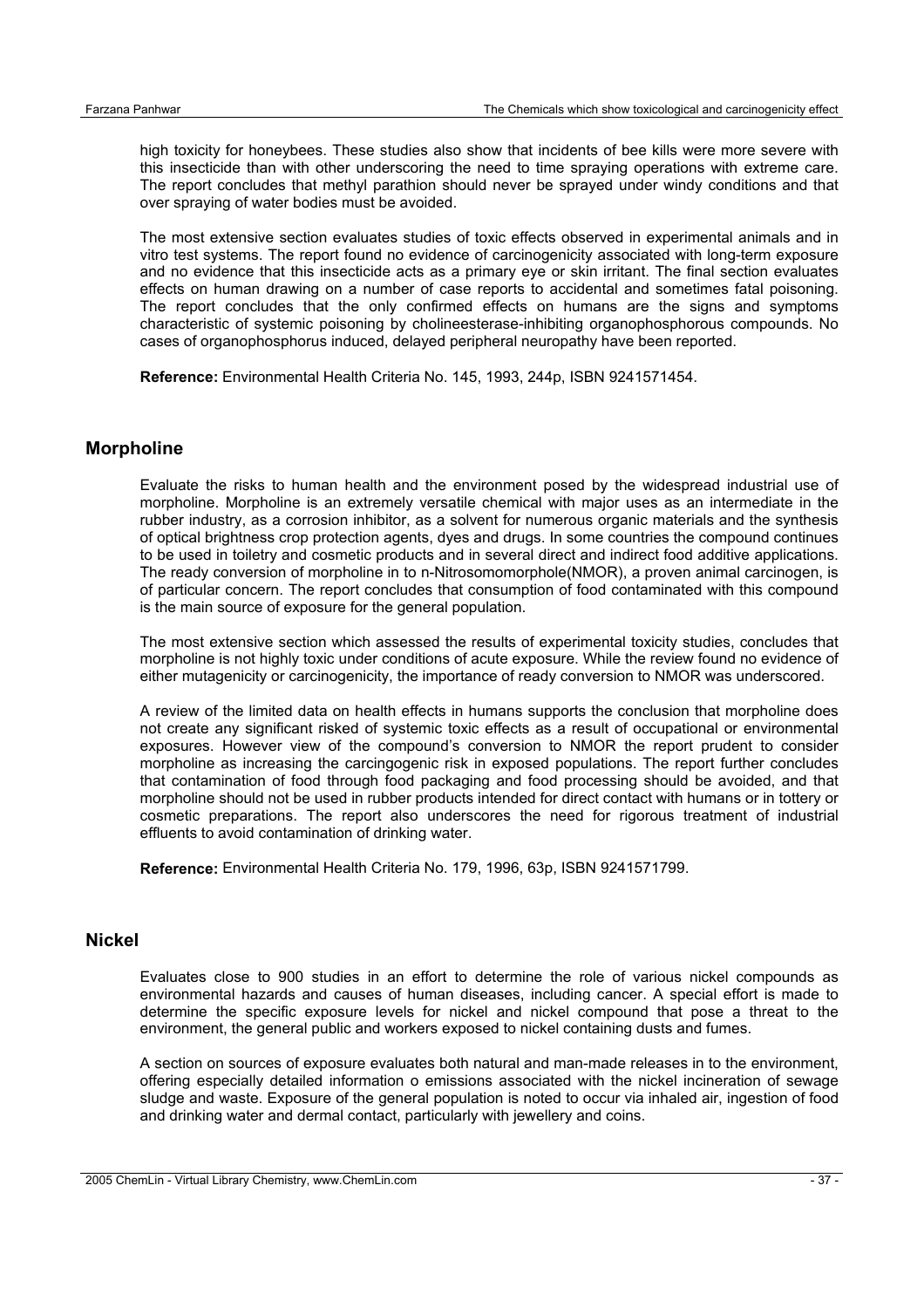Because most health hazards associated with occupational exposure have resulted from inhalation, a section devoted to kinetics and metabolism concentrates on mechanisms of deposition, retention and clearance of nickel extensive section reviews the large body of data from experimental studies of an effects of short and log term exposures on the respiratory tract, endocrine system, cardiovascular or immune system, skin and eye. Tests for mutagencity, embryotoxicity, teratogenicity and carcinogenicity are also critically reviews with particular attention given to possible mechanisms of nickel carcinogenicity.The final section assesses effects on the human respiratory system, kidney, cardiovascular system, skin and eye. Evaluation of the potential for carcinogenicity draws upon increased rates of nasal and lung cancer reported in several epidemiological studies of exposed workers. These studies provide evidence that inhalation of nickel dust and some soluble and insoluble nickel salts carries a risk of carcinogenicity.

**Reference:** Environmental Health Criteria No. 108, 1991, 383p, ISBN 924157108X.

#### **Nitrogen oxides**

Evaluates the risks to human health and the environment posed by exposure to nitrogen oxides. Combustion processes provide the major source of nitrogen oxides in both indoor and outdoor air. Fossil fuel power stations motor vehicles and domestic combustion appliances emit nitrogen oxides, mostly in the form of nitric oxide accompanied by some nitrogen dioxide. Once in indoor or outdoor air, chemical reactions oxidise nitric oxide in to nitrogen dioxide and suite of other nitrogenous species. The evaluation concentrated on nitrogen dioxide, which is the most extensive investigated nitrogenous species, the most toxic and the one most suitable for risk assessment from a public health perspective.

In view of the complex behaviour of these compounds in the environment, the many factors that affect the conditions of human exposure and the difficulty of correlating specific exposures with direct effects on health the report gives particular attention to methods logical problems that help resolve inconsistencies in reported results. The overriding air is to establish reliable health based guidance values for both peak daily concentrations and average annual exposures that are sufficient to protect public health and susceptible population. Well over 1300 references to the literature are included in this cautious and carefully documented assessment. The opening chapter reviews data on both ambient and indoor sources of nitrogenous compounds, their emissions, and the resulting concentrations that may directly affect human health. Also considered are indirect effects that arise from the participation of nitrogen containing compounds in the production of photochemical smog, ozone depletion in the stratotroposhere and ozone depletion in the stratosphere. The next chapter concerned with the effects of atmospheric nitrogen compounds on plants, cites abundant evidence that increased in pollution with nitrogen compounds have and major adverse effects on rate plant species and have contributed to a loss of biodiversity.

The most extensive chapter evaluates the large body of evidence from animal studies designed to duplicate as closely as possible typical patterns of human exposure. Toxic effects consistently observed in several laboratory species support the conclusion that exposure to nitrogen dioxide causes adverse effects on lung metabolism and biochemistry lung function and lung stricture and can result in dysfunction of respiratory tract host defences, causing increased such susceptibility to infectious respiratory diseases. Animal studies also clearly demonstrate that chronic exposure can cause emphysema of the type seen in human lungs.

The evaluation of effects on human health first considered findings from several well designed studies of controlled exposure conducted in young, healthy adult males, asthmatics and patients with chronic obstructive pulmonary disease, children and elderly. These finding support the conclusions that exposure to nitrogen dioxide causes decrement in long function and results in increased airway responsiveness to bronchoconstrictive agents. Exposure of asthamatics causes in some subjects increased airway responsiveness to a variety of provocative mediators. An evaluation of the large number of epidemiological studies confirms that asthmatics are the population most susceptible to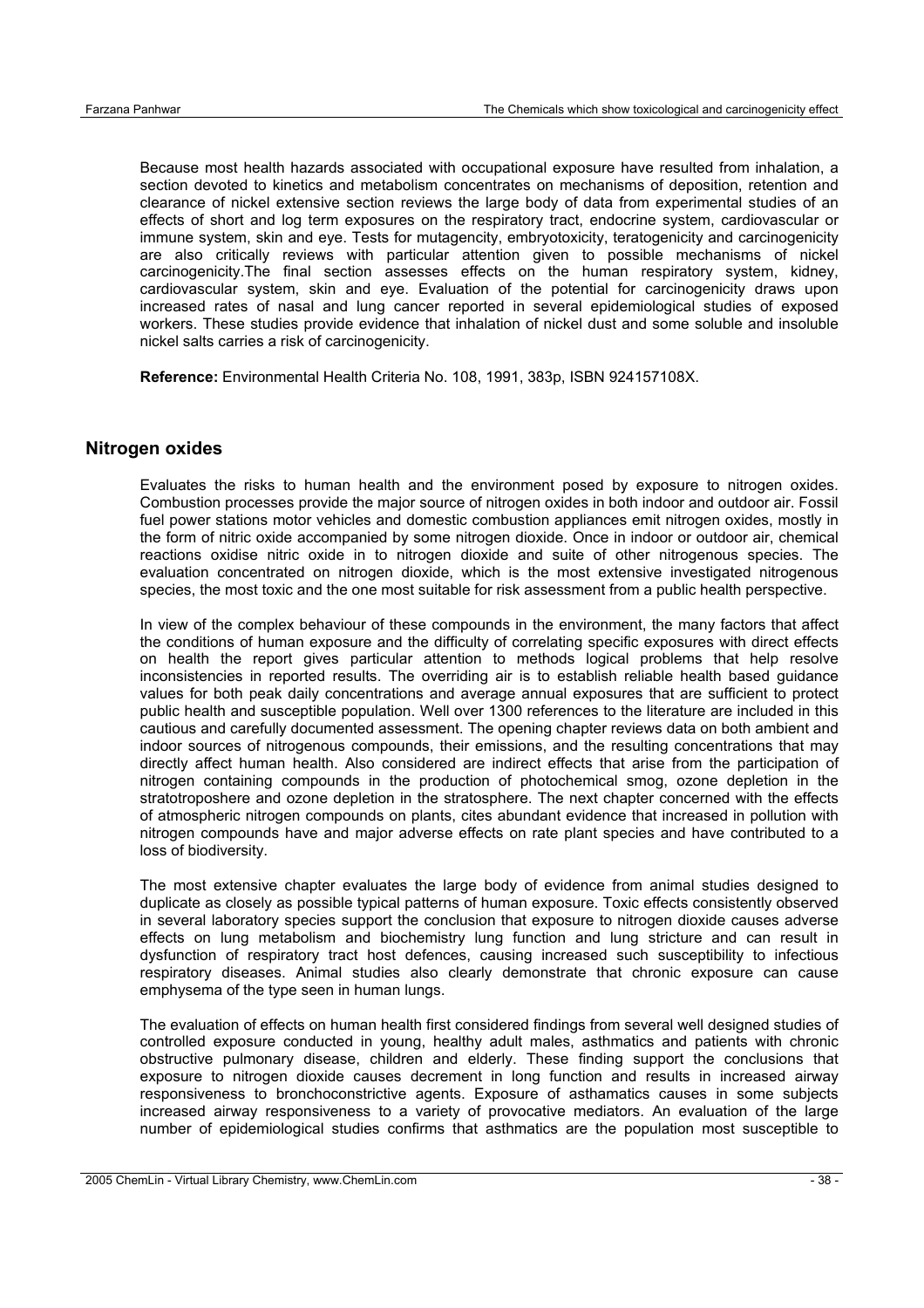adverse effects on health, children aged 5 to 12 years were identified as a sub-population potentially susceptible to increased respiratory morbidity as associated with exposure.

The report recommends a 1-hour average daily maximum nitrogen dioxide concentration of 200 mg/m<sup>3</sup>  $(0.11$ ppm) as a short term guideline value. An annual guideline value of 40mg/m<sup>3</sup> (0.023 ppm) was also proposed although a no effect level for subtonic or chronic exposure to nitrogen dioxide concentration has not yet been determined.

**Reference:** Environmental Health Criteria No. 188, 1997, xxiv, 550p, ISBN 9241571888.

#### **2-Nitropropane**

Evaluates the risks to human health and the environment posed by 2-nitorporpane an important industrial chemical used as a solvent for printing inks, paints, varnishes, adhesives and other coatings such as beverage container linings 2-Nitropropane is also used in printing links for flexible food packaging and food processing primarily for the separation of oleic acid from polyunsaturated fatty acids. Though smokers are regularly exposed to low concentration, exposure of the general population from other sources is very low.

The most extensive section evaluates data from laboratory studies of toxicity. Studies show moderate acute toxicity for mammals with considerable variation in the sensitivity of different laboratory animals. Studies conducted in the rat provide clear evidence of destructive changes in the liver, including hepatocellular carcinoma.The report found no conclusive evidence that 2-Niroproapne causes cancer in the laboratory species.

Concerning effects on humans the report notes that exposure to high concentration, which are acutely toxic is largely or entirely confined to the occupational setting. An evaluation of toxic effects draws upon seven reports of industrial fatalities attributed to inhalation of 2-Nirtopropnae fumes, with death due to acute hepatic failure in all causes. Although more research on long term effects is needed the report notes that available data provide no indication that chronic occupational exposure at concentrations usually encountered in the workplace induce hepatic or other neoplasm's or other long term effect. Because 2-Nitropropane is a potential carcinogen in rats. The report recommends that occupational exposure to the solvent and its presence in consumer products be minimized and replaced with a less toxic solvent whenever practical. The report recommends against the use of 2-Nitropropjane in food processing.

**Reference:** Environmental Health Criteria No. 138, 1992, 108p, ISBN 9241571381.

#### **Occupational exposures in insecticide application and some pesticides**

Evaluates the carcinogenic risk of humans posed by occupational exposure during the spraying and application of insecticides. The book also features separate monographs evaluating the carcingoenicity of 17 individual pesticides, including several that have been banned by industrialized countries yet are still used in the developing world. Although some of these pesticides have been in use of more than four decades evaluation of carcinogenicity were hindered by the separatism of well designed epidemiological studies.

The first and most extensive monographs evacuated data from descriptive and ecological studies cohort studies and case control studies suggesting in increased risk of cancer, most notably lung cancer,, multiple myeloma and other tumours of B-cell origin, in workers exposed to insecticides during their application on the basis of this evaluation the book concludes that the spraying and application of nonarsenical insecticides entail exposures that the probably carcinogenic to humans

.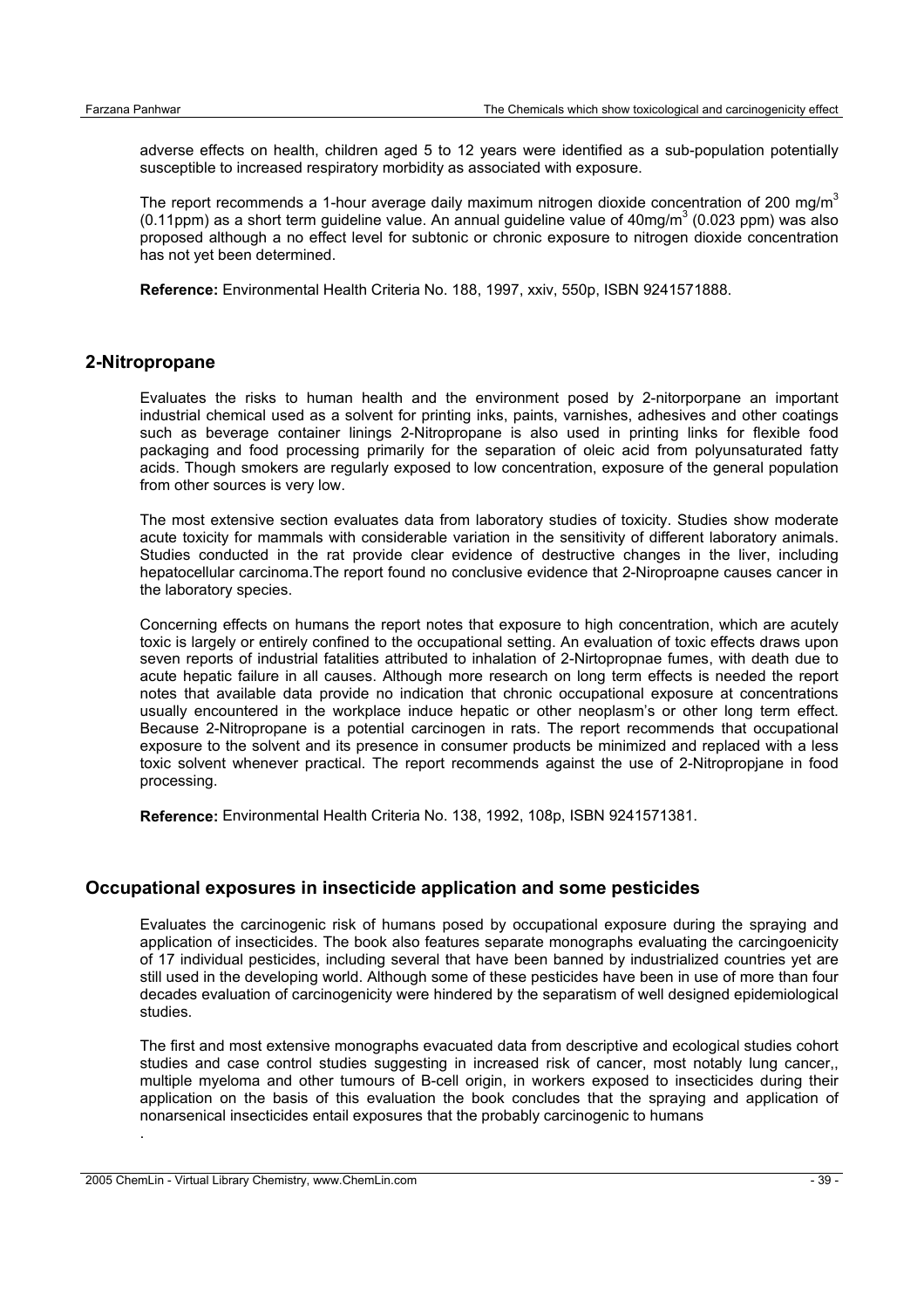The reaming monographs evaluate the carcingoencity of aldicarb, atrazine, captafol, chlordane, DDT, detalmethrin, dichlorovos, fenvalerate, hepatachlor, monuron, pentachlorphenol, permethrin, picloram, simazine, thiram, triflurain and zitram.

Of these captafol, a fungicide used on plants for seed treatment and as a wood preservative, was classified as probably carcinogenic to humans.Atrazine, chlordane, DDT, dichlorvos, hepatachlor, and pentachlorphenol were classified as possibly carcinogenic to humans. The remaining pesticides could not be classified on the basis of available data.

**Reference:** IARC Monographs on the evaluation of carcinogenic risks to human volume 53, 1991, 612p, ISBN 9283212533.

## **Occupational exposures of hairdressers and barbers and personal use of hair colurants, some hair dyes, cosmetic colourants, industrial dyestuffs and aromatic amines**

A detailed assessment of the carcinogenic risk to humans posed by the professional and personal use of hair colorant. An additional 17 monographs evaluate the carcinogenicity of eight hair dyes, one cosmetic colorant, four industrial dyestuffs and four aromatic amines, three of which are used in dyestuff manufacture.

The first and most extensive monograph considers the carcinogeic risk posed by occupational exposures of hairdressers and barbers and personal exposure to hair colorants. Citing consistent evidence from live large European colhort studies of excess risk for cancer of the urinary bladder in male hairdressers and barbers, the monograph concludes that occupation as a hairdresser or barber entails exposure that are probably carcinogenic. The carcinogenic risk linked to the personal use of hair colorants could not be determined.

Of the eight hair dyes considered only one HC blue No.1 could be classified as possibly carcinogenic to human. The cosmetic colour ant D&C Red No.9 (CL Pigment Red 53:1) could not be classified. Of the four industrial dyestuffs, CL Direct Blue 15,Cl Acid Red 114 and magenta containing Cl Basic Ref 9 were classified as possibly carcinogenic to humans. The manufacture of magenta was classified as entailing exposures that are carcinogenic.

Of the four aromatic amines, 4-4'Methylene bis (2-chloraniline) (MOCA) was classified as probably carcinogenic to humans para chloraniline and 2-6, dimethyliline were classified as possibly carcinogenic, N,N-dimethyl aniline could not be classified.

**Reference:** IARC Monograph on the evaluation of carcinogenic risks to human, Volume 57, 1993, 427p, ISBN 9283212576.

## **Occupational exposures to Mists and vapours from strong inorganic acids and other industrial chemicals**

Evaluates the carcinogenic risk to humans posed by occupational exposure to mists and vapours from strong inorganic acids and by other industrial chemicals. The volume features six monographs conversing occupational exposures to mists and vapours from sulphuric acid and other strong inorganic acids, sulphuric acid and other strong inorganic acid, sulphuric acid and other strong inorganic acids sufur dioxide and some sulfites, bisulfites and metabisulfites, hydrochloric acid, diethyl sulfate, disopropoyl sufate and 1d2,3-butadinece.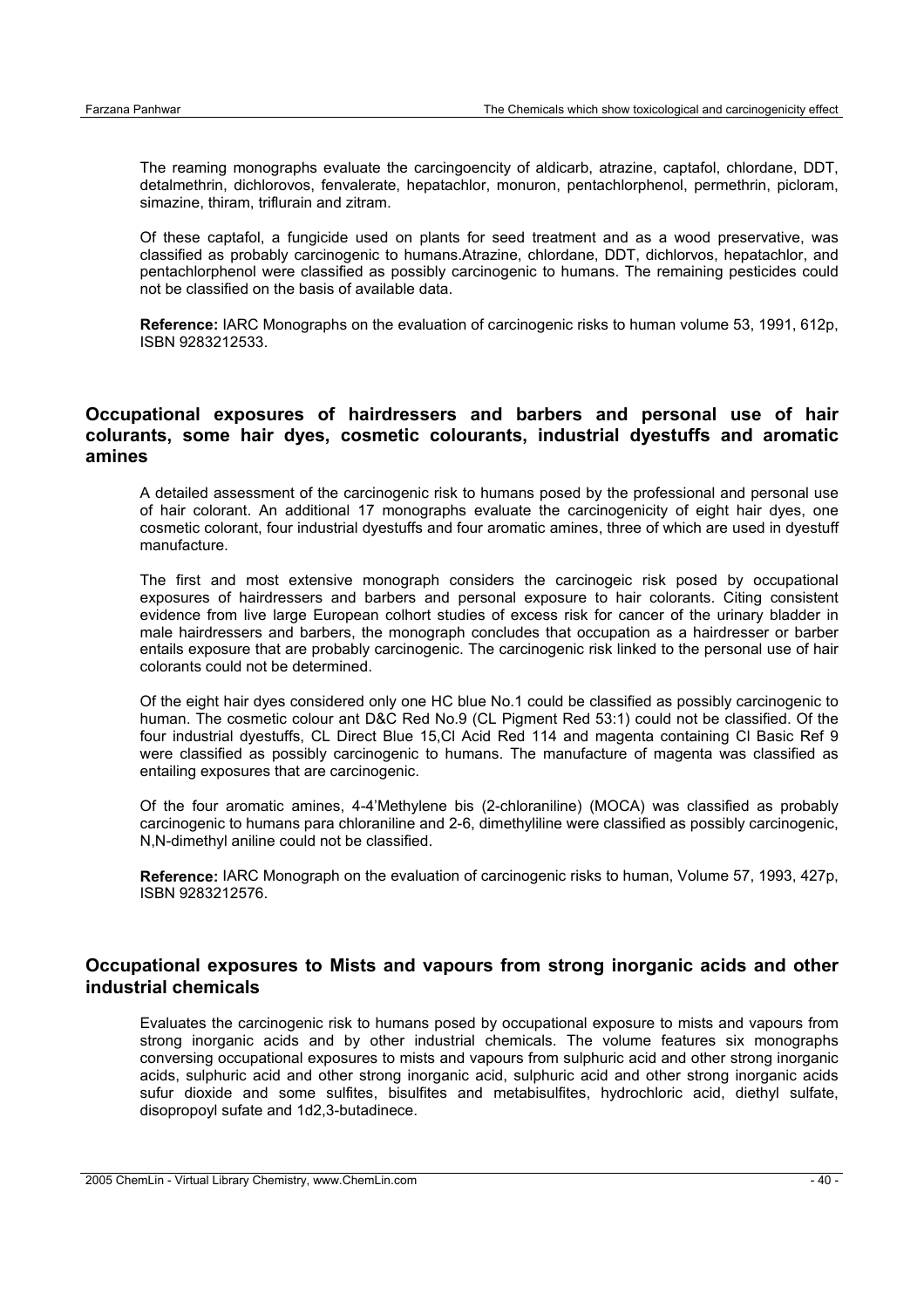In the first and most extensive monograph evaluations draw upon numerous studies of occupational exposures in industries where the use of strong inorganic acid is particularly heavy. These include the manufacture of isopropanol, synthetic ethanol, phosphate fertilisers, lead batteries, soap and detergent, sulphuric acid and nitric acid and industries involving pickling and other acid treatment of demonstrated an excess of nasal sinus cancer, laryngeal cancer, and lung cancer. In all studies considered sulphuric acid mists were the most common exposure. On the basis the data, the monograph concludes that occupational exposure to strong inorganic acid mists containing sulphuric acid is carcinogenic to humans.

Concerning the other industrial chemicals evaluates in this volume, 1-3 butadiene and diethyl sulphate were classified as probably carcinogenic to humans. Disopropyl sulphate was classified as possibly carcinogenic to humans. Sulphur dioxide, sulphates, bisulfites, methabisulftes and hydrochloric acid could not be classified on the basis of currently available data.

**Reference:** IARC Monographs on the evaluation of carcinogenic risks to human, volume 54, 1992, 336p, ISBN 9283212541.

#### **Partially halogented chlorflurocarbons (Ethane derivatives)**

Evaluate the environmental behaviour, toxic it ad ozone depleting and global-warming potentials of six partially halogenated ethane derivatives selected as candidates to replace the fifteen fully halogenated chlorofluorocarbones that are being phased out in line with the provisions of the Montreal Protocol on substances that Deplete the Ozones layer. The compound considered are 1,1-dichloro-1-fluoroethane (HCFC 141b),1-chloro1.1-difluroethane (HCFC 142b), 1,2-dichloro1-1 difluroethane (HCFC 132b) 1- Chloro-1,2.2 trifluoroethane (HCFC 133a) 1,1-dichlor2.2.2-trifluroroethane and 1-chloro-1.2.2.2 tetrafluoroethane

All compounds were judged to have ozone depleting and global warming potential considerably lower than those of CFC 11, the fully halogenated chlorofluorocarbon with the highest ozone depleting and global warming potential. Estimated atmospheric lifetimes range from 1,6 Years for HFC 123 to 19.1 years for HCFC 142b.

Because studies of HCFC 132b and HCFC 133a have documented a number of toxic effects these compounds could not be recommended as substitutes. Since the toxicity of HCFC 142b is low and the ozone-depleting and global-warming potentials are lower than those of fully halogenated chlorfluorocarbon, the report concludes that HCFC 142b can be considered as a transient substitute for the chlorfluorocarbons included in the Montreal Protocol. In view of paucity of toxicological data on HCFC141b, HCFC 123 and HCFC 125, no evaluation of the potential effects on human health could be made.

**Reference:** Environmental Health Criteria No.139, 1992, 130p, ISBN 924157139X.

#### **Partially halogenated chlorfluorocarbons (Methane derivates)**

Evaluates the risks to human health and the environment posed by two partially halogenated chlorfluorocarbons, dichlorfluoromethane (HCFC 21) and chlordifluoromethan (HCFC 22), These two mehane derivatives wee selected for evaluation because of their potential use as substitutes for those fully halogenated chlorfluorocarbon that are being phased out as a result of the 1987 Montreal Protocol on substances that Deplete the Ozone layer. The evaluate is interned to assist industry in its urgent search for acceptable substitute chemicals, most notably for use as refrigerants, as propellants in aerosols, and as blowing agents for the production of polystyrene. While data on human toxicity are thoroughly reviews the greatest challenge is to find the most accurate models for predicting levels of release to the environment and estimating the potential of these chemicals to deplete the ozone layer.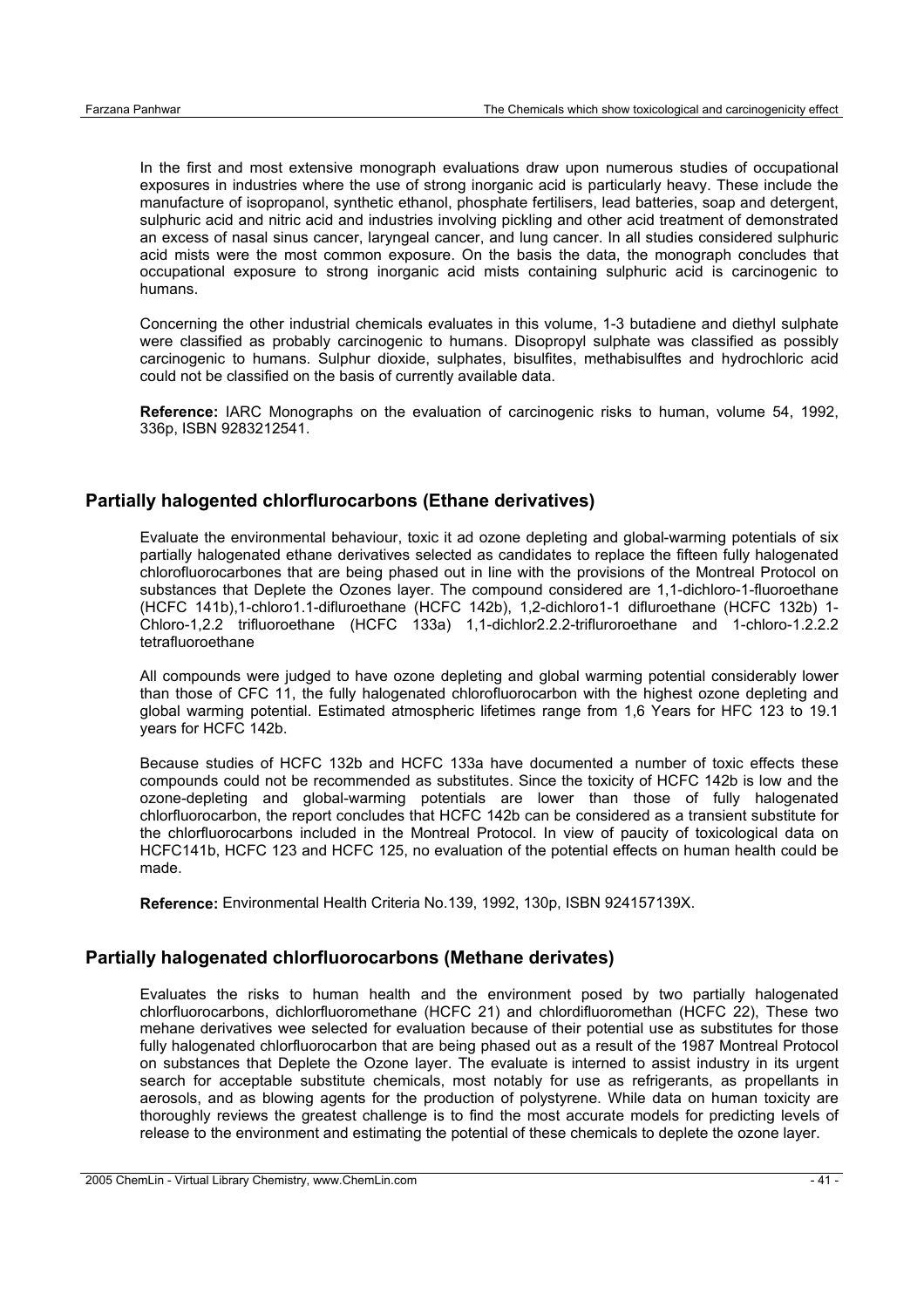Because HCFC 21 is no longer produced for any commercial purposes, most data assessed come from studies of HCFC –22.Current environmental levels of both chemicals are judged to be extremely low and highly unlikely to cause direct effects on human health. A review of models for estimating atmospheric residence time and routes of transport to the stratosphere concludes that the ozone depleting potential of both chemicals is considerably lower than that the fully halogenated chlorfluorocarbons, while HCFC 21 has the advantage of a much shorter troposphere lifetime, studies have linked exposure to liver damage. Concerning the toxicity of HCFC 22, evidence from the vast majority of studies is reassuring. The report concludes that HCFC22 is an acceptable transient substitute for the chlorfluorocarbon included in the Montreal Protocol. HCFC 21 could not be recommended due to this potential toxic effects on the liver.

**Reference:** Environmental Health Criteria No. 126, 1991, 97p, ISBN 9241571268.

#### **Permethrin**

Evaluates the design and findings of over 250 studies concerned with the effects on human health and the environment posed by permethrin a photostable synthetic pyrethroid insecticide marketed since 1977,Biecause of its strong repellent properties and effectiveness as a stomach and contact insecticide, permethrin is widely used in the protection of several agricultural crops, in the control of insects in households and on cattle, in aerial application for forest pest control, as a fog in mushroom houses and as a wood preservative. Public health applications include the dissection of aircraft, treatment of mosquito nets, and human lice control.

In view of the uses of permethrin and its photostable properties, a section devoted to sources of human exposure concentrates on the large number of studies investigating residues in fruits. Vegetables, dairy milk, and grains. Finding from laboratory studies. indicating that permethrin is highly toxic to certain beneficial insects and natural enemies of pests are constricted with field investigations demonstrating the transitory nature of most toxic and repellent effects on non-target species.

The most extensive section reviews the finding of experimental studies concluded to assess toxicity. Particular attention is given to differences in study design, dose and mode of administration that can affect the validity of findings when extrapolated to humans. The final section draws upon a limited number of occupational and clinical studies to evaluate direct evidence of adverse effects on health.

On the basis of this review, the book concludes that most toxic effect are transitory that the likelihood of carcinogenic effects in humans is extremely low or non-existent and that permethrin, when used as recommended is not likely to present a hazard to the general public exposed workers, or the environment.

**Reference:** Environmental Health Criteria No. 94, 1990, 125p, ISBN 9241542942.

#### **Peroxisome proliferation and its role in carcinogenesis.**

Views and expert opinions of an IARC working group.

A state-of-the –art consensus report on what is known about peroxisome proliferation, the mechanisms involved and their relevance to carcinogens. Peroxisomes are single, membrane limited, cytoplasmic orgnellies that are found in cells of animals paints, fungi and protozoa. Peroxisone proliferators include certain hypolipidaemic drugs, phthalate ester plasticizers, industrial solvents, herbicides food flavours, leukotriene D4 antagonists and hormones. Numerous studies in rats and mice have demonstrated the hepatocarcinogemic effects of peroxisome proliferates and these compound s have been unequivocally established as carcinogens. Since humans are exposed to peroxisome proliferators to a significant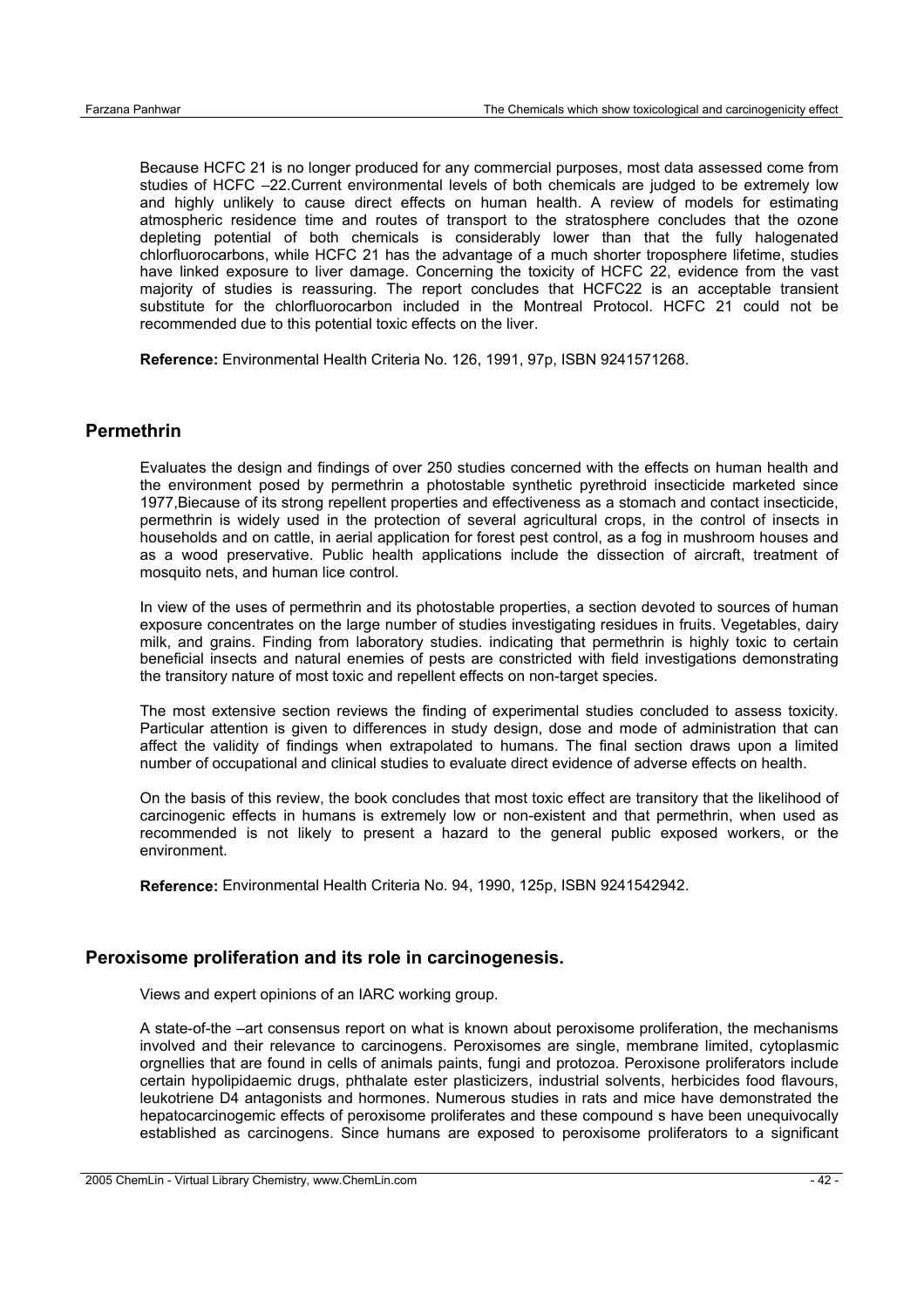extent, assessment of the adverse biological effects of the group of compounds and particularly their potential carcinogenicity has become an important issue.

The report has two parts. The first records the consensus reached by a group of eleven experts, including several of leading investigators in this field. Questions addressed include the mechanism by which peroxisome proliferates exert their carcinogenic effects in rodents, the relevance of animal studies to the evaluation of carcinogenic risk in humans and the potential use of peroxisome proliferation as a biological marker for liver cancer. The report concludes that compounds including peroxisome proliferation in rats and mice have little, if any effect on human liver. The report also issues advice on the interpretation of peroxisome proliferation, demonstrated in animal studies when evaluating the carcinogenic risk to humans. The second part consist of three background papers presented by members of the working group.

**Reference:** IARC Technical report no. 24, IARc, 1995, 85p, ISBN 9283214390.

#### **Phenol**

Evaluates risks to human health and the environment posed by exposure to phenol, a constituent of coal tar formed during the natural decomposition of organic materials. Phenol is the basic feedstock from which a number of commercially important materials are made. Including resins bisphenol. A carprolactam, alkyl phenols, and chlorphenols. The most important environmental emissions result from the use of phenolic resin. The residence of phenol in liquid manure and its formation following the atmospheric degradation of benzene may contribute significantly to atmospheric levels.

The most extensive section summarises toxic to data from studies in laboratory animals and in vitro test systems including special studies of neurotoxicity, myelotocicity, immunotocicology and biochemical effects. Neurotoxicty liver and kidney damage, respiratory effects as the main effects of short term exposure. An evaluation of effects on human health draws upon case report following accidental or intention ingestion, outbreaks of poisoning following the accidental contamination of drinking water and studies in occupationally exposed worker, while available data do not suggest a strong potential for cumulative health effects following chronic exposure, the report concludes that accidental high exposure can cause a number of local and systemic effects. Evidence of genotoxicity, and inadequate studies of carcinogenic potential, remain areas of concern,

Concerning risk to the environment, the report cites evidence of toxicity to freshwater and marine organisms. While phenol is judged unlikely to persist or bioaccumulate in the environment, the report warns that aquatic organisms may be at risk in any surface or sea water contaminated with this compound.

**Reference:** Environmental Health Criteria No. 161, 1994, 151p, ISBN 9241571616.

#### **Alpaha-Phenothrin**

Evaluates the risks to human health and the environment posed by d-phenothrin, a synthetic pyrethroid insecticide used primarily for the household control of head lice and other insects and for the treatment of stored grain.

The opening sections review available data on world-wide industrial production and use are summarise studies conducted to assess residues in stored grain. A section devoted to the behaviour of dphenothrin in the environment concentrates on investigations of photodegradation and transport, concluding the photodegradation under outdoor conditions is rapid, but that d-phenotrhin remains virtually intact for up to 12 months on grains store in the dark.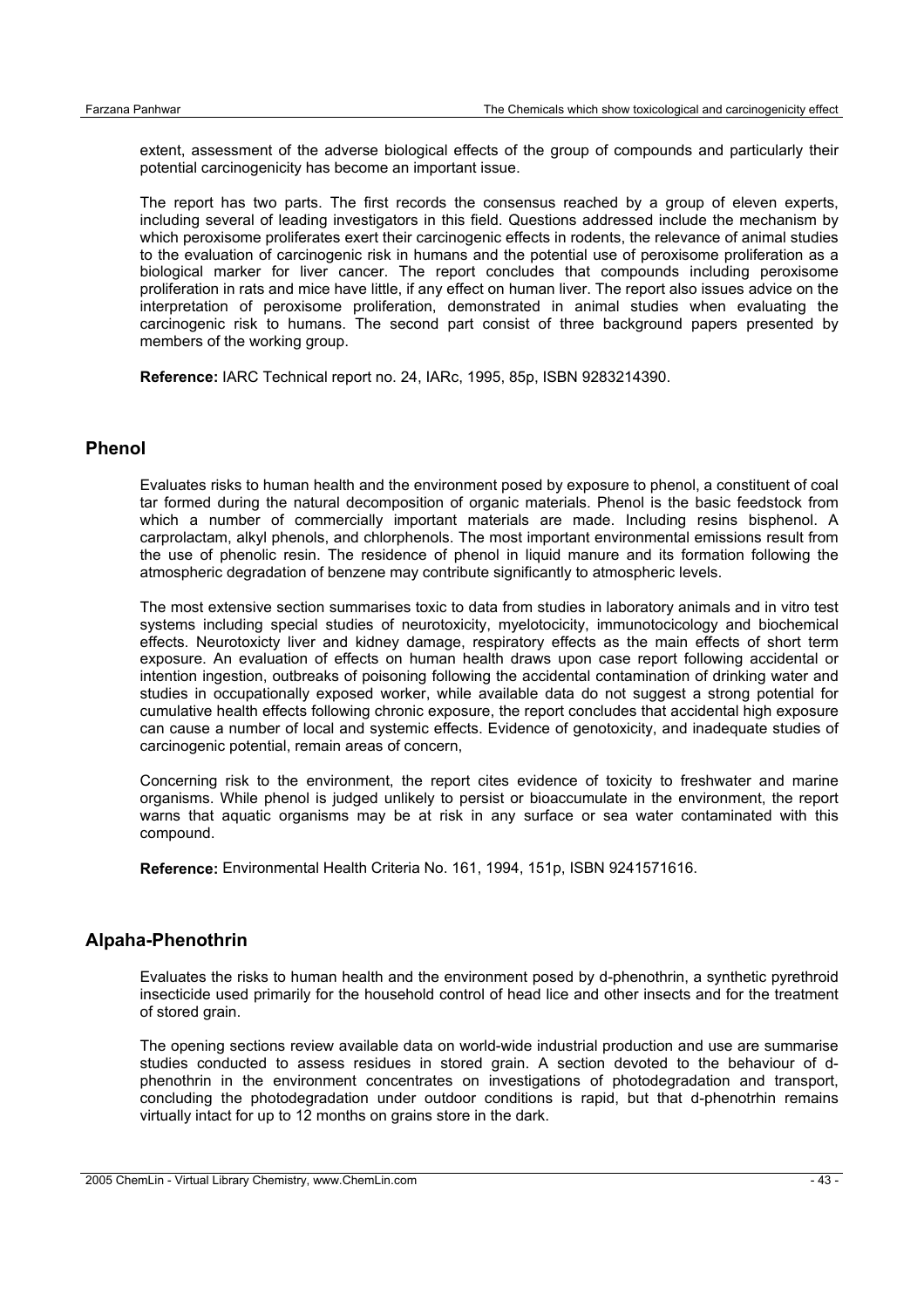The most extensive section evaluates toxicological data from studies in experimental animals and in vitro test systems. The evaluation confirms a low toxicity for d-phenotrhin and an absence of mutagenic, teratogenic, embryotoxic, oncogenic and neurotoxic effects. Concerning effects on human health, the book notes that d-phenothrin has not during more than a decide of use, been reported to have caused human poisoning or other toxic effects. The book concludes that d-phenothrin, when used as recommended is not likely to pose a hazard to either human health or the environment.

**Reference:** Environmental Health Criteria No. 96, 1990, 64p, ISBN 9241542969.

#### **Phosgene**

Evaluates the risks to human health and the environment posed by exposure to phosgene initially important as an agent of chemical warfare, this extremely reactive gas is now widely use as a chemical intermediate, most often as the point of production. The princia; use is in the production of aromatic diisocyanates. Such as methylene dipheyl diisocyanate an toluene diisocyanates, which are use to produce polyurethane foams and other polymers.

The report notes that most emissions are to the air and arise from the thermal degradation of chlorinated solvents ad chlorinated polymers knowledge about the chemical properties of phosgene supports the conclusion that this chemical is unlikely to be detected in soil vegetation, or food concerning sources of human exposure, the report concludes that inhalation is the principal route of exposure that the general population is exposed to extremely low levels and that occupational exposures though generally very low vary greatly depending on industrial hygiene practices

The most extensive section evaluates findings from experimental studies. The lung is identified as the primary target organ in all species studies with pulmonary oedema consistently reported as the primary cause of death following acute poisoning. Available data were judged inadequate for the assessment of carcinogenicity, neurotoxicity an potential adverse effects on reproduction and development. The review of effects on human health considers the consequences of high level, short term exposure to phosgene from reports of industrial accidents involving both individual workers and large number s of the general population. These studies in line with the animal data confirm that the respiratory system is the primary target organ and that pulmonary oedema is the main cause of death following acute severe exposure. Studies show that survivors receiving proper medical support can recover completely.

On the basis of these evaluations, the report concludes that the extremely low levels of phosgene detected in air do not straiten the health of the general population. The report likewise found no evidence of adverse effects on the health of workers in closed system faculties employing food industrial hygiene. However firemen, welders and other occupational group of working with chlorinated solvents or exposed to chlorinated hydrocarbon polymers in contact with flames were noted to risk exposure to levels of phosgene known to cause adverse effects on human health.

**Reference:** Environmental Health Criteria No. 193, 1997, xvii, 70p, ISBN 9241571934.

## **Platinum**

Evaluates the risks to human health and the environment posed by the mining, refining, industrial use and recycling of platinum and selected platinum compounds. Because of its exceptional catalytic properties, resistance to chemical corrosion, and high mechanical strength, platinum is widely used in the chemical and petroleum industries, most notably in the production of catalysis, including devices for reducing hazardous gas emissions. The growing use of catalytic converters to reduce pollution from automobile exhausts has caused a sharp increase in the world demand for this metal. Compounds such as cisplatin also have important therapeutic applications.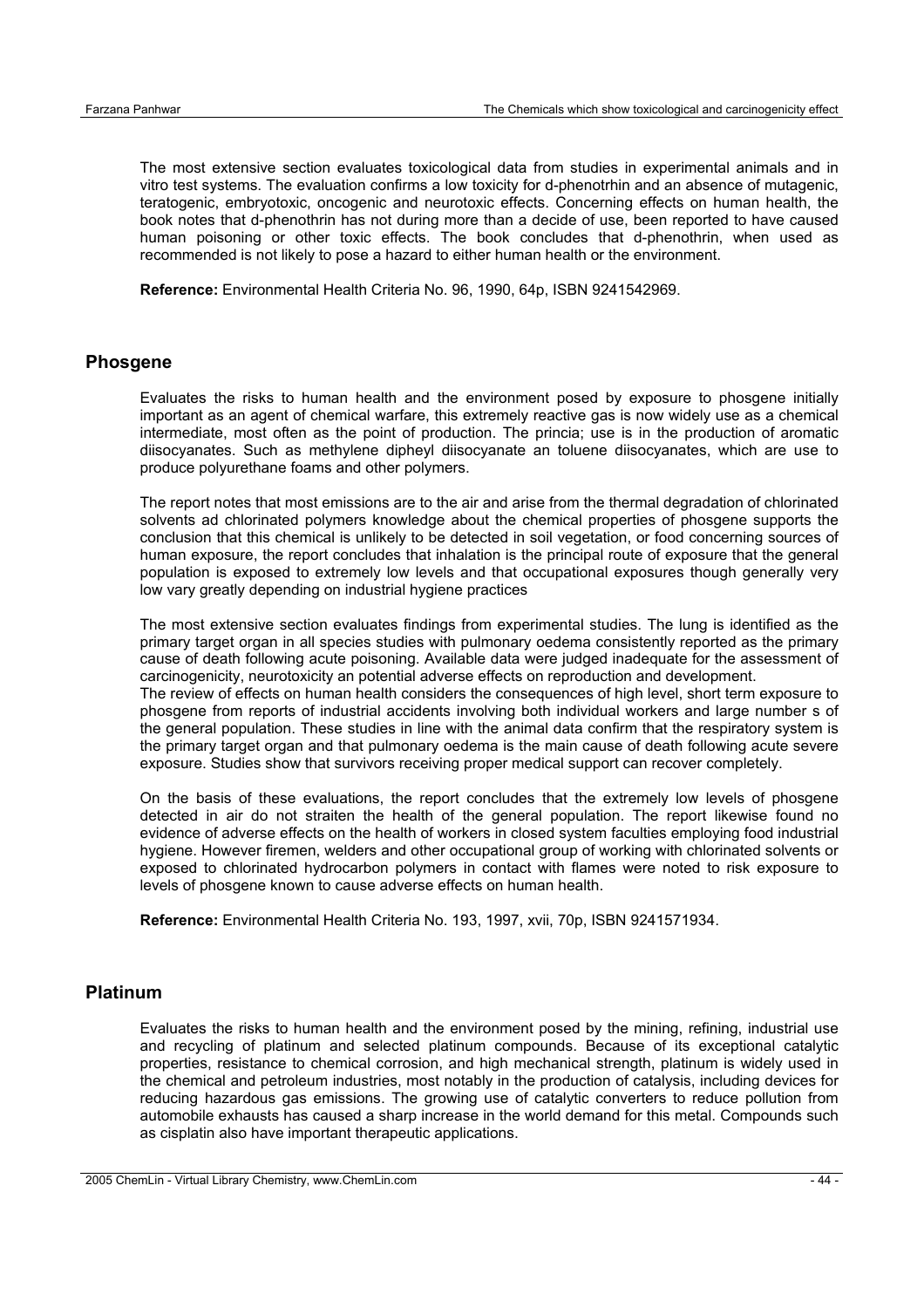The book opens with a review of the many sensitive techniques that can be used to detect and measure platinum in biological and environmental samples. A review of data on sources of human and environmental exposure concludes that all significant human exposures are occupational with the greatest potential health hazards posed by certain halogenated soluble salts that may be inhaled as dusts or come in to contact with skin during the later stages of refining or during the manufacturing of catalysts. The reclamation of platinum from scrap and used equipment may also entail hazardous exposures.

Concern about environmental contamination centres on the possible release of platinum in the exhausts of automobiles equipped with catalytic converters review of several well designed studies of automobile exhausts and roadside dust supports the conclusion that such emissions are unlikely to damage the environment or threaten the health of the general population. Concerning risks to human health, the book cites platinum salt hypersensitivity as the major health hazard for workers nothing that symptoms of hypersensitivity may persist of lifetime and that allergic reactions can be provoked by very small quantities.

**Reference:** Environmental Health Criteria, No.125, 1991, 167p, ISBN 924157125.

#### **Polybrominated Biphenyls**

Evaluate the risks to human health and the environment posed by exposure to polybrominated biphenyls (PBBs). These chemical were introduced as flame retardant in the early 1970;s and used in the manufacture of small appliances and in automotive applications, coating, lacquers and poluyurethane foam.

Research on these chemical ahs been especially internee following a 1973 poisoning disaster in Michigan, USA caused when the flame retardant Fire master was inadvertently confused with magnesium oxide based cattle feed supplement. The flame retardant was added to animal feed and widely distributed to farms within there Sate. The ensuring contamination of farm animals resulted in the destruction of tens of thousands of cattle, pigs and sheep and more than a million chickens. Since the cause of contamination remained un-detected for almost a year, thousands of farmers and other consumers were exposed to PBBs through the consumption of contaminated meat, eggs and dairy products.

Although production of PBBs has been halted or severely restricted in may parts of works these chemicals remain of enduring concern due to their extreme persistence in the environment, their concentration in the food chain, their marked tendency to bioaccumulate in living organisms. Including humans and potential for adverse health effects following long term exposure to very low leaves. Close to 600 studies were critically assessed in an effort to reach definitive conclusions concerning the risks posed by these highly persistent chemicals

Citing overwhelming evidence from several sources, the report concludes that humans and the environment should not be exposed to PBBs and that commercial use of this compound should cease

**Reference:** Environmental Health Criteria No. 152, 1994, 577p, ISBN 9241571527.

#### **Polychlorinated Biphenylis and Terphenyls**

Evaluates the vast body of evidence demonstrating the serious threat to human and environmental health posed by polychlorinated biphenyls(PCBs).These chemicals which are now ubiquitous in the environment, have been used commercially since 1930 as dielectric and heat-exchange fluids and in a variety of other applications. Over 1,300 studies were critically assessed. The book also contains a brief review of the limited data on polychlorinated terphenyls.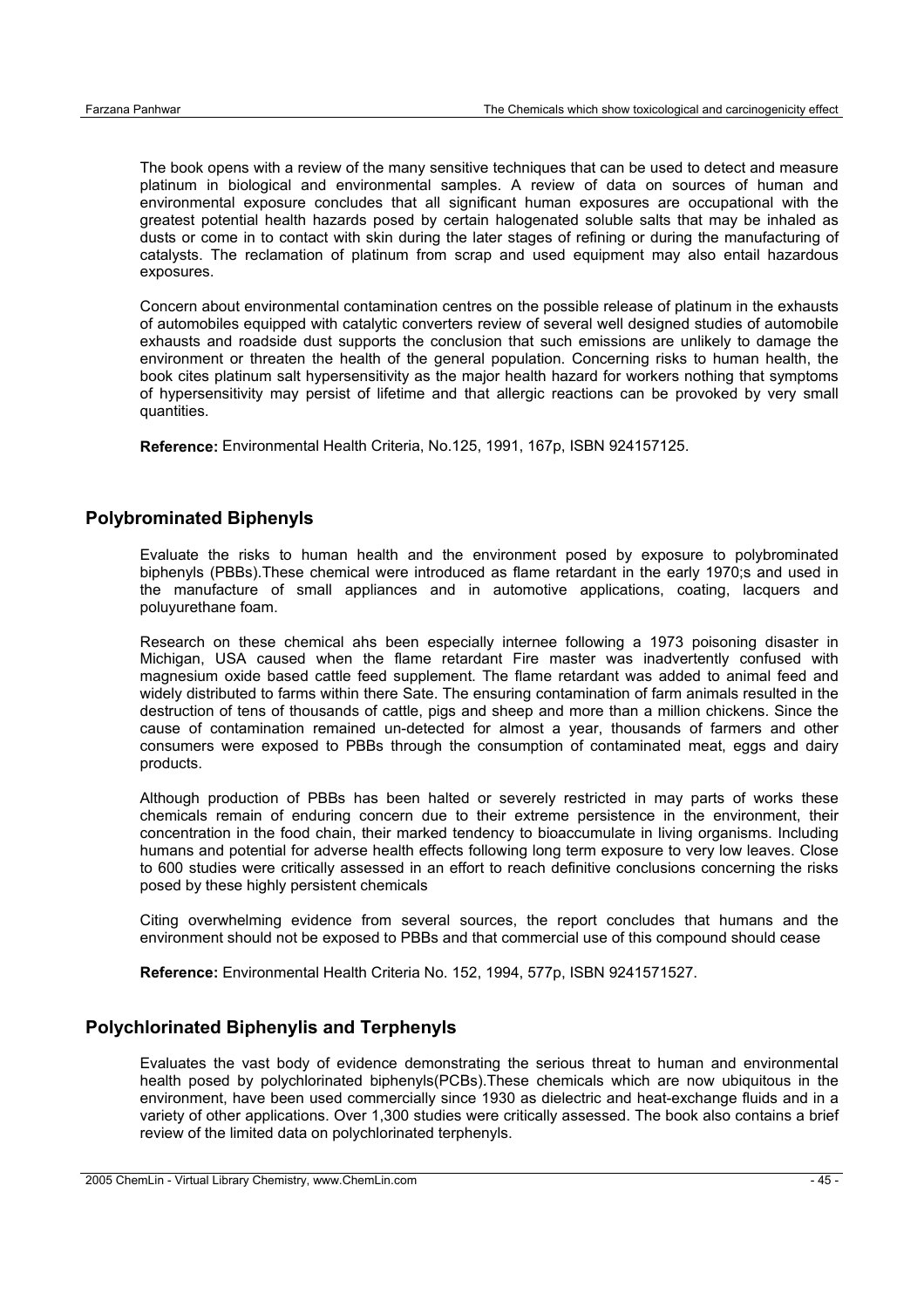.

A section on the environmental assesses the mechanisms by which these highly persistent chemicals previously introduced into the environment are gradually being redistributed towards increased contamination of the marine environment. For the general population the most important sources of exposure are food items and for babies, breast milk. The well documented sign of poising in occupationally exposed workers are also reviewed. A section on metabolic fate cites evidence of accumulation in the liver and the adipose tissues of various organs, placental transport, foetal accumulation and distribution to milk.

The most extensive section, which runs some 100 pages, evaluates findings from studies of toxicity in experimental animals and in vitro system. Findings suggest that PCBs are immunosuppressive and act as tumour promoters. An assessment of effects on humans draws upon studies of two large outbreaks of poisoning from contaminated food, and occupational exposures. The report cites reproductive failure in sea mammals as the most important environmental hazard, further concluding that the predicted redistribution of residues towards the Marie environment will pose an increasing hazard for sea mammals in the future. A review of the hazards of polychlorinated terpenyls concludes the report.

**Reference:** Environmental Health Criteria No. 140, 1993, 682p, ISBN 9241571403.

#### **Polychlorinated Dibenzo-paradioxins and Dibenzofurans**

Evaluates the risks to human health and the environment posed by exposure to polychlorinated dibenzo-para-dioxins (PCDDs) and polychlorinated dibenzofurans (PCDFs) these compounds which are not produced intentionally are formed as an undesired side reaction during the manufacture of chemical products used extensively as insecticides, herbicides, antiseptics, disinfectant and wood preservatives.

The main part of the book evaluates data linking these compounds and especially the PCDD 2,3,7,8 tetrachloro-dibenzo-p-dioxin, to adverse effects on health. The assessment also draws upon studies following industrial accidents, mass outbreaks of poisoning caused by consumption of contaminated rice oil in Japan and Taiwan and the widespread use of contaminated Agent Orange in Viet Nam. Despite the number of clinical and follow-up studies and despite the high incidence of hepacocelluar carcinoma observed in some animal species, the report concludes that for occupational and accidental exposures, no clear cut persistent effects other than chloracne have been observed

**Reference:** Environmental Health Criteria No. 88, 1989, 409p, ISBN 9241542888.

#### **Polychlorinated Dibenzo-para-Dioxins and polychlorianted Dibenzofurane**

Evaluates the carcinogenic risks to humane posed by exposure to polychlorinated dibenzo-para dioxins (PCDDs) and polychlorinated dibenzofurane (PCDFs).PCDDs are formed as inadvertent by products. Sometimes in combination with PCDFs during the production of chlorophenols and chlorophenoxy herbicides and have been detected as contaminants in these products. PCDDs and PCDFs may also be produce in thermal processes such as incineration and metal processing and in the bleaching of paper pulp with free chlorine. Of the PCDDs 2,3,7,8-tetrachlorodibenso-para-dioxin (2,3,7,8-TCDD) or dioxin has attracted the greatest concern.

PCDDs and PCDFs are ubiquitous in soil, sediment and air persist in the environment and accumulate in animal fat. Excluding occupational and accidental exposure most human exposure to these compounds, occurs from the consumption of meat, milk, eggs, fish and related products, Occupational exposures at higher levels have occurred since the 1940 as a result of the production and use of chlorphenol and chlorphenoxy herbicides and for PCDFs in metal production an reclining. Even higher exposures have occurred in sporadic industrial accidents and following incident s of rice oil contamination.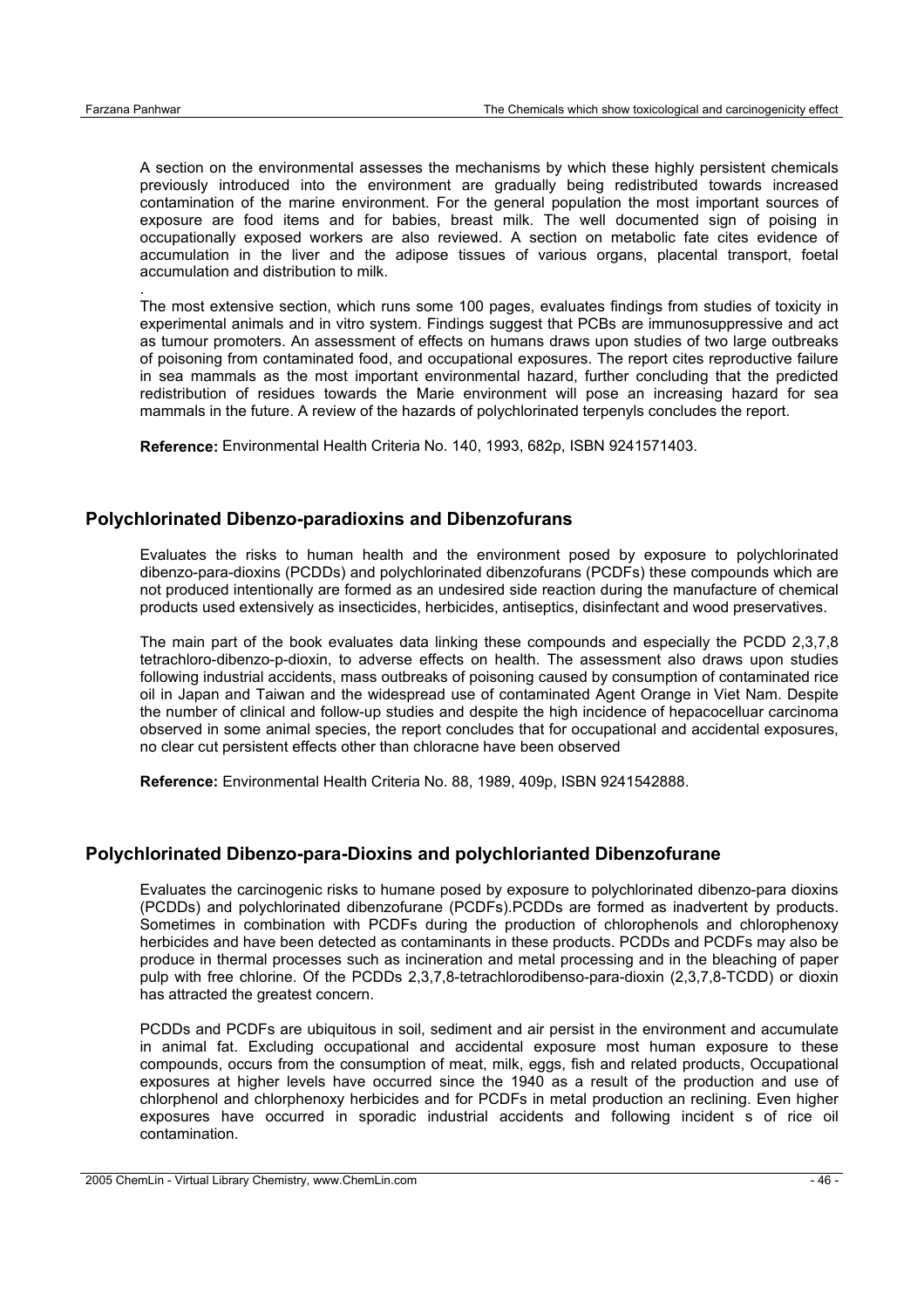The evaluation, which considered abundant human and animal carcinogenicity data found strong evidence from epidemiological studies in humans that exposure to 2,3,7,8,TCDD produces increased risks for all cancer combined rather than for any specific site, suggesting that 2,3,7,8-TCDD is an unprecedented multi-site carcinogen with no single site predominating. Citing data from animal studies and other lines of evidence the monograph concludes that 2,3,7,8-TCDD is carcinogenic to human. Other polychlorinated dibenzo-para-dioxins and dibenzo-para-dioxin could not be classified as to their carcinogenicity to human.

For PCDFs the evaluation considered evidence from two large poisoning incidents involving rich oil contamination in Japan and Taiwan. Although excessive mortality form liver cancer was observed in long –term follow-up of the Japanese cases, the report cited other factors including a high prevalence of chronic hepatitis B infection in the geographical area concerned as possible explanations. Evidence of carcinogenic to human was judged inadequate in the absence of convincing data from experimental animals. PCDF;s could not be classified as to their carcinogenicity to humans.

**Reference:** IARC Monograph on the evaluation of carcinogenic risks to humans Vol. 69, 1997, ix, 666p, ISBN 928321269X.

#### **Printing processes and printing inks, carbon black and some nitrocompounds**

Evaluates the carcinogenic risk to humans posed by exposures in printing processes and to printing inks, to carbon black and to selected in to compounds many of which are used in the production of dye and colorant intermediates. The first monograph evaluate occupational exposures in printing processes and to printing ink. Exposures in the printing industry are assessed according to their occurrence in printing ink manufacture and in printing operations such as letterpress, lithography, flexography, graver and screen printing. Although many epidemiological studies have demonstrated some evidence of cancer risk in printing trades and printing industries the assessment found several important problems in the design of these studies. Occupational exposures in printing processes were classified as possibly carcinogenic to humans. Printing ink could not be classified.

The second monograph evaluates the carcinogenicity of carbon black an intense black pigment mainly used in tyres and other rubber automotive products and in many other rubber products. Although the evaluation found sufficient evidence in experimental animals that exposure to carbon black causes lung tumours data on carcinogenicity to human were judged inadequate. Carbon black was classified as possibly carcinogenic to humans.

The remaining monographs evaluate selected nitro compounds. Of these 3,7 and 3,9 dinitrofluoranthense,2,4 and 2,6-dinitrotoulenes, 2, nitroanisole, nitrobenzene and tetranitromethane were evaluated as possibly carcinogenic to humans. Chloronitrobenzenes, 3,5-dinitrotoulene, nitrotoluene, 2,4,6-trinitrotoluene, and musk xylene and musk ambrette could not be classified.

**Reference:** IARC Monograph on the evaluation of carcinogenic risk to human, Vol.65, IARC, 1996, v, 578p, ISBN 9283212657.

#### **Propachlor**

Evaluates the risks to human health and the environment posed by propachlor, a pre-emergence an early post-emergence herbicide in use since 1965.Derived from acetanilide propachlor is used in agriculture to control annual grasses and some broad level weeds in several crops including corn, sorghum, pumpkins, flax and flowers.

A section devoted to the environmental behaviour of propachlor cites rapid degradation by microorganism in soil and water and concludes that this chemical does not bioconcentrate or biomagnity.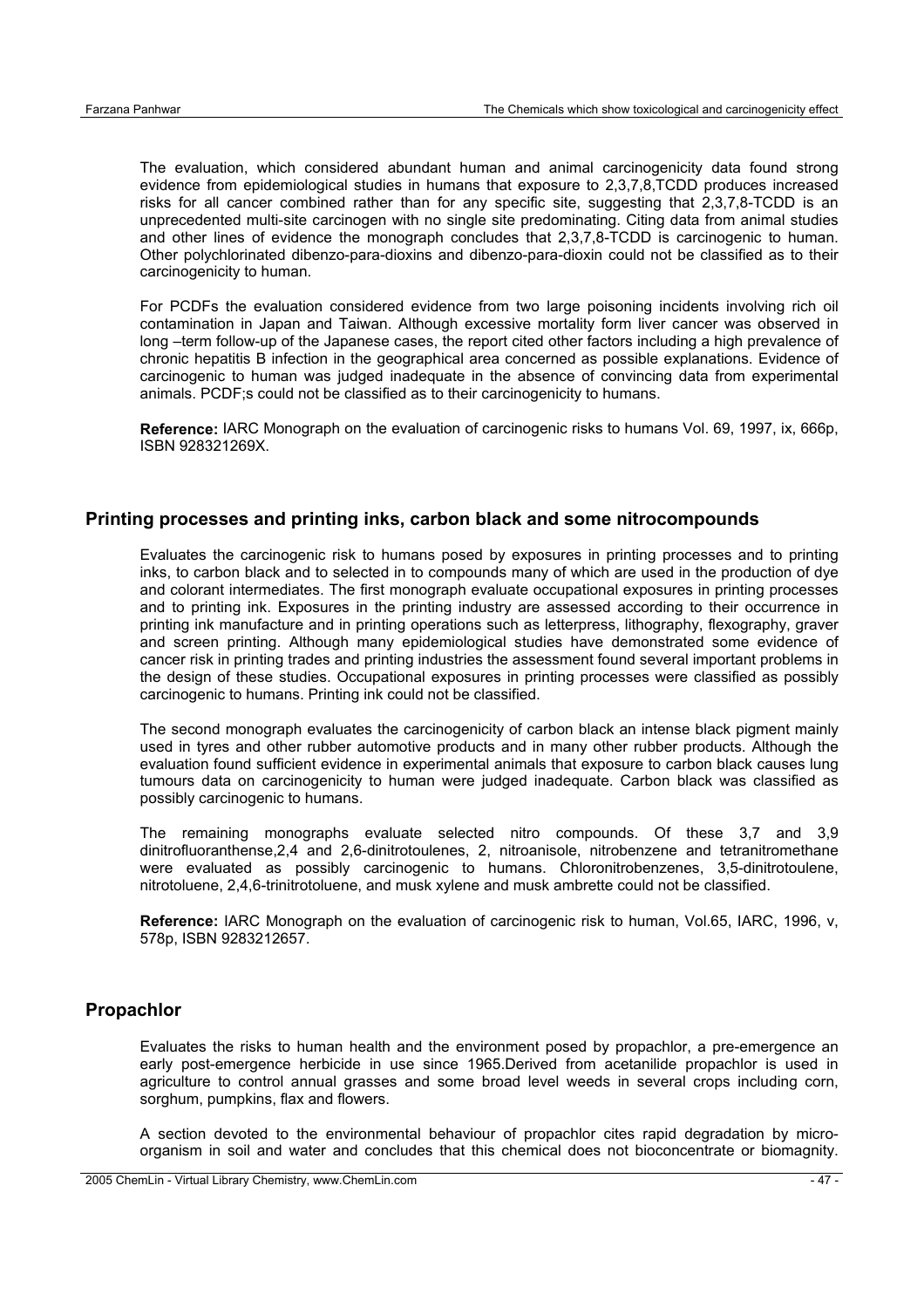Studies of metabolic fate in different mammalian species point to rapid elimination of propachlor and its metabolites.

The remaining sections evaluate findings from toxicological investigations in experimental animals and for humans the limited data available from cases of contact and allergic dermatitis reported in farmers and production workers exposed to propachlor. For experimental animals, the liver and kidneys are identified as the target organs. For human exposures the report found no evidence of symptoms or diseases reported for either occupationally exposed workers or the general population, with the exception of scattered reports of dermatitis in workers.

On the basis of these evaluations, the report concludes that under conditions of normal use exposure of the general population is unlikely. For occupationally exposed workers the report recommends the use of adequate safety and hygienic precautions to protect the skin, eyes and respiratory tract. Though propachlor is judged to pose a low hazard to birds, earthworm and honey bees evidence indicates high toxicity to some aquatic organisms supporting the conclusion that direct contamination of water courses should be avoided.

**Reference:** Environmental Health Criteria No. 147, 1993, 110p, ISBN 9241571470.

## **1-Propanol**

Evaluates the risks to human health and the environment posed by the production, use and waste disposal or 1-propanol, a colourless, highly flammable liquid used primarily as the multipurpose solvent in industry and in the home the compound which has antiseptic as well as solvent properties is also used in drug and cosmetics. The evaluation concludes that under normal conditions of use 1,propanol is unlikely to pose a serious that to either the general population or the environment.

**Reference:** Environmental Health Criteria No. 102, 1990, 98p, ISBN 9241571020.

#### **2-Propanol**

Evaluates the risk to human health and the environment posed by the production and use of 2-propanol, a liquid widely used as a low cost solvent in industry and in the home. Because of its cooling antipyretic, rubefacient, cleaning and antiseptic properties. 2-propanol is used to produce a large number of households and personal products, including topically applied pharmaceutical products and cosmetics.

The report notes that the strong acid production process, which has been causally linked to an increased risk of paranasal sinus cancer in workers, has been largely replaced by a less hazardous process, thus reducing the health risks to workers. Experimental studies point to toxic effects similar to those of acute ethanol intoxication. A review of sources of human exposure draws attention to reports of life threatening intoxication following the sponging of febrile children with 2-propanol preparations. While noting the need for further studies of carcinogenic activity, the report concludes that 2-prpanol is unlikely to pose a serious health risk under normal conditions of exposure.

**Reference:** Environmental Health Criteria No. 103, 1990, 132p, ISBN 9241571039.

#### **Selected synthetic organic fibres**

Evaluates the risks to human health posed by occupational and environmental exposure to selected synthetic organic fibres. Fibres covered include carbon and graphite fibres, armida fibres and polyolefin fibres. Carbon and aramid fibres are used mainly in advanced composite material to improve strength, stiffness, durability, electoral conductivity or heat resistance. Since these fibres improve properties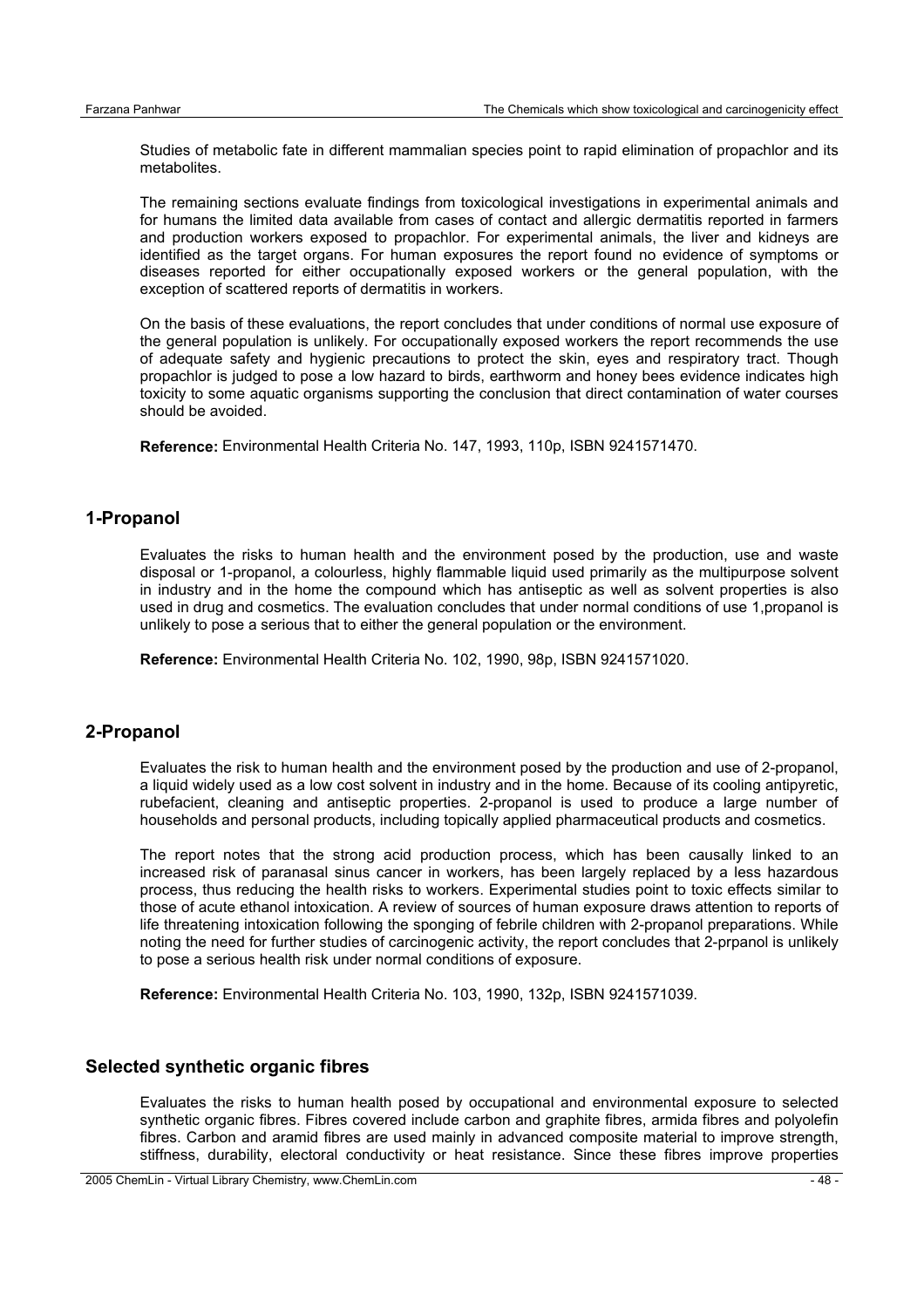without adding much weight, they are used primarily in the aerospace industry, for military purposes and in the manufacture of sports equipment. Polyolefin fibres are used in carpet pile, upholstery, bedding, curtains and other household tactile applications. The largest use of polyolefin fabric in clothing is an disposable diapers and antithetic socks.

Basic information on chemical and physical properties and methods of production is followed by a review of data from studies of exposure in the occupational environment. Where operation such as fibre forming, winding, chopping weaving, cutting and machining and composite formation release fibre dusts in to the workplace. The most extensive cheaper housed on the results of toxicological studies in laboratory animals and in vitro test systems, reviews the many important methodological problems, including choice of exposure route that make it difficult to assess effects and extrapolate findings to humans. Although data from human studies are limited the report concludes that occupational exposure to these synthetic organic fibres may have adverse effects on the respiratory system. The report further concludes that the health risk associated with exposure in the general environment is likely to be very low.

**Reference:** Environmental Health Criteria No. 151, 1993, 100p, ISBN 9241571519.

#### **Silica, some silicates, coal dust and para-Aramid fibrils**

Evaluates the carcinogenic risks to humans posed by exposure to crystalline and amorphous silica, some silicates (palygorskite, sepiolite, wollastonite, and zeolites and other than erinoite), coal dust and para-aramid fibrills. The volume opens with a discussion of the many complexities involved in assessing the cancer risks associated with occupational exposure to inhaled mineral dusts and the special toxicological considerations required when evaluating the results of experimental studies. Against this background, the first and most extensive monograph evaluates human and animal carcinogencitiy data on silica, concentrating on evidence of an increased risk for lung cancer. On the basis of this evaluation, crystalline silica inhaled in the form of quartz or cristobalite from occupational sources was classified as carcinogenic to humans. For amorphous silica, evidence from both epidemiological and experimental studies was judged inadequate and amorphous silica could not be classified.

For palygorskite, the evaluation found sufficient evidence from studies in rats that long fibres were carcinogenic studies of exposure to short fibres showed no significant increase in the incidence of tumours. The few studies in humans were judged inadequate. long palygorskite fibres were classified as possibly carcinogenic to humans. Short fibres could not be classified.

For coal dust, several limitations in human studies, largely concerned with excessive mortality from lung and stomach cancer, hindered interpretation of the epidemiological literature. The few adequate experimental studies showed no increase in tumours. Coal dust therefore could not be classified. Para-Aramid fibrils like wise could not be classified in view of inadequate in both the epidemiological and experimental data.

**Reference:** IARC Monographs on the evaluation of carcinogenic risks to human Vol. 68, 1997, iv, 506p, ISBN 9283212681.

## **Some flame retardants and textile chemicals and exposures in the textile manufacturing industry**

Evaluates the carcinogenic risk to humans posed by exposure to selected flame retardant and other chemicals used in the textile manufacturing industry. Agents were selected for evaluation on the basis of the availability for data on carcinogenicity and on human exposure. The book also includes an extensive monograph addressing the question of whether employment in the textile manufacturing industry exposes workers to carcinogenic risks.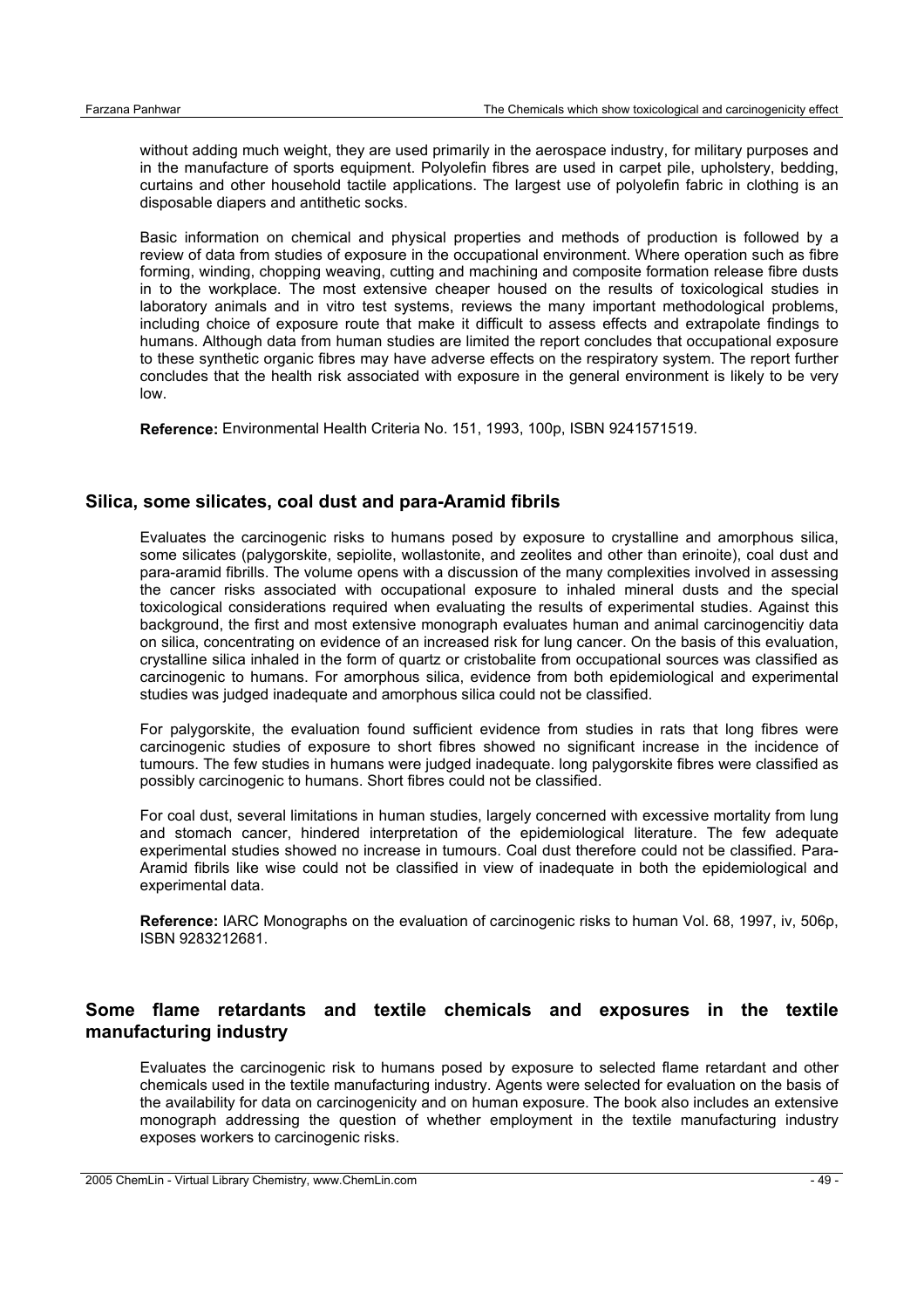Monographs cover six flame retardant (Chlorendic acid, chlorinated parafins, decarbromodiphenyl oxide, dimethyl hydrogen phosphite, tetrakis (hydroxy methyl phosphonium salts and tris (chloroethyl) phosphate ) five textile dyes para-chlorethyl phosphate, five textile dyes (para-chloro-ortho-toluidine) and nititoriacetic acid and its salts. Para-chloro-orthotoluidine and strong acid salts were classified as probably carcinogenic to humans and chloredic acid, chloronited paraffins.Disperse Blue-1 and nitrogtriacwetic acid and its salts were classified as possibly carcinogenic to humans. The remaining chemical could not be classified.

The most extensive monograph evaluates occupational exposures in the textile manufacturing industry. Evaluations of risk concentrate on epidemiological evidence of carcinogenicity at the oral and pharyngeal, oesophagus and stomach, nasal cavity, larynx, lung and bladder sites. In view of the strength of findings of bladder cancer among dyers and among weavers and of cancer of the nasal cavity among weavers and other textile workers the monograph concludes that working in the textile manufacturing industry entails exposures that are possibly carcinogenic to human.

**Reference:** IARC Monograph on the evaluation of carcinogenic risks to human Vol. 48, IARC, 1990, 345p, ISBN 928321287.

#### **Some naturally occurring substances. Food items and constituents, Heterocyclic aromatic amines and mycotoxins**

Evaluates the carcinogenic risk to humans posed by the ingestion of several naturally occurring substances. Separate monographs are presented for two food items (salted fish and pickled vegetables), two naturally occurring plant substances (caffeic acid and d-limonene) four heterocyclic aromatic amines found in cooked meat and fish and selected mycotoxins including aflatoxins.

The monograph on salted fish concentrates on fish and traditional prepared in Southern China, where very high rates of nasopharyngral carcinoma have been linked to the consumption of salted fish prepared in a manner which involves purterfaction. The monograph concludes that Chinese style salted fish is carcinogenic to humans The second monographs concludes that pickled vegetables prepared according to raditional Asian methods are possibly carcinogenic to humans. Caffeic acid was judged to the possibly carcinogenic to humans. The report was unable to classify the carcinogenicity of dlimonene. For the heterocyclic armatic amines present in cooked meat and fish. IQ was classified as probably carcinogenic to humans, MelQ, MelQx and PhIP were classified as possibly carcinogenic.

The most extensive monograph, on aflatoxins concludes that naturally occurring mixtures of aflatoxins are carcinogenic to humans a nd that aflatoxin M, occurring in milk is possibly carcinogenic. Toxins derived from Fusarium monilliforme and ochratoxin A, which has been linked to balkan endemic nephropathy, were classified as possibly carcinogenci to humans. The remaining mycotoxins could not be classified.

**Reference:** IARC Monographs on the evaluation of carcinogenic risks to humans Vol. 56, 1993, 599p, ISBN 9283212568.

#### **Tetrabromobisphenol A and derivatives.**

Evaluates the risks to human health and the environment posed by tetrabromobisphenol A(TBBPA) the most widely used an commercially important brominated flame retardant. The compound is mainly used as a reactive intermediate in the manufacture of flame-retarded epoxy and plycarbonate resins. Tetrabromobisphenol A is also used as an additive flame retardant in various polymers laboratory pyroysis studies have demonstrated that polymers containing TBBPA can form polybrominated dibenzofurans and to a lesser ectent polybrominated dibenzodiomins, under scarring the need to ensure cautious disposal by incineration of industrial wastes are consume products treated with TBBPA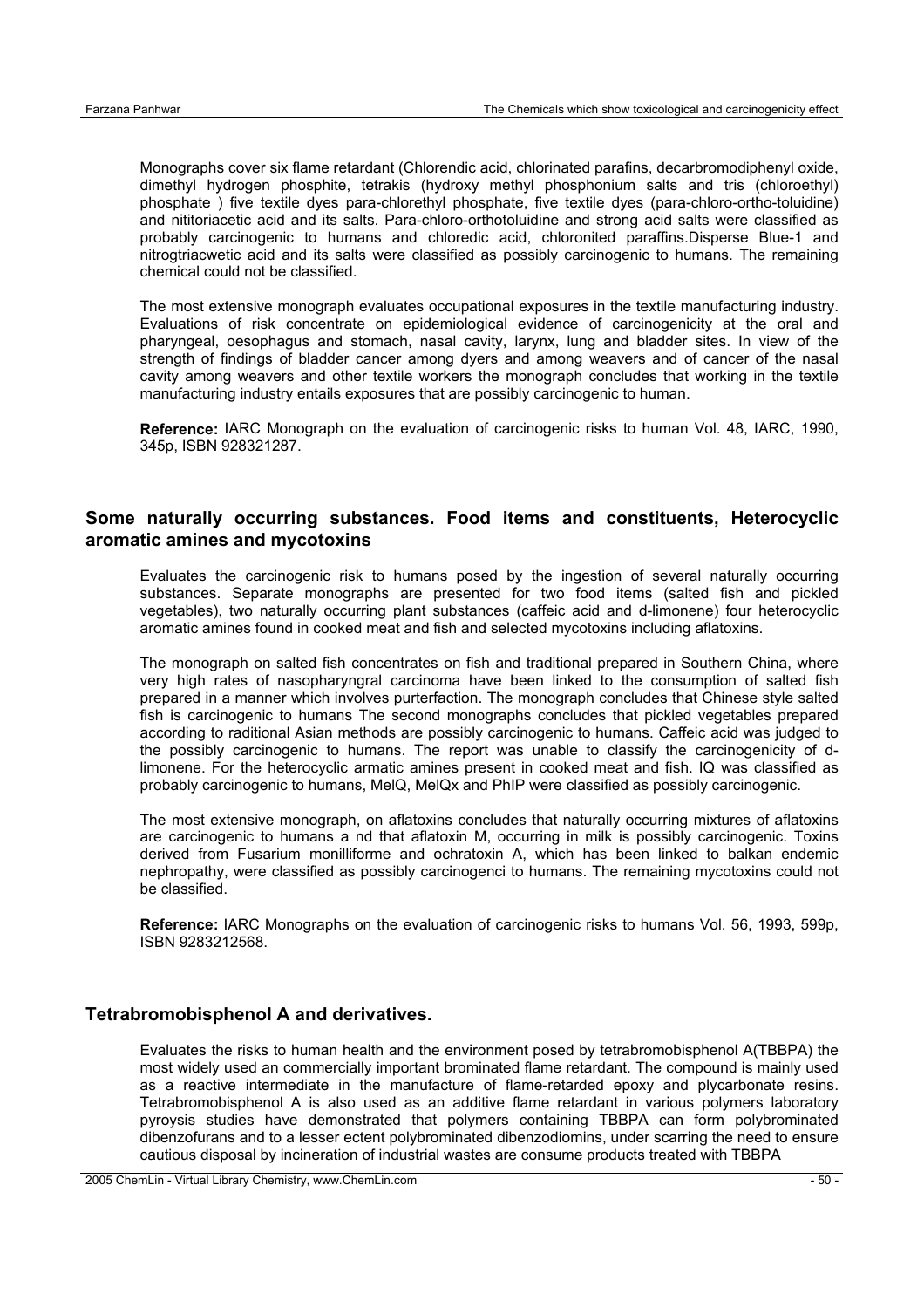Findings from studies in experimental animals demonstrate a very low acute and repeated dose toxicity. Citing these and other findings the report concludes that the health risk for the general, population posed by TBBPA is insignificant. Since most of the manufacturing process takes place in enclosed equipment, the report further concludes that occupational hazards are mainly confined to dust exposure during the packing processes and can be minimised through the use of local ventilation and other engineering methods.

The report also summarizes available environmental health criteria on five TBBPA derivatives used as flame retardants (tetrabromobisphenol A dibromopropyl ether, tetrabromobisphenol A bis(allylether) tetrabromobisphenol A bis (2-hydroxyethyl ether ), tetrabromobisphenol A carbonate oligomers, and tetrabromobisphenol A brominated epoxy oligomer ) and one derivate tetrabromobisphenol A diemthylether ) having no commercial applications but detected in environmental samples. For all these compound data were judged inadequate for evaluation.

**Reference:** Environmental Health Criteria No. 172, 1995, 139p, ISBN 9241571721.

#### **1,1,2,2-tetrachloroethane**

A concise assessment of the risks to human health posed by exposure to 1,1,2,2-tetrachloroethane, a chemical used primarily as an intermediate in the synthesis of other chlorinated hydrocarbons. The documented is a part of new series of brief report aimed at the characterisation of hazards and dose response for exposure to selected industrial chemicals.

Studies of environment behaviour and fate support the conclusion that 1,12,2-Tetrachloroethne has slight to moderate acute toxicity the liver is the principal target organ. studies of long term exposure demonstrated a significant increase in the incidence of hepatocelluar carcinomas in mice, but not in similarly exposed rats. Because of the chemical declining use few recent evaluations of toxic effects in humans were available for evaluation.

**Reference:** Concise international chemical assessment, 1998, iv, 28p, ISBN 9241530030.

## **Tetramethrin**

.

Evaluates the risks to human health and the environment posed by tetramethrin, a synthetic pyrethroid insecticide used in aerosol formulations, emulsifiable concentrates and mosquito coils exclusively for indoor pest control. A review of data on the environmental behaviour of this insecticide points to rapid abiotic degradation in air and water.

Concerning effects on organisms in the environment, the report cites laboratory data demonstrating that tetramethrin is highly and acutely toxic to fish and toxic to bees, but have very low toxicity for birds. Because tetramethrin is rapidly degraded, and provided its use is limited to buildings are recommended this potential for environmental toxicity is unlikely to be realised

The most extensive section evaluates the results of experimental studies of toxicity and carcinogenicity relevant to the assessment of health effects in human. The report found no evidence of carcinogenicity or other adverse effects on health. On the basis of this evaluation the report concludes that tetramethrin when used as recommended for the indoor control of pests is highly unlikely to present hazard to the general population to workers or to the environment.

**Reference:** Environmental Health Criteria No. 98, 1990, 69p, ISBN 9241542985.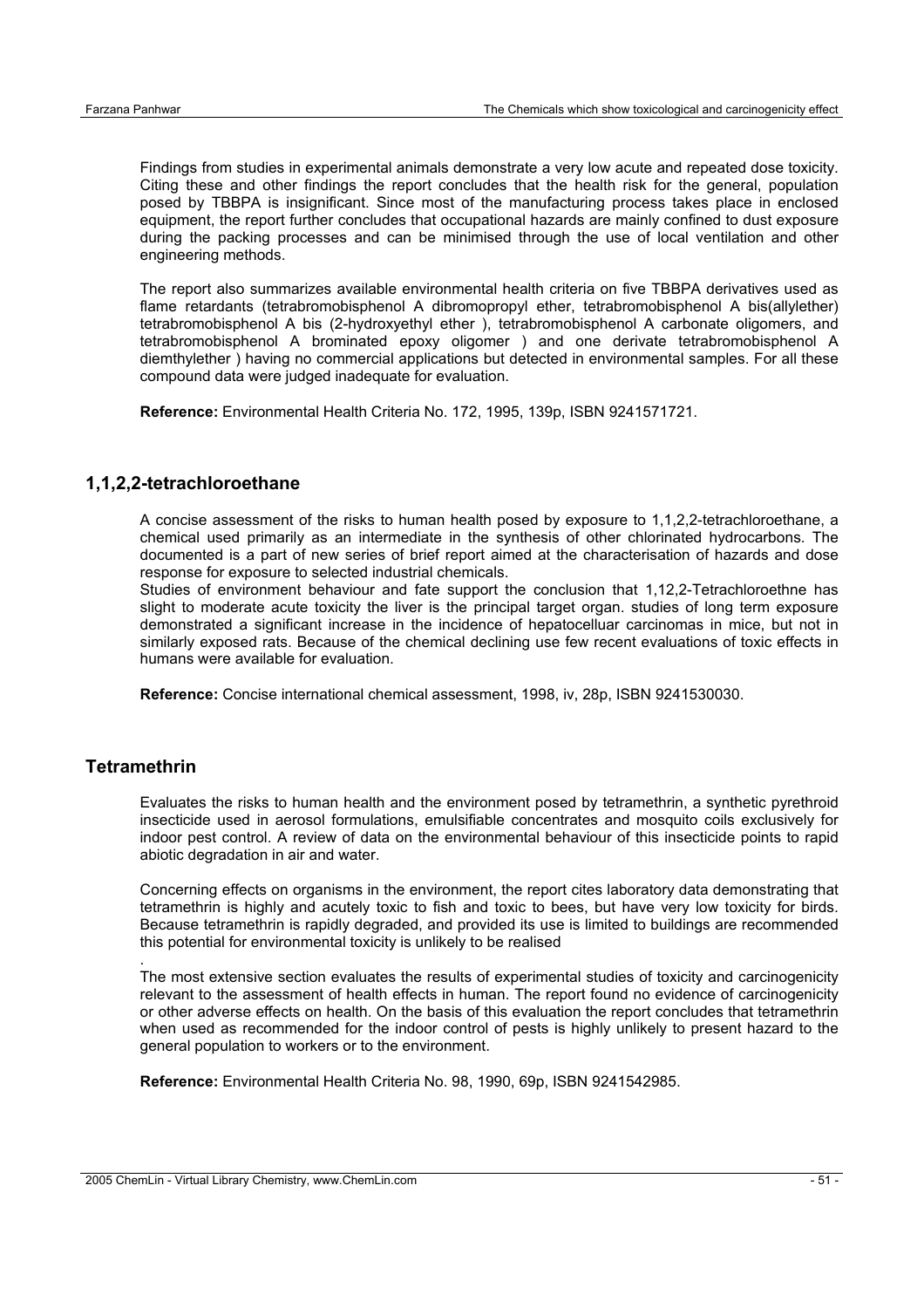## **Thallium**

Evaluates the risks to human health and the environment posed by thallium, a natural occurring ubiquitous heavy metal present at low levels in drinking water, food and ambient air. Although the industrial production and uses of thallium are now limited thallium (1) sulphate was previously used in the treatment of tuberculosis and malaria and as a depilatory agent, resulting in numerous cases of poisoning.

Thallium has also been used within this century as a rodenticide and insecticide. While such uses have been banned in most parts of the world, thallium continues to be used as a low cost rodenticide in some developing countries. However, since thallium salts are tasteless, odourless, colourless, highly toxic and were easily obtained in the past, thallium probably qualifies as the World most frequently used agent for suicide, homicide and attempts at illegal absorption, resulting in vast body of clinical data on toxic effects in humans.

The most extensive sections review findings from toxicity studies in laboratory animals and from toxicity in laboratory animals and in vitro test systems and summarise the large body of clinical data drawn from case reports of accidental, suicidal and criminal poisoning in humans. These studies support numerous conclusions concerning the mechanisms of toxic action, target organs, the symptoms of acute and chronic intoxication, factors influencing clinical course and the degree of recovery the effectiveness of different therapies and estimated lethal doses in children and adults.

The report concludes that while the limited industrial uses of thallium are unlikely to pose a threat to the general population or the environment emissions from power generating plant, smelters, brickwork and cement plant should be strictly controlled and monitored. The report calls for a world-wide ban on the use of thallium as a rodenticide.

**Reference:** Environmental Health Criteria No. 98, 1990, 69p, ISBN 9241542985.

#### **Alpha-Toluidine**

A concise assessment of the risks to human health posed by exposure to ortho-toulidine, a chemical used in the manufacture of dyestuffs and to lesser extent in the production of rubber, chemicals and pesticides, and as a curing agent for epoxy resin systems. The document is part of a new series of bh5rief reports aimed at the characterisation of hazards and dose response for exposure to selected industrial chemicals with this goal in mind documents in the series focus on studies and finding considered critical for risk characterisation.

The document is primarily concerned with assessing the carcinogenic risk in occupationally exposed workers. A review of findings from studies in rats and mice, where oral administration of alpha toulidine has been linked to a significant increase in the incidence of benign and malignant tumours, supports the conclusion that alpha-toluidine may act as a genotoxic carcinogen. In humans limited epidemiological evidence suggests an increased risk of bladder cancer in occupationally exposed workers. In view of evidence that the chemicals carcinogenic action involves a genotoxic mechanisms the assessment was unable to identify a thresh old at which exposure would not result in some risk to human health.

**Reference:** Concise international chemical assessment document No. 7, 1998, iv, 18p, ISBN 9241530073.

#### **Tributyltin compound**

Evaluates risks to human health and the environment posed by the use of tributyltin compounds as molluscicides, as antifoulants and boats, ships, quarys, buoys, and equipment in the fishing industry as wood preservatives and as slimicides on masonary.These compounds of a particular threat to the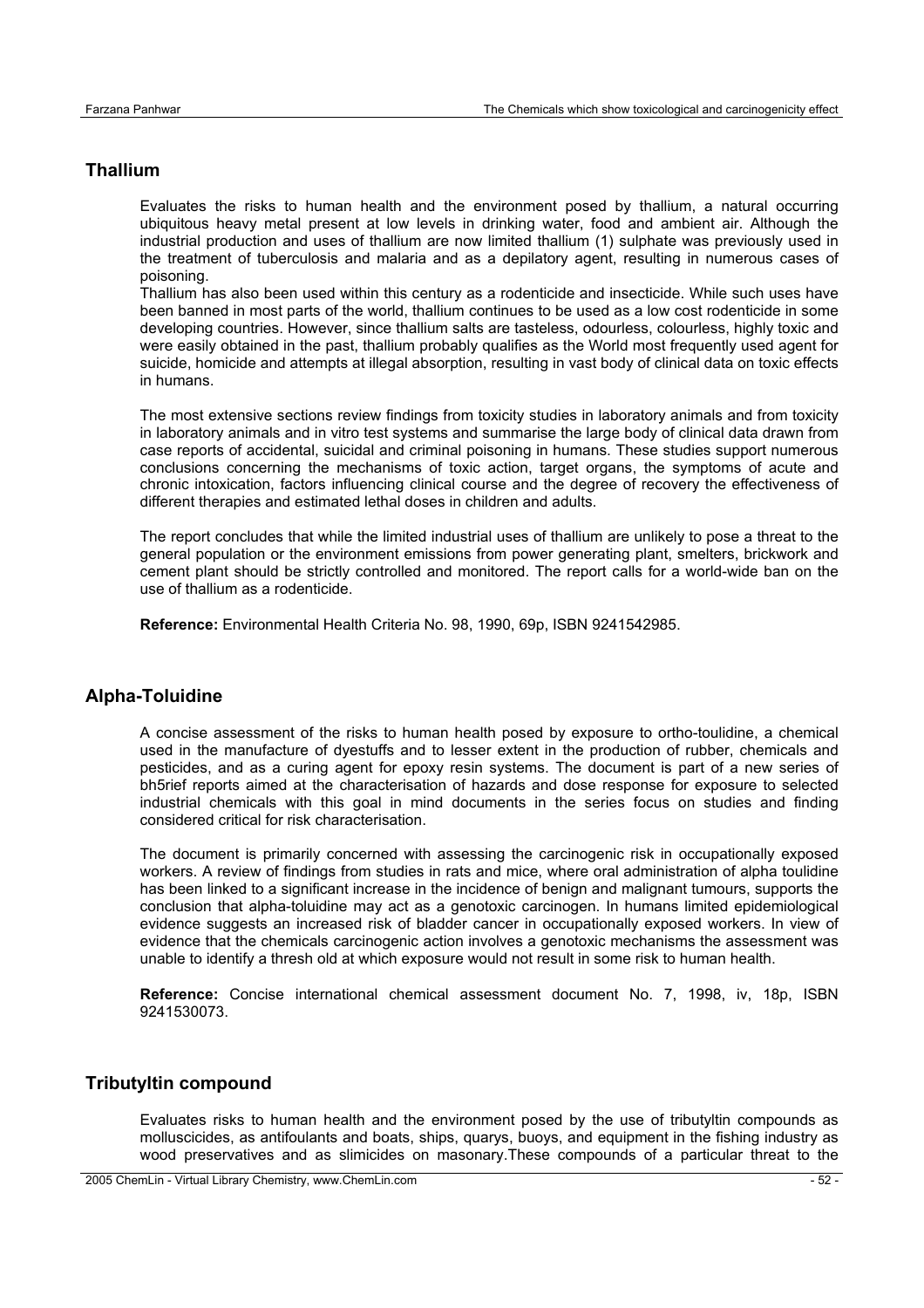marine equivalent view of thsee documented high toxicity to aquatic organisms, including commercially important shellfish.

Tributyltin compounds are observed to be toxic to micro-organisms and highly toxic to oysters, mussels, and other marine molluscs consumed by humans. A review of field observation which are in good agreement with laboratory findings, confirms the association between use of these compounds in the marine environment and mortality malformation and population decline of molluscs. The remaining sections evaluate findings from experimental studies and observations in occupationally exposed humans. The book concludes that tributyltin compounds are a severe irritant to human skin and an extreme irritant to the eye and that inhalation of aerosols can have especially hazardous effects on the respiratory tract. Despite the large body of experimental studies documenting toxicity the book was unable to quantity the risk to humans posed by the consumption of contaminated fish and shellfish.

**Reference:** Environmental Health Criteria No. 116, 1990, 273p, ISBN 9241571160.

## **Trichlorfon**

Evaluates the risks to human health and the environment posed by trichlorton, a broad spectrum organophosphorus insecticide which act as a slow release source of dichilvos in the mammalian body. Marketed since the 1950s.Trichlorofon is used to protect field and fruit crops to control forest insects and to control internal and external parasites in domestic and farm animals. Trichlorfon formulated as metrifonate has also been used for the pharmacological treatment of Schistosoma naematobium in millions of patients. The compound is udneer investigaion as a treatment for Alzheimer's disease.

A review of environmental levels and human exposure concentrates on the significance of residues decreed in crops, the milk of treated cows and other food items as possible sources of exposure for the general public. Nothing that detected levels are far below the established acceptable daily intake, the report concludes that trichlorfon does not constitute a health hazard for the general population. Concerning effects on environmental organisms the report cites evidence that trichlorton is moderately toxic for fish and birds and moderately to highly toxic for aquatic arthropods, supporting the conclusion that this insecticide should never be sprayed over water bodies or streams.

The remaining sections evaluate data from toxicity studies from several hudred case reports of accidential or intentional human poisoning and from studies of schistosomiasis patients treated with metnifonate.Though poisoning may have serious effects, including delayed neurotoxicity, the report concludes that when good work practices and safety precautions are followed trichlorfon is unlikely to present a hazard for occupationaly exposed workers the report further notes that in the millions of schistosomiasis patients treated with metritonate, reported side effects have been mil an rare.

**Reference:** Environmental Health Criteria No. 132, 1992, 162p, ISBN 9241571322.

#### **1,1,1-Trichloroethane**

Evaluates the risks to human health and the environment posed by 1,1,1-Trichlorethane a chlorinated hydrocarbon widely used in the cleaning and degreasing of metal and as a solvent in many industrial and consumer products. The abuse of this solvent has resulted in a large number of fatalities.

A review of data on the environmental behaviour of 1,1,1-Trichlorethane documents its ubiquitous presence in the atmosphere, its rapid transport to the troposphere, its long residence time. Its depletion of ozone and its contribution to global warming. Leaching into persistent contamination has been documented, while contamination of the atmosphere is judged to be the most important route of exposure for the general population, the report notes that indoor air my cause considerably higher exposures due to the use of numerous consumer products contemning this solvent. Air is also noted to be the main source of exposure at the workplace.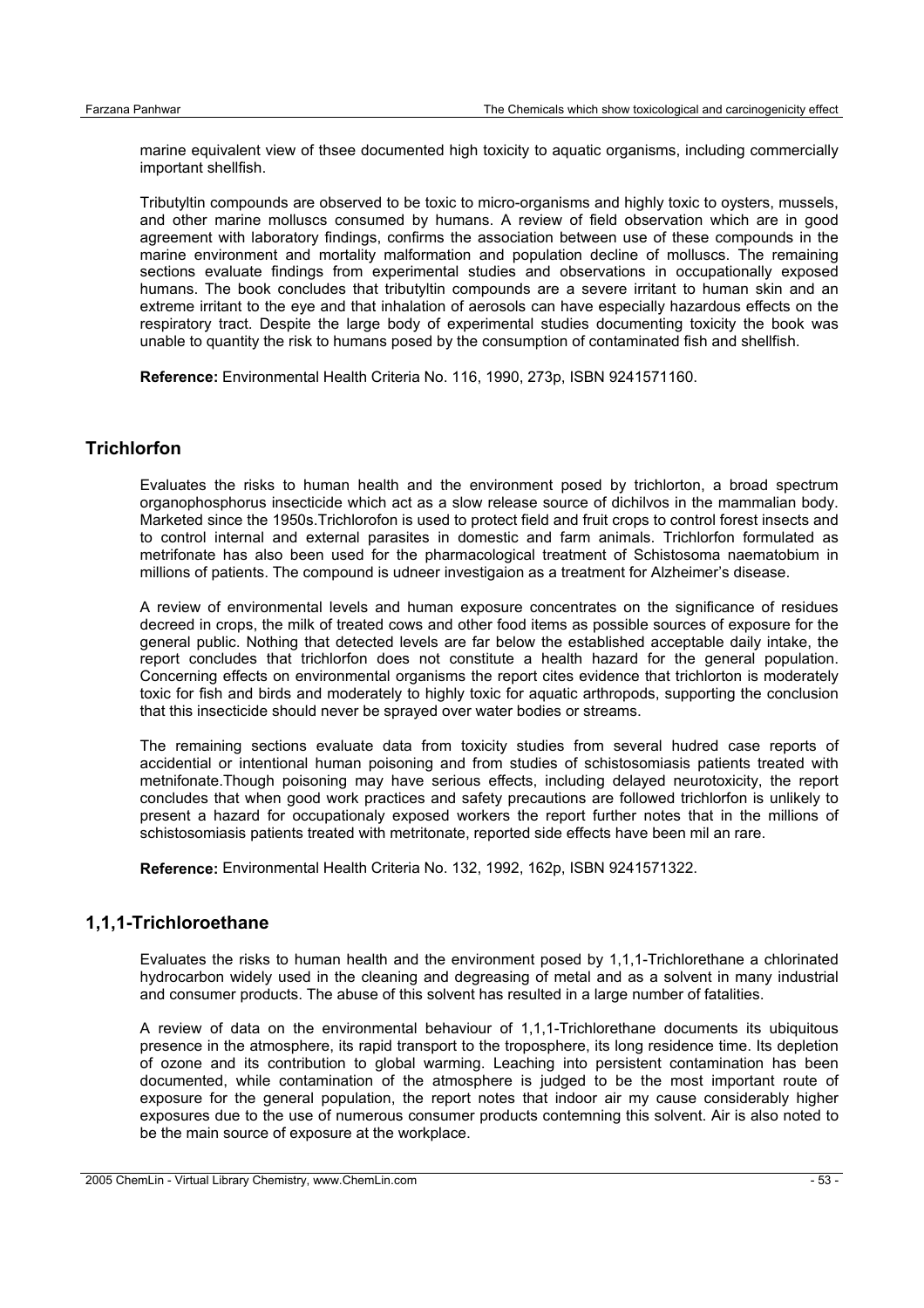An evaluation of effects on humans draws upon studies of occupationally exposed workers and cases of fatal exposure following accidents and intentional abuse. Both acute and long term inhalation exposures are noted to ranging from slight behavioural changes to unconsciousness. Exposure may also cause damage to the heart and liver. A review of accidentally at the workspace underscores the especially dangerous conditions in poorly ventilated area and confined spaces, such as tanks and vaults, caused by the compound's greater density than air. The final selection evaluates effects on organisms in the field. Concluding that environmental contamination is unlikely to pose a significant hazard for environmental organisms. Because of its many other hazards, including its ozone-depleting potential the report recommend that the release of 1,1,1-Trichloroethane be reduced to the greatest extent possible.

**Reference:** Environmental Health Criteria No. 136, 1992, 117p, ISBN 9241571365.

## **Tricresyl Phosphate**

Evaluates risks to human health and the environment posed by the production and use of Tricresyl Phosphate. Tricresyl Phosphate is used in industry as a plasticizer in vinyl plastic manufacture, as a flame retardant, as a solvent for nitro-cellulose, in cellulosic moulding composition and in the manufacture of fire resistant hydraulic fluids and lubricants.

Because of the physico-chemcial properties of tricreyl-o -phosphate and its rapid biodegradation, the report concludes that use of compound does not threaten the environment though there is some evidence that crop plants can be affected by tri-o-cresyl phosphate released from plastic coverings. A section devoted to kinetics and metabolism concentrates on mechanisms of absorption, distribution, metabolism and delimitation that can help explain the well documented neuropathies actions of tricresyl phosphate and most notably its highly toxic isomer, tri-o-cresyl phosphate.

The most extensive section assesses findings from toxicity studies, emphasising the large number of studies documenting neurotoxic effects, often at very low doses. These effects are further characterised through a review of the numerous reported cases of large scale human poisoning following the ingestion of accidentally or deliberately contaminated medicine and foods stuffs. Readers are given detailed information on the clinical symptom of poisoning the characteristics of delayed neuropathy, long term prognosis and advice on the first aid treatment of victims. While the concluding section notes that use of tricresyl phosphate poses very little risk to ether the environment or the general population, the report underscores the severity and long duration of the neuropathology caused by accidental poisoning noting that some victims never recover,

**Reference:** Environmental Health Criteria No.110, 1990, 122p, ISBN 9241571101.

#### **Tri-n-butyl phosphate**

Evaluates risks to human health and the environment posed by the production and use of tri-n-butylophosphate. Tri-n-butyl-o -phosphate is widely used world wise as a solvent for cellulose esters, lacquers and natural gums as a primary plasticizer in the manufacture of plastics and vinyl resins in the formulation of fire resistant aircraft hydraulic fluids and as an antifoaming agent, mainly in paper manufacturing plants.

Although tri-n-butyl phosphate has been widely dictated in air, water, sediment and biological tissues, the review notes that concentration is usually very low. Workers involving in air craft maintenance and exposed during the manipulation of hydraulic fluids are regarded as the largest occupational group at risk. In view of several weaknesses in available experimental data, the report was unable to reach firm conclusions concerning the risks posed by tri-n-butyl phosphate as a potential carcinogen, neurotoxic agent or dermal sensitise through a neurotoxic effect comparable to organophosphate induced delayed neuropathy was judged unlikely. The report concludes that the production and use of tri-n-butyl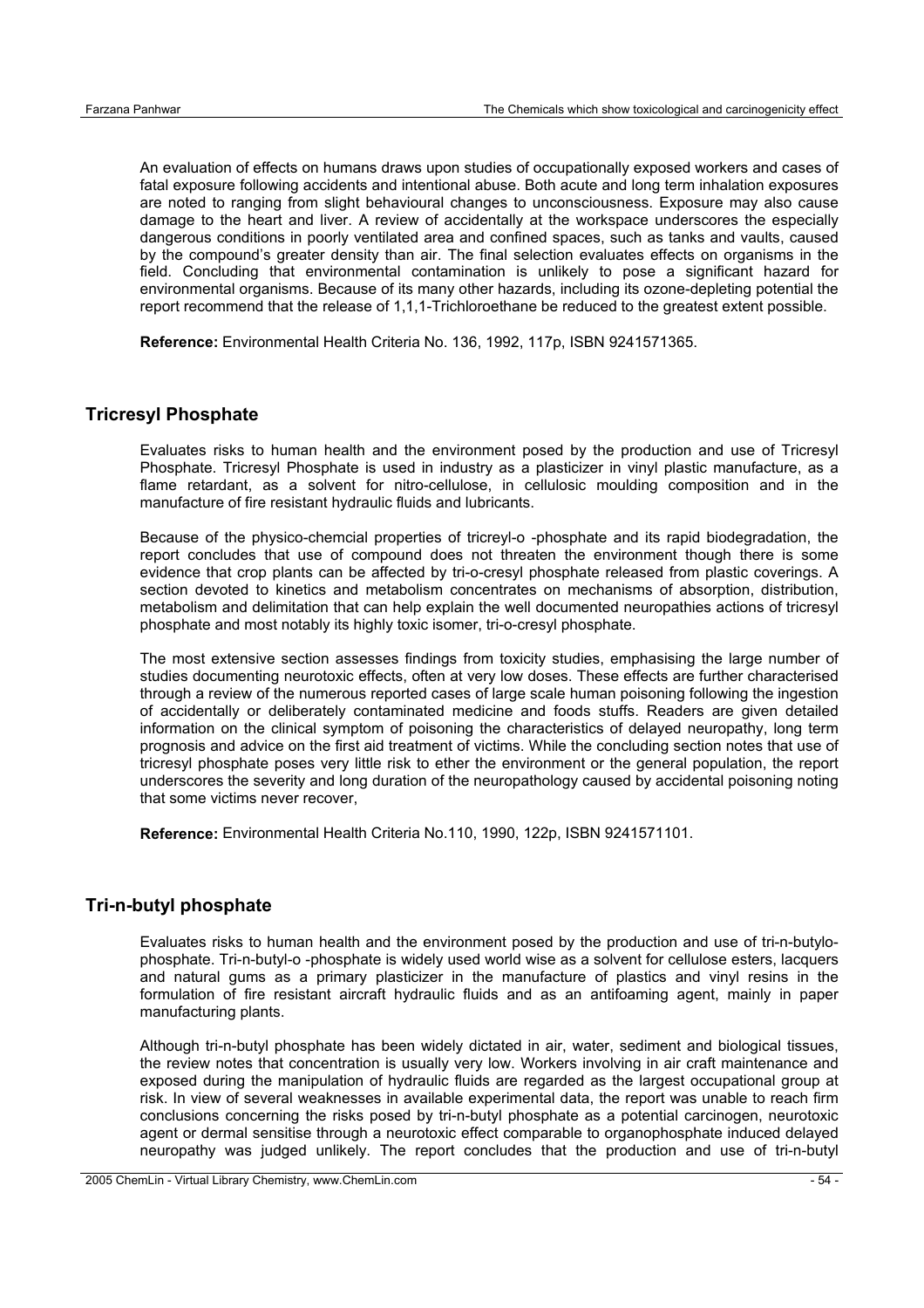phosphate pose a low risk for the environment and for the general postulations and that are likelihood of long term effects in occupationally exposed workers is small.

**Reference:** Environmental Health Criteria No. 112, 1991, 80p, ISBN 9241571128.

#### **Triphenyl phosphate**

Evaluates risks to human health and the environment posed by the production and use of Triphenyl phosphate, a compound widely used as flame retardant in phenolic and phenylene oxide based resins for the manufacture of electrical and automobile components. Triphenyl phospahte is also used as a non-flammable plasticizer in cellulose acetate for photographic films and as a components of hydraulic fluids and lubricant oils.

Main sources of release in to the environment are identified as leakage or spills of hydraulic fluid, leaching from plastic and manufacturing processes. A review of data on effect on organism, in the environment concentrates on risks to the aquatic environment, concluding that triphyenyl phosphate is the most acutely toxic of the various triary ophosphates to fish, shrimp and daphnia's. The remaining section evaluate toxic effects as determined through studies in experimental models and observation in humans. The book notes that triphenyl phosphate exhibits low toxicity in short term studies is not mutagenic and has not been shown in several well designed studies to cause delayed neurophathy or other neurotoxic changes. Studies of exposed workers found no evidence of neurological diseases or other abnormalities. Risk to the environment are likewise judged to be low, though spills of hydraulic fluid could result in fish kills.

**Reference:** Environmental Health Criteria No. 111, 1991, 80p, ISBN 924157111X.

## **Tris (2,3-dibromopropyl)phosphate and Bis (2,3 dibromopropyl) phosphate**

Evaluates the risks to human health and the environment posed by tris (2,3 dibromopropyl) phosphate (TBPP) a flame retardant with former, widespread use children, sleep wear. In 1977, concern that TBPP might be a human carcinogenic led the USA ban children's clothing treated with this compound. Several other countries have also banned the use of there restricted its use in other consumer products. Although available data indicate that TBPP is no longer produced for use in textiles, an evaluation of health and environmental hazardous was judged important in view of additional commercial applications, including the use of TBPP in polymers.

A discussion of production and uses concentrators on previous applications as a flame retardant for tricacetate and polyester fabrics. Release to the environment is noted to occur during the wearing or laundering of treated garments from textile finishing plants and following the disposal of solid wastes contemning TBPP. Children wearing treated sleepwear are identified as the main group in the general population exposed to TBPP. In humans. TBPP applied to the surface of fabrics can be extracted by saliva. Absorption through human skin also was shown to occur.

Several studies in experimental animals have detected toxic effects on the kidney and liver and produced evidence that TBPP is teratogenic, mutagenic, genotoxic and carcinogenic in rats and mice. On the basis of these TBPP should no longer be used commercially. The report also assesses available data on bis (2,3-dibromopropyl) phosphate, a major breakdown product of TBPP which is no longer produced for commercial use. Data were judged inadequate for evolution.

**Reference:** Environmental Health Criteria No. 173, 1995, 129p, ISBN 924157173X.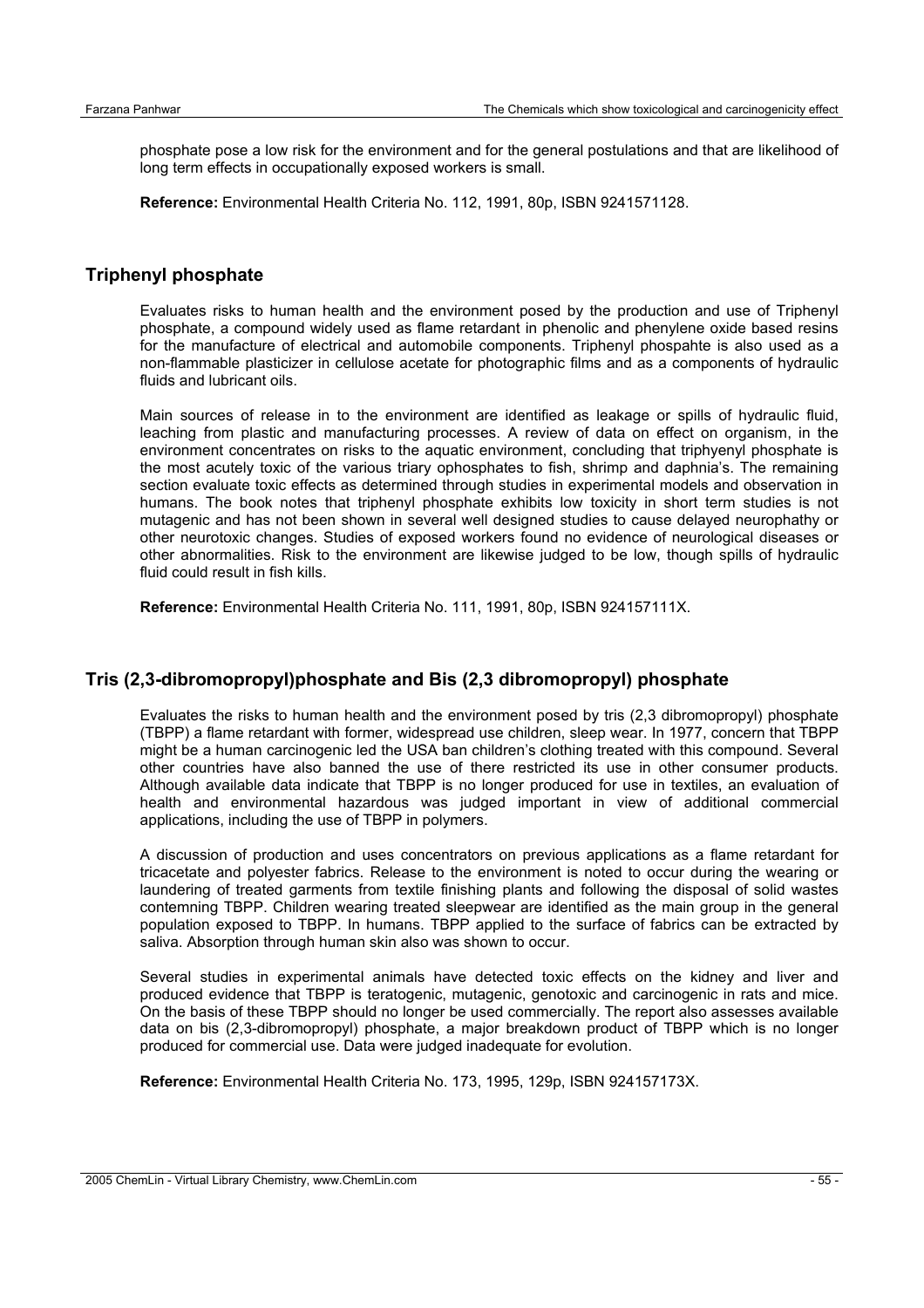## **Vinylidene chloride**

Evaluates the environment hazards and risks to human heath posed by the production and use of vinylidene chloride. Vinylidene chloride. Vinyl chloride copolymers are used for the packaging of foods, as metal coating in storage tanks, building structures an tapes and as moulded filters, valves and pipe fittings. Food packaging applications include both commercial packaging films and household wrap.

The most extensive section evaluate the design and findings of studies in experimental animals and in vitro test systems, attempting to link exposure to specific health hazards. Research including studies of possible carcinogenic and mutagenic effects indicates that the main health hazards associated with exposure are irritation of the skin and eye and depressed functions of the central nervous system. The report concludes that the general population is exposed to very low level of this chemical that risks associated with long term occupational exposure warrant special precautions and that an evaluation of carcinogenic risk to humans must await further epidemiological studies. The release of vinylidene chloride in to the atmosphere is not considered likely to contribute to the depletion of the stratospheric ozone layer.

**Reference:** Environmental Health Criteria No. 100, 1990, 187p, ISBN 9241543000.

#### **White spirit (Stoddard solvent)**

Evaluates the risks to human health and the environment posed by exposure to white sprit a petrochemical solvent widely used in paints and varnishes, in cleaning products and as a degreasing and extraction solvent. These wide spread uses represent a correspondingly large potential for exposure of the general population, professional painters and workers in dry cleaning plants and other settings were white sprit is used. The report cites inhalation of vapours as the primary route of human exposure. Exposure of the general population is noted to occur during the domestic use of paints and lacquers habitation in recently painted rooms and during the washing of vehicles with products containing white sprit.

The most extensive section evaluate the large body of data from laboratory experiments and epidemiological studies in human. In humans signs of toxicity, identified in epidemiological studies of exposed workers include central nervous system effects ranging from dizziness and headache to impaired performance of neuropsychological tests. In sever cases of chronic toxic encephalopathy has been diagnosed. In its evaluation of effects on human health the report gives particular attention to findings from several epidemiological studies of cancer in potentially exposed painters metal machinists, construction workers and dry cleaners. Though increased relative risks for cancers of the lung kidney and prostate and for Hodgkin's lymphoma have been reported, the report concludes that inadequacies in the design of these studies preclude the establishment of a causal relationship between exposure to white sprit and an increased risk of cancer in human.

**Reference:** Environmental Health Criteria No. 187, 1996, 186p, ISBN 924157187X.

#### **Xylenes**

Evaluates the risks to human health and the environment posed by exposure to xylene and its three isomeric forms, ortho, meta and para Xylene is an aromatic hydrocarbon blended in to petrol and used in variety of solvent application mainly in the paint and printing industries.

The opening section on sources of exposure and behaviour in the environment, note that most xylene present in the environment results form its use as solvent and its presence in motor vehicle exhaust. The majority of environmental xylene enters the atmosphere directly where it is readily degraded via photoxidation. The report cites evidence that xylene is rapidly biodegraded in soil and water, through o